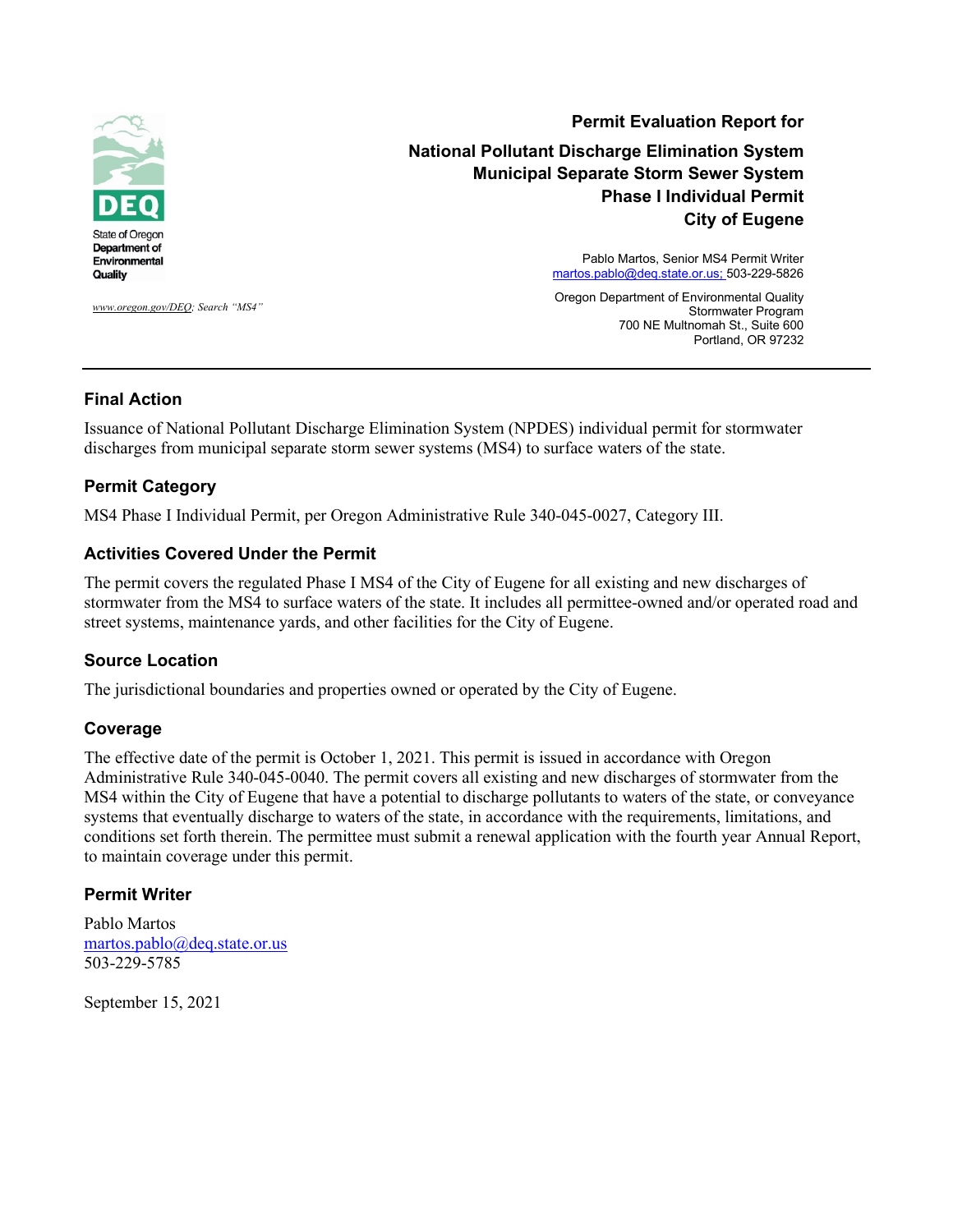#### **SUMMARY OF PERMIT ACTION**

This permit action renews the NPDES MS4 Phase I Individual Permit for the City of Eugene to allow and regulate the discharge of stormwater runoff from the area within its jurisdiction.

This Permit Evaluation Report describes the basis and methodology used in developing the permit.

# **TABLE OF CONTENTS**

| 1.0       |                                                                                   |  |
|-----------|-----------------------------------------------------------------------------------|--|
| 1.1       |                                                                                   |  |
| 1.2       |                                                                                   |  |
| 1.2.1     |                                                                                   |  |
| 1.2.2     |                                                                                   |  |
| 1.2.3     |                                                                                   |  |
| 1.2.4     |                                                                                   |  |
| 2.0       |                                                                                   |  |
| 2.1       |                                                                                   |  |
| 2.1.1     |                                                                                   |  |
| 2.1.2     |                                                                                   |  |
| 2.1.3     |                                                                                   |  |
| 3.0       | Schedule A - Effluent Limitations, Conditions, & Stormwater Management Program  8 |  |
| 3.1       |                                                                                   |  |
| 3.1.1     | Condition A.1.a - Requirement to Reduce the Discharge of Pollutants 8             |  |
| 3.1.2     |                                                                                   |  |
| 3.1.3     |                                                                                   |  |
| 3.1.4     |                                                                                   |  |
| 3.2       |                                                                                   |  |
| 3.2.1     | Condition A.2.a - Coordination Among Other Public Entities and Joint Agreements   |  |
|           | 9                                                                                 |  |
| 3.2.2     |                                                                                   |  |
| 3.2.3     |                                                                                   |  |
| 3.2.4     | Condition A.2.d, e - SWMP Information, Metrics, and Resources  11                 |  |
| 3.2.5     | Condition A.2.f - Review and Modification of the SWMP Document  11                |  |
| 3.3       | Condition A.3- Stormwater Management Program Control Measures 12                  |  |
| 3.3.1     |                                                                                   |  |
| 3.3.2     |                                                                                   |  |
| 3.3.3     | Condition A.3.c - Illicit Discharge Detection and Elimination  14                 |  |
| 3.3.4     |                                                                                   |  |
| 3.3.5     |                                                                                   |  |
| 3.3.6     | Condition A.3.f - Pollution Prevention and Good Housekeeping for Municipal        |  |
|           |                                                                                   |  |
| 3.3.7     |                                                                                   |  |
| 3.3.8     | Condition A.3.h - Infrastructure Retrofit and Hydromodification Assessment        |  |
| Update 28 |                                                                                   |  |
| 3.3.9     | Condition A.3.i - Summary of SWMP Document Requirements and Deadlines  29         |  |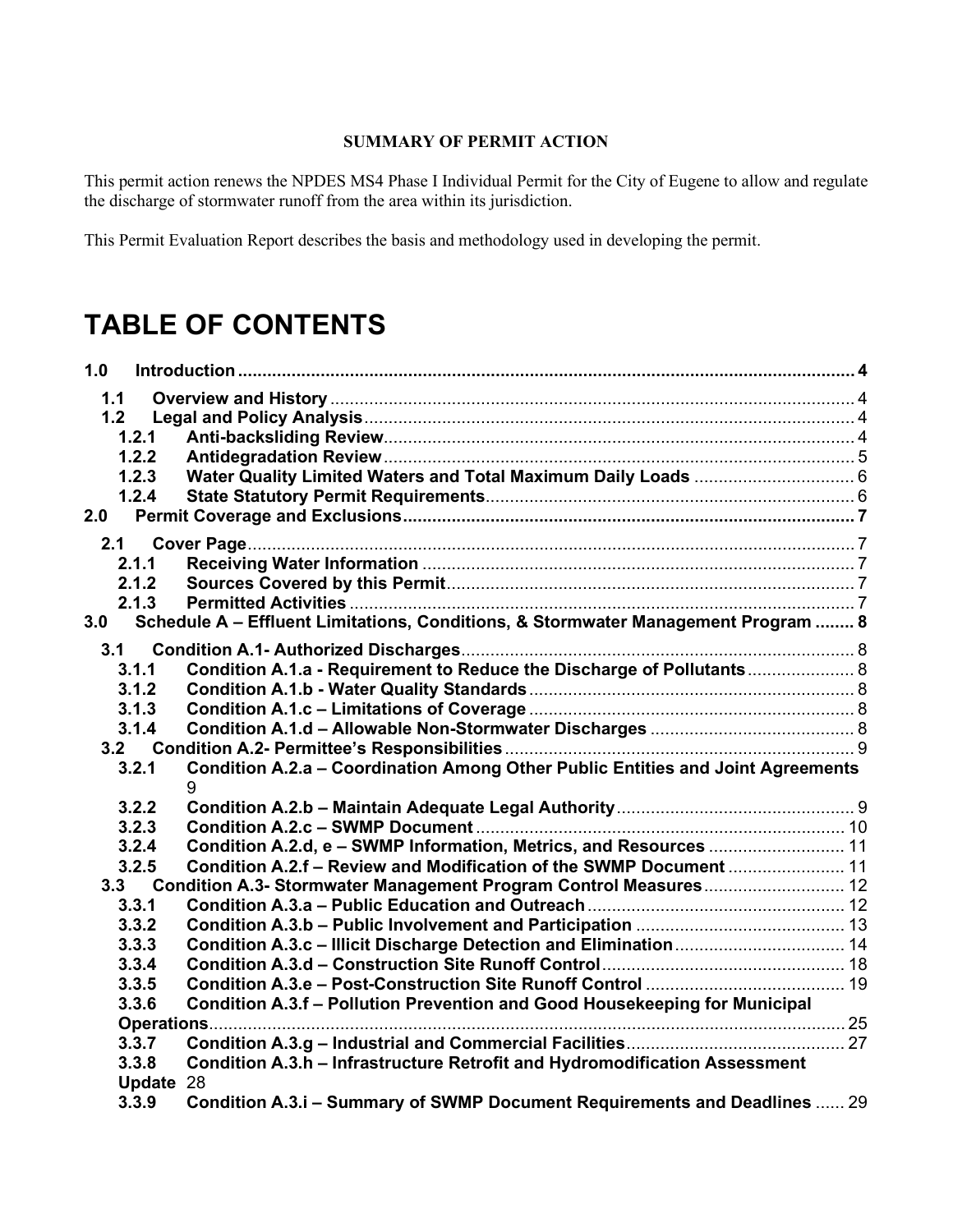City of Eugene NPDES MS4 Phase I Permit Permit Evaluation Report p. 3 of 38

| 4.0 |     |  |  |
|-----|-----|--|--|
|     | 4.1 |  |  |
|     | 4.2 |  |  |
|     | 4.3 |  |  |
|     | 4.4 |  |  |
|     | 4.5 |  |  |
| 5.0 |     |  |  |
| 6.0 |     |  |  |
|     | 6.1 |  |  |
|     | 6.2 |  |  |
|     | 6.3 |  |  |
|     | 6.4 |  |  |
| 7.0 |     |  |  |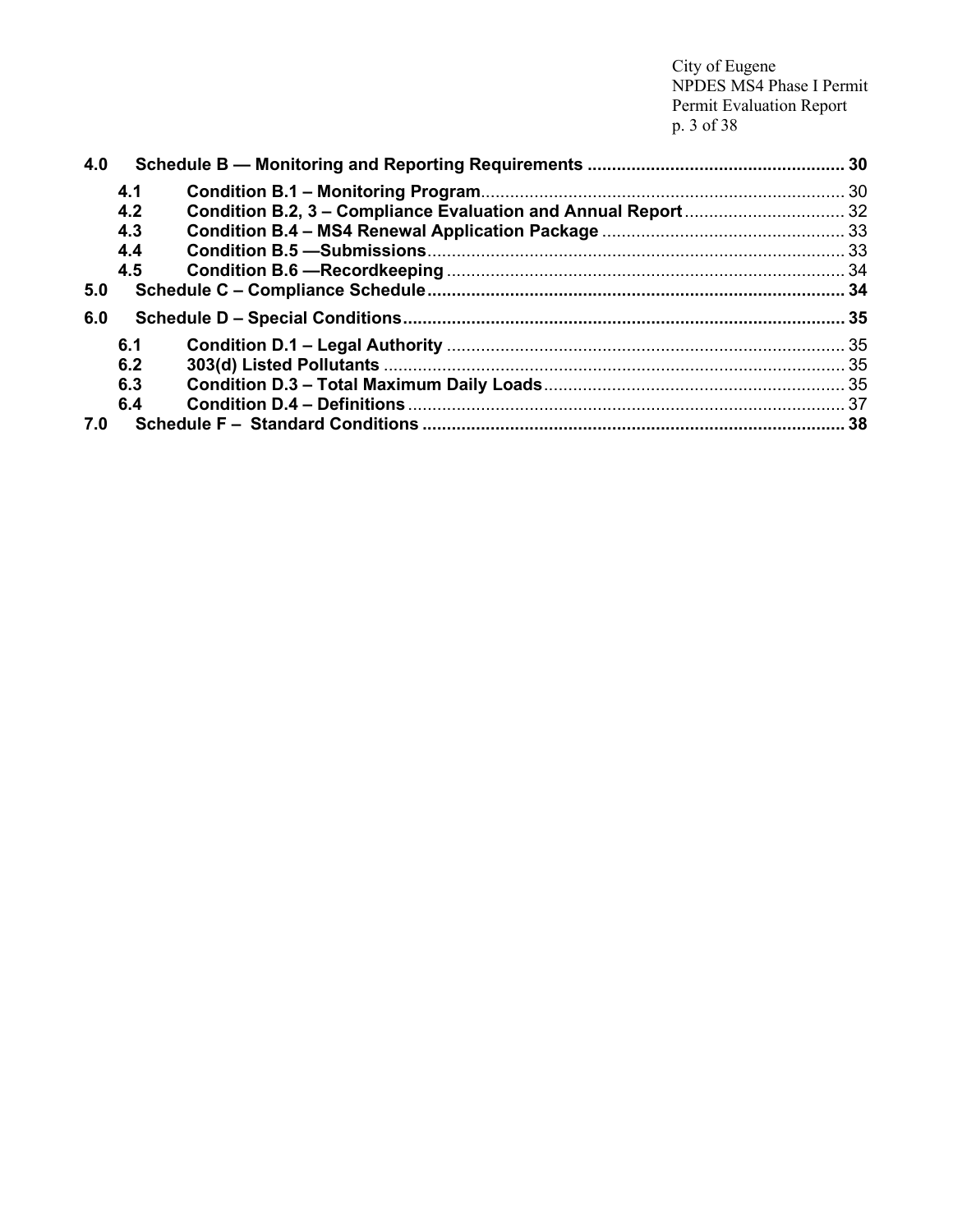## <span id="page-3-0"></span>**1.0 Introduction**

This Permit Evaluation Report (PER) explains DEQ's rationale for the permit conditions in the NPDES MS4 Phase I Individual Permit (hereafter "permit") for the City of Eugene (hereafter "permittee").

DEQ issued this permit for stormwater discharges from permittee's MS4 systems to waters of the state. In order to reduce pollutants from urban stormwater runoff discharging to receiving waters, the permit establishes conditions, prohibitions, and management practices applicable to discharges from the permittee's MS4. Specifically, the permittee must continue to implement a comprehensive stormwater management program to reduce the discharge of pollutants from the MS4 to the maximum extent practicable (MEP), protect water quality and to satisfy the appropriate water quality requirements of the Clean Water Act.

The MS4 permit program is an important element of DEQ's water quality program. The requirements are based on Section 402(p) of the Clean Water Act, 33.U.S.C. §1342(p), and the U.S. Environmental Protection Agency's regulations permitting municipal stormwater discharges (40 CFR § 122.28; see also 64 FR 68722 [Dec. 8, 1999].

This permit covers all existing and new stormwater discharges from the permittee's MS4 system, in accordance with the requirements, limitations, and conditions therein.

## <span id="page-3-1"></span>**1.1 Overview and History**

The City of Eugene owns and/or operates a storm sewer system that serves a population of 171,210, an area of approximately 27,750 acres and associated facilities and maintenance yards.

The permit area is located within the Willamette River Basin, Upper Willamette Subbasin. The major receiving waters that accept stormwater drainage from the permit area are the Willamette River, McKenzie River, Amazon Creek, Amazon Diversion Channel, A-3 Channel and Fern Ridge Reservoir.

The initial permit was issued on November 10, 1994, was renewed on March 2, 2004 and December 30, 2010. The permit has been administratively extended since its expiration on December 29, 2015. The permittee submitted a renewal application on December 28, 2015, which aided in the formation of this permit. In addition, the Department of Environmental Quality (DEQ) coordinated with the permittee[s] and other stakeholders in preparation for this permit.

This permit renews the permittee's December 30, 2010 NPDES MS4 Phase I permit. This is the fourth iteration of the permittee's municipal NPDES MS4 Phase I permit. The permit is issued pursuant to state law and implements applicable federal and state law. The federal requirements specific to NPDES permits for municipal stormwater systems are set out in 33 USC § 1342(p)(3)(B) and 40 CFR § 122.26. ORS 468.065 and ORS 468B.050 provide specific state authority for the permits. In addition, ORS 468B.035 authorizes the implementation of the federal Clean Water Act and regulations adopted under the Act.

## <span id="page-3-2"></span>**1.2 Legal and Policy Analysis**

### <span id="page-3-3"></span>**1.2.1 Anti-backsliding Review**

This NPDES permit, like its previous iterations, requires the permittee to control pollutants discharged through their MS4 to the MEP, to protect water quality, and to satisfy the appropriate water quality requirements of the Clean Water Act. This permit requires the permittee to implement a comprehensive Stormwater Management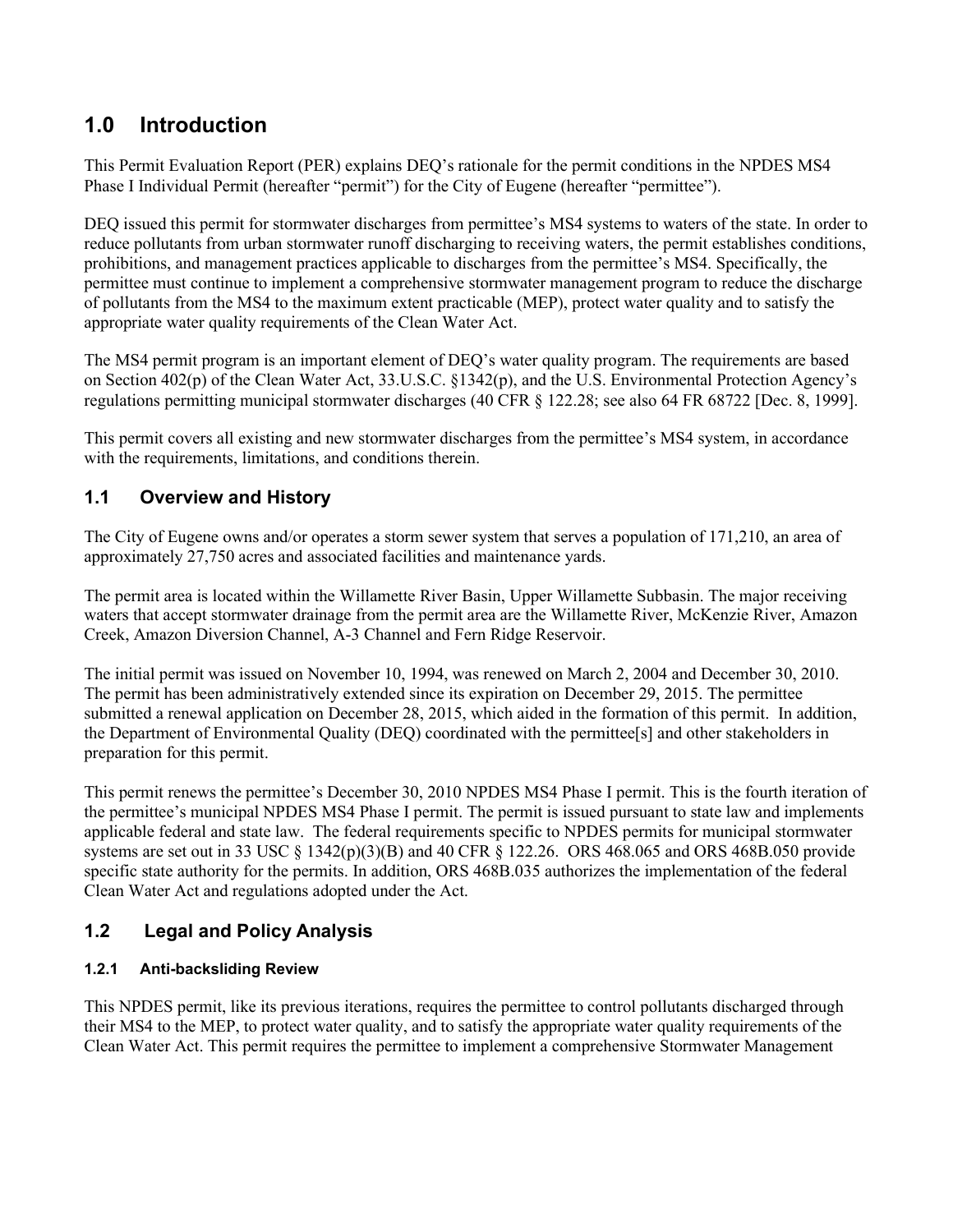City of Eugene NPDES MS4 Phase I Permit Permit Evaluation Report p. 5 of 38

Program (SWMP) Document as the primary mechanism to achieve the MEP standard required to reduce pollutants in their respective MS4 discharges.<sup>[1](#page-4-1)</sup>

This permit contains clear, specific, and measurable provisions to prescribe the continued implementation of specific tasks, BMPs, BMP design requirements, performance requirements, adaptive management requirements, schedules for implementation, as well as maintenance, and frequency of actions as required minimum control measures that must be met. Although such provisions are expressed differently than the comparable provisions in DEQ's previously issued individual permits, DEQ has determined that the provisions in this permit are, in all cases, at least as stringent as those established in the previous individual permits, given the nature and scope of new and/or enhanced conditions included in the permit for each program element.

#### <span id="page-4-0"></span>**1.2.2 Antidegradation Review**

Under Oregon's Antidegradation Policy for Surface Waters in Oregon Administrative Rule (OAR) 340-041-0004, DEQ is required to demonstrate that, when issuing a permit, the discharge will not result in a lowering of water quality from the ambient condition and that it protects existing and designated uses. Therefore, in waters where existing uses are more sensitive than the uses specifically designated for the waterbody, the permit limits and requirements will protect the more sensitive existing beneficial uses, as well as other designated uses.

The controls required in this MS4 Phase I permit are expected to result in discharges to the permittee's MS4s that reduce pollutants to the maximum extent practicable. The Clean Water Act provides that the level of pollutant reduction for MS4s is limited to the "maximum extent practicable" because federal law recognizes the unique nature of municipal stormwater runoff<sup>[2](#page-4-2)</sup>.

The law recognizes that stormwater discharges are highly variable in nature and difficult to control due to topography, land use and weather differences (e.g., intensity and duration of storms). The goal of the permit is a net reduction in pollutant loadings over the five-year permit term. Over the five-year permit term, the permittee will implement and/or enhance an identified range of stormwater management control programs to minimize stormwater pollution discharges in stormwater runoff to and from the MS4, including from existing and new residential, commercial, and industrial developments and permittee owned and/or operated facilities.

Section 301(b)(1)(C) of the Clean Water Act and regulations at 40 CFR § 122.44 require the NPDES permitting authority to develop limitations in permits necessary to meet water quality standards, subject to the MEP standard described above. A state's water quality standards are composed of use classifications, numeric and/or narrative water quality criteria, and an anti-degradation policy. The use classification system designates the beneficial uses for each waterbody, such as drinking water supply, contact recreation, and aquatic life. The numeric and narrative water quality criteria are the amount of any pollutant deemed necessary by the state to support the beneficial use classification of each waterbody. The anti-degradation policy represents a three-tiered approach to maintain and protect various levels of water quality and uses.

DEQ has determined that existing water quality would not be degraded by the issuance of this permit. The stormwater discharges authorized by this permit have been ongoing since the federal regulations requiring an NPDES permit were adopted. This permit is expected to reduce the current level of pollution discharged from the permittee's stormwater-related conveyance system and facilities. DEQ expects the pollution reduction measures implemented by the permittee in accordance with this permit to offset any expansion of stormwater conveyances

<span id="page-4-1"></span> $1$  See 40 CFR  $\delta$  122.44(k).

<span id="page-4-2"></span><sup>2</sup> See Clean Water Act § 402(p), 33.U.S.C. §1342(p), the U.S. EPA's regulations permitting municipal stormwater discharges at 40 CFR § 122.28, and 64 FR 68722 [Dec. 8, 1999]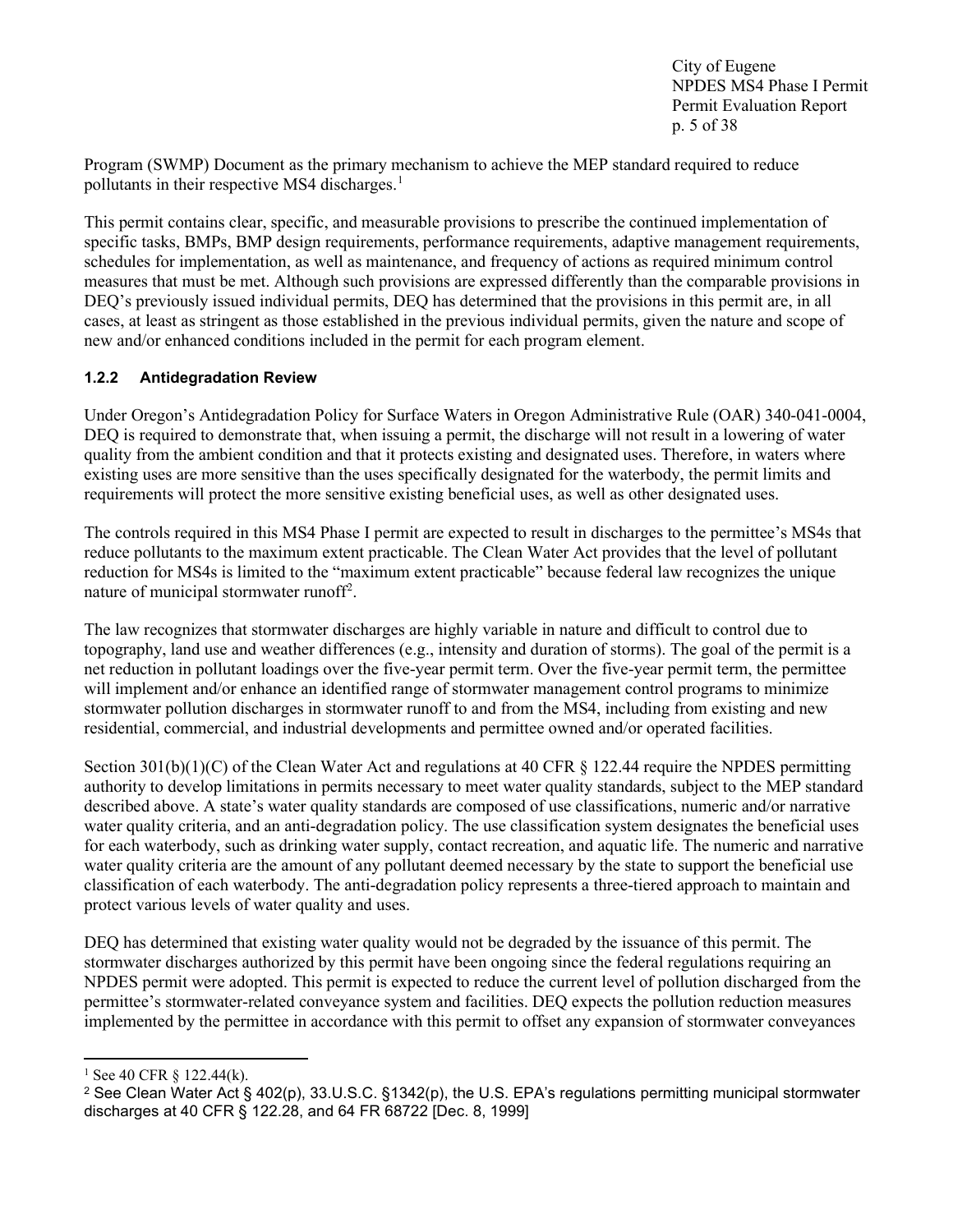City of Eugene NPDES MS4 Phase I Permit Permit Evaluation Report p. 6 of 38

systems and outfalls because of the permit requirement to implement a broad range of pollution reduction measures, including measures to address impacts from new development and significant redevelopment. In short, this permit is expected to reduce the current level of pollution discharged from the permittee's stormwater-related facilities at a level greater than projections for growth impacts. Therefore, the issuance of this permit will protect and improve existing water quality and is consistent with DEQ's antidegradation policy.

#### <span id="page-5-0"></span>**1.2.3 Water Quality Limited Waters and Total Maximum Daily Loads**

Section 303(d) of the CWA requires states to identify their impaired waterbodies. Impaired waterbodies are water quality limited and do not meet water quality standards. In Oregon, the responsibility to delegate water quality limited waterbodies rests with DEQ. The list of these waterbodies is referred to as the 303(d) list.

DEQ is also responsible for developing pollutant reduction plans for water quality limited waterbodies. Total Maximum Daily Loads (TMDLs) are pollutant load reduction plans that define wasteload allocations (WLAs) for point sources and load allocations (LAs) for non-point sources of pollutants. TMDLs also specify how much of a particular pollutant can be discharged to a specific stream or segment and still meet water quality standards. Oregon's 2018/2020 Integrated Report and 303(d) list contain the water quality limited waterbodies with and without a TMDL.<sup>3</sup> The 2018/2020 Integrated Report was approved by the U.S. Environmental Protection Agency on Nov. 12, 2020 and is now current and in effect.

For MS4 discharges to waterbodies subject to a TMDL and/or listed on DEQ's 303(d) list, the permittee must comply with the more stringent requirements in the *Special Conditions* in *Schedule D* in accordance with 40 CFR §  $122.34(e)(1)$  and  $122.44(d)(1)(vii)(A)-(B)$ .

#### <span id="page-5-1"></span>**1.2.4 State Statutory Permit Requirements**

All water quality permits must meet the requirements of state law. Oregon statutes in general give the Environmental Quality Commission and DEQ broad authority to impose permit requirements needed to prevent, abate, or control water pollution. See ORS 468B.010, 468B.015, 468B.020, and 468B110. However, direct statutory requirements applicable to discharge permits are more limited. ORS 468B.020 (2)(b) directs DEQ to require the use of all available and reasonable methods necessary to protect water quality and beneficial uses. At a minimum, NPDES permits for regulated MS4s must require the permittee to develop, implement, and enforce a SWMP designed to reduce the discharge of pollutants from the MS4 to the MEP, to protect water quality, and to satisfy the appropriate water quality requirements under the Clean Water Act. The SWMP must include, at a minimum, the stormwater control measures set forth in the federal regulations at 40 CFR  $\S$  122.26(d)(2)(iv), and program elements must be documented, described, or referenced in the SWMP Document as described in *Schedule A.2* of the permit.

<span id="page-5-2"></span><sup>&</sup>lt;sup>3</sup> Oregon DEQ's 2018/2020 Integrated Report is available online at: [https://www.oregon.gov/deq/wq/Pages/2018-Integrated-](https://www.oregon.gov/deq/wq/Pages/2018-Integrated-Report.aspx)[Report.aspx](https://www.oregon.gov/deq/wq/Pages/2018-Integrated-Report.aspx)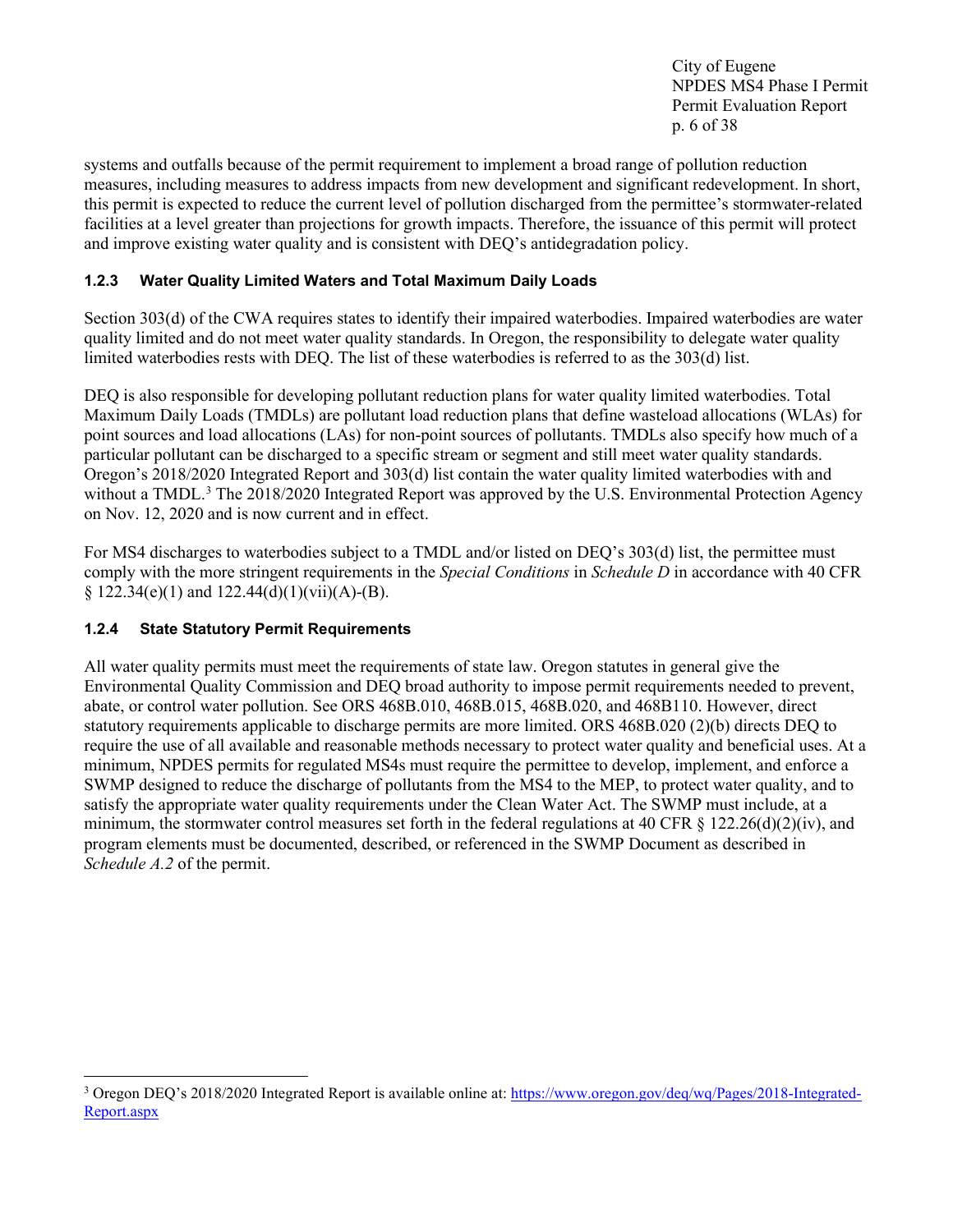City of Eugene NPDES MS4 Phase I Permit Permit Evaluation Report p. 7 of 38

## <span id="page-6-0"></span>**2.0 Permit Coverage and Exclusions**

## <span id="page-6-1"></span>**2.1 Cover Page**

The cover page provides information about the permittee, description of the sources covered by the permit, major receiving stream information, relevant TMDL WLAs, and permit approval authority. As described, the permit covers all existing and new discharges of stormwater from the MS4. With the exception of the allowable nonstormwater discharges identified in *Schedule A.1.d*, the permit prohibits all non-stormwater discharges unless otherwise approved by DEQ.

In accordance with state and federal law, NPDES permits will be effective for a fixed term not to exceed five years. This permit will be effective October 1, 2021 and expire on September 30, 2026.

#### <span id="page-6-2"></span>**2.1.1 Receiving Water Information**

The front page of the permit includes information about the receiving stream(s) to which the permittee's MS4 discharges stormwater. In addition, a reference is made to the TMDL that establishes WLAs for urban stormwater in applicable subbasins. This reference does not create any permit requirements or represent numeric effluent limits. Rather, it simply acknowledges the existence of the EPA-approved TMDLs and associated stormwater WLAs. The methods by which the permittee is required to address applicable TMDLs will be described once the statewide TMDL Water Quality Management Plan has been updated.

DEQ authorizes MS4 discharges to surface waters of the state from facilities owned and/or operated by the permittee subject to the requirements of the permit.

### <span id="page-6-3"></span>**2.1.2 Sources Covered by this Permit**

The permit covers all existing and new discharges of stormwater from the MS4 within the defined coverage area.

#### <span id="page-6-4"></span>**2.1.3 Permitted Activities**

See cover page.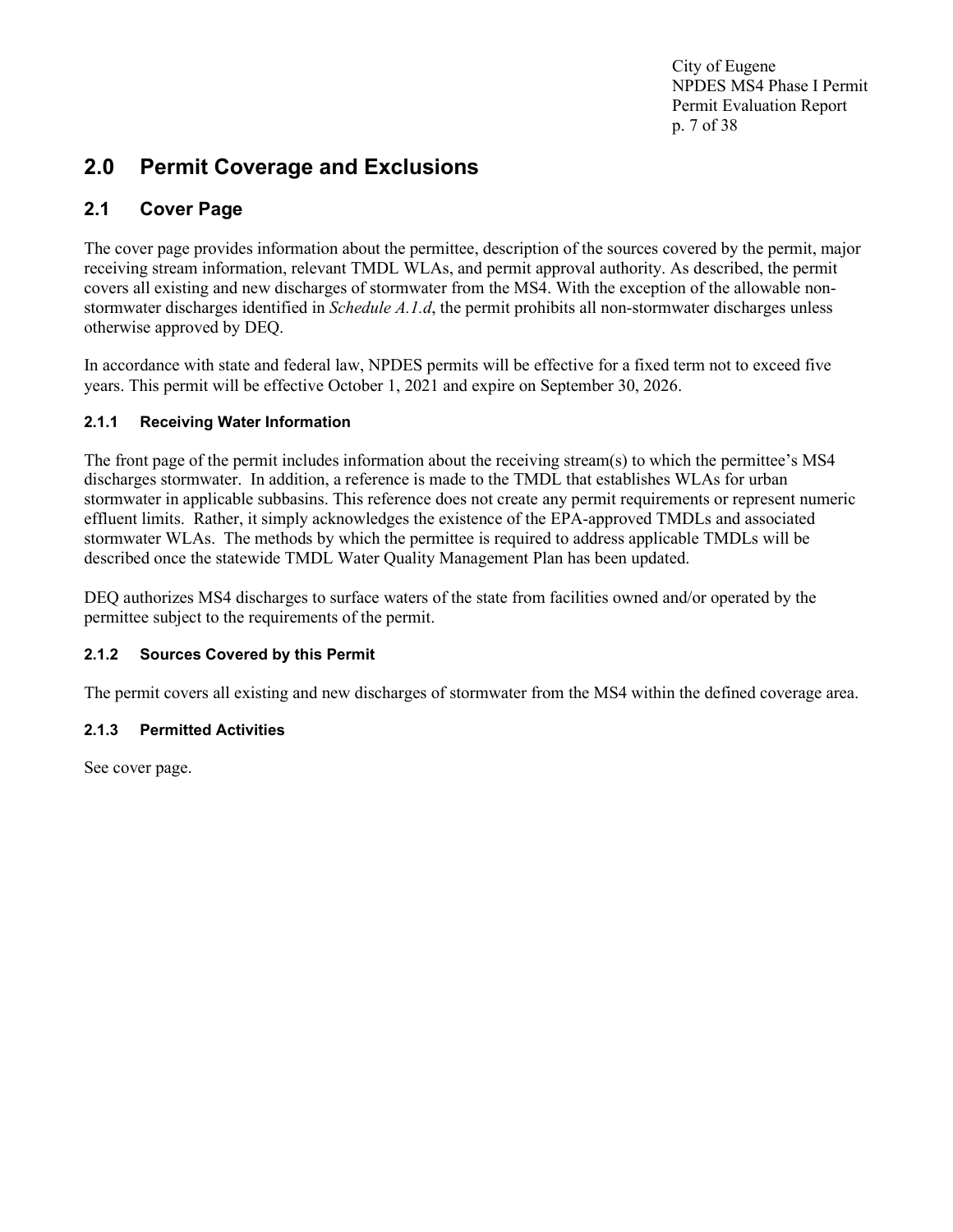## <span id="page-7-0"></span>**3.0 Schedule A – Effluent Limitations, Conditions, & Stormwater Management Program**

### <span id="page-7-1"></span>**3.1 Condition A.1- Authorized Discharges**

This MS4 Phase I Individual Permit ("permit") conditionally authorizes municipal stormwater discharges, and certain types of non-stormwater discharges, provided the permittee complies with the terms and conditions of the permit.

#### <span id="page-7-2"></span>**3.1.1 Condition A.1.a - Requirement to Reduce the Discharge of Pollutants**

The permit for MS4 discharges must include terms and conditions to reduce the discharge of pollutants from the MS4 to the MEP, to protect water quality, and to satisfy the appropriate water quality requirements of the Clean Water Act. The permittee must control pollutants in their MS4 discharges to the MEP by addressing the following stormwater control measures outlined in the permit: public education and outreach, public participation and involvement, illicit discharge detection and elimination, construction site runoff control, post construction runoff control, pollution prevention and good housekeeping for municipal operations, and industrial and commercial controls. In addition, this permit also addresses the permittee's infrastructure retrofit planning, hydromodification assessment, and data compilation and mapping as they relate to stormwater discharges. Implementation of the DEQ-approved SWMP Document, which will outline the details of how the permittee will meet the requirements of the permit, will establish compliance with the MEP standard.

#### <span id="page-7-3"></span>**3.1.2 Condition A.1.b - Water Quality Standards**

This permit does not require compliance with water quality standards. Compliance with all permit requirements constitutes compliance with applicable water quality standards as established in OAR 340-041. The permit includes a framework for documenting, communicating, developing and submitting a plan with corrective actions for circumstances when DEQ or the permittee determine that a pollutant in the MS4 discharge is causing or contributing to an exceedance of an applicable water quality standard not already addressed by the illicit discharge and elimination (IDDE) program or covered by activities described in TMDL Implementation Plan(s). The actions implemented by the permittee will be based on the specifics of each situation that causes the exceedance. This framework is appropriate to ensure any MS4 discharges that are causing or contributing to an exceedance of an applicable water quality standard are documented, investigated, and managed appropriately.

#### <span id="page-7-4"></span>**3.1.3 Condition A.1.c – Limitations of Coverage**

The permit does not authorize the permittee to discharge stormwater associated with industrial or construction activity (as defined in 40 CFR § 122.26(b)(14) and (15)). Such discharges are only authorized upon DEQ's issuance of the appropriate general NPDES permit, or a separate individual NPDES permit (as necessary).

DEQ encourages infiltration of stormwater, but this permit does not authorize the discharge of stormwater to an Underground Injection Control (UIC) system. Any owner or operator of any type of Class V underground injection control system must obtain permit coverage through Rule Authorization, a General Permit, or through a Water Pollution Control Facilities (individual) permit, and must comply with 40 CFR § 144-146, and other measures required in Oregon's UIC rules (see OAR 340-044).

#### <span id="page-7-5"></span>**3.1.4 Condition A.1.d – Allowable Non-Stormwater Discharges**

Certain types of discharges unrelated to precipitation events (i.e., non-stormwater discharges), listed in permit *Schedule A.1d*, are conditionally allowed to enter and discharge from the MS4s. Such allowable non-stormwater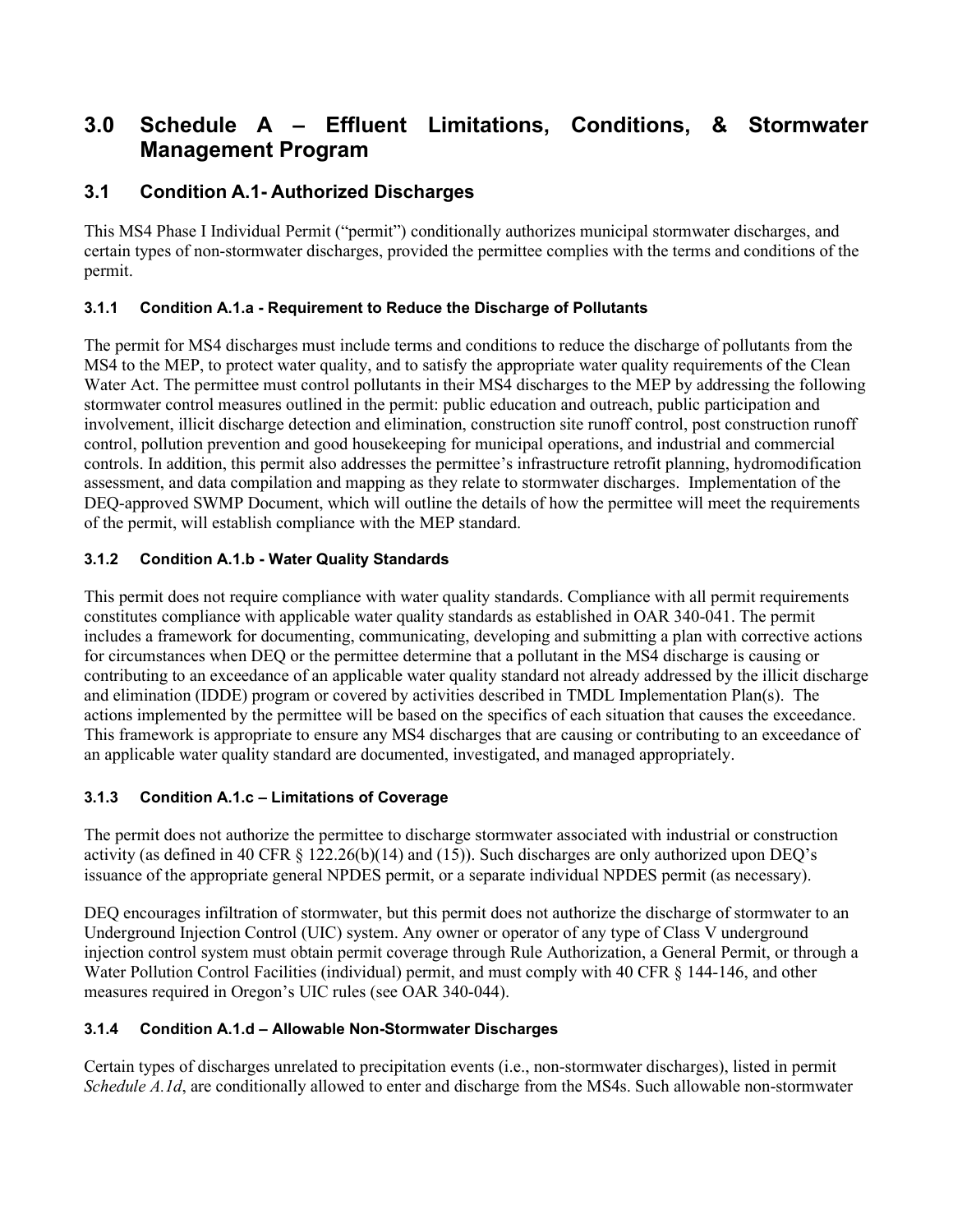City of Eugene NPDES MS4 Phase I Permit Permit Evaluation Report p. 9 of 38

discharges cannot be significant sources of pollution to the waters of the state. The permittee must prohibit all other non-stormwater discharges into the MS4(s).

The permittee is responsible for the quality of the discharge from their MS4, and therefore have an interest in locating and discontinuing, or ensuring the local, state, or federal permitting of any uncontrolled non-stormwater discharges into their MS4, and are required to implement illicit discharge detection and elimination programs (*Schedule A.3.c*).

## <span id="page-8-0"></span>**3.2 Condition A.2- Permittee's Responsibilities**

#### <span id="page-8-1"></span>**3.2.1 Condition A.2.a – Coordination Among Other Public Entities and Joint Agreements**

The permittee is responsible for compliance with the terms and conditions outlined in the MS4 Phase I Individual Permit related to their MS4 and associated discharges. Implementation of the permit can be shared with other entities. For instance, the permittee may develop agreements with entities or jurisdictions adjacent to their MS4 system to implement certain minimum measures within the permittee's or that entity's jurisdiction. Similarly, the permittee may coordinate and/or pool resources with regional partners on stormwater education and outreach messaging to meet relevant requirements of *Schedule A.3.a*.

The permittee, if relinquishing implementation responsibility to another entity, must ensure that the minimum measures (or portions thereof) are at least as stringent as required by the permit. Additionally, the permittee must develop and maintain a written record of agreements with other entities, as a record of accountability. The permittee remains ultimately responsible for compliance with the permit obligations in the event the other entity fails to implement the control measure (or any component thereof).

#### <span id="page-8-2"></span>**3.2.2 Condition A.2.b – Maintain Adequate Legal Authority**

The permit requires the permittee to maintain adequate legal authority to implement and enforce the required SWMP control measures as allowed and authorized pursuant to applicable state law.<sup>[4](#page-8-3)</sup> Without adequate legal authority or other mechanisms to control what enters or discharges from the MS4s, the permittee cannot perform vital stormwater management functions, such as performing inspections, requiring installation and proper operation of pollutant control measures within its jurisdiction, and/or enforcing such requirements. The permittee must utilize all relevant regulatory mechanisms available to them in accordance with applicable state and federal laws to control pollutants into and from the MS4s, to the MEP. DEQ expects the permittee to exercise their legal authority in six specific ways:

- 1. Effectively prohibit and eliminate pollutants to the MS4 from illicit discharges and connections.
- 2. Effectively respond to and control spills, dumping or disposal of unauthorized non-stormwater materials into the MS4.
- 3. Maintain the ability to control pollutants discharged into the MS4 from land disturbance and new and redevelopment activities occurring within their jurisdiction.
- 4. Control the contribution of pollutants from one MS4 into another, through interagency agreements as necessary or appropriate.
- 5. Require compliance with applicable rules within their jurisdiction using public education, technical assistance, or enforcement, as applicable.

<span id="page-8-3"></span><sup>4</sup> 40 CFR § 122.34(b)(3)(ii)(B), (b)(4)(ii)(A), and (b)(5)(ii)(B)); *MS4 Permit Improvement Guide*, April 2010. EPA 833-R-10-001.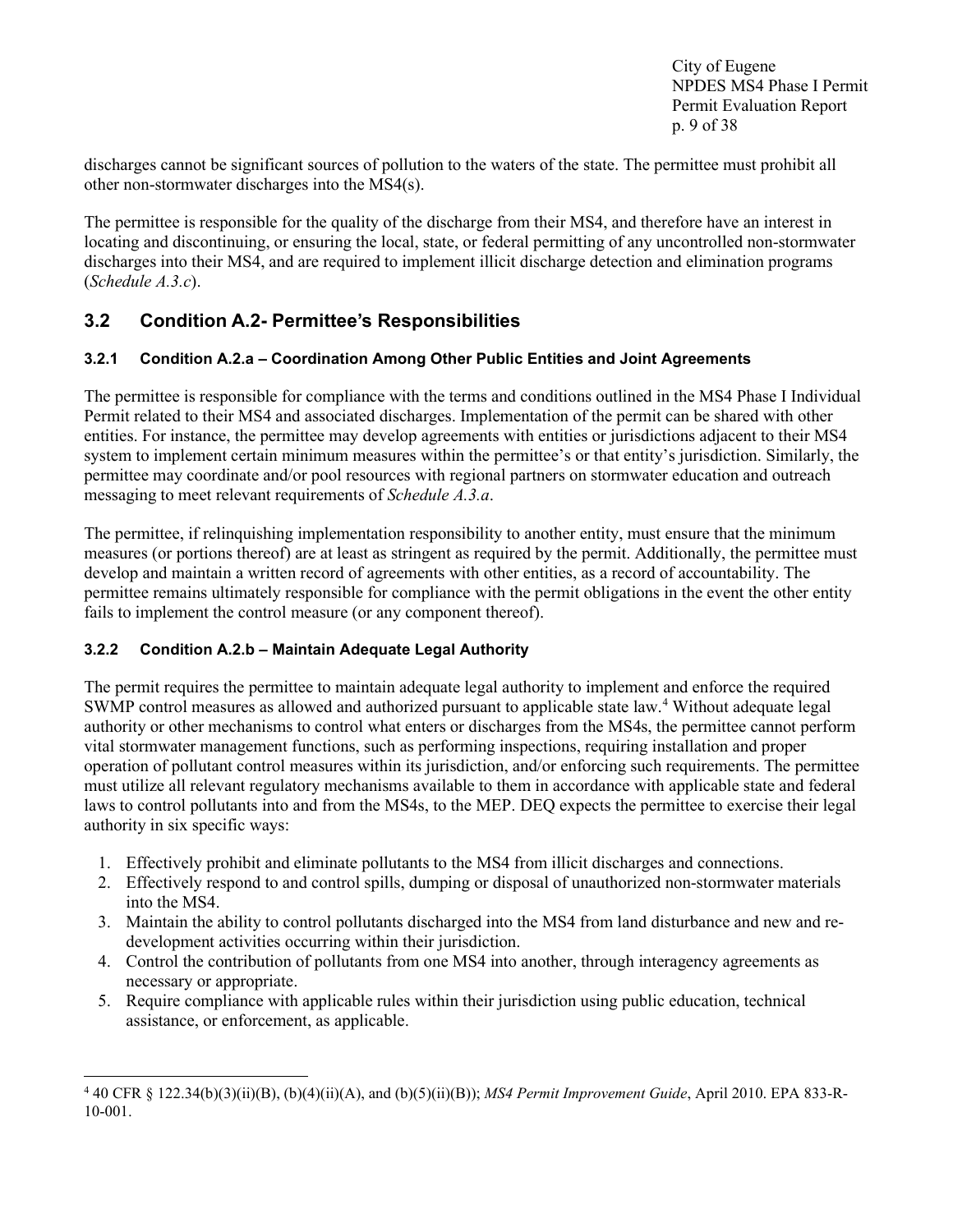City of Eugene NPDES MS4 Phase I Permit Permit Evaluation Report p. 10 of 38

6. Carry out inspections, surveillance, and monitoring procedures necessary to determine compliance with the permit.

The permittee must summarize and reference their legal authorities necessary to meet the conditions of the permit in their SWMP Document as required in *Schedule A.2.b*. The SWMP Document must also describe how the permittee will impose their requirements, and/or use cooperative agreements with other jurisdictions or entities, to implement the required stormwater control measures based on their unique legal powers under state law.

#### <span id="page-9-0"></span>**3.2.3 Condition A.2.c – SWMP Document**

NPDES permits for MS4 discharges require the operator to implement and enforce a SWMP designed to reduce the discharge of pollutants from the MS4 to the MEP, to protect water quality, and to satisfy the appropriate water quality requirements of the Clean Water Act.

The permittee is required to develop and update as necessary, a written Stormwater Management Program (SWMP) Document.[5](#page-9-1) The SWMP Document is a separate and distinct submission from the Stormwater Management Plan submitted under the previous permit; the SWMP Document serves similar purposes but also has a different scope and greater flexibility than the previous permit's Stormwater Management Plan. The SWMP Document summarizes the physical characteristics of the MS4, and describes how the permittee conducts the required SWMP control measures within its jurisdiction, including descriptions or summaries of BMPs implemented. Throughout this permit, a variety of supporting documents are described as required for inclusion in the SWMP Document; this inclusion may be as subsections of the document, as appendices, or as citations or links that will be updated as supporting program documents are updated. DEQ is allowing supporting documents and strategies to be referenced in the SWMP rather than directly included due to the varying level of detail that may be too voluminous to incorporate. However, supporting documents and strategies, to the extent practicable, must be accessible to the public and clearly referenced in the SWMP Document. The intent of this requirement is to provide DEQ and the public with access to documentation of detailed strategies and guidance documents describing how the permittee will meet permit conditions. DEQ recognizes that Standard Operating Procedures (SOPs) may change more frequently than Ordinance, or Code, or documents like a Stormwater Manual. Where SOPs are important to the SWMP Document, they should at a minimum be summarized and be available upon request. The SWMP Document should also describe the permittee's unique implementation elements such as cooperative or shared responsibilities with other entities. The SWMP Document is intended to address three audiences:

**General Public** – The SWMP Document serves to inform and involve the public in the local stormwater management program.

**Elected officials and permittee staff** - The SWMP Document can be used by the permittee as an internal planning or briefing document.

**DEQ** - The SWMP Document provides DEQ with a discrete document to review and approve how the permittee will comply with permit requirements and implement its stormwater management program.

<span id="page-9-1"></span><sup>5</sup> 40 CFR § 122.34(b) and *NPDES Municipal Separate Storm Sewer System General Permit Remand, Final Rule* (81 FR 89320, Dec. 9, 2016). *The final rule at § 122.34(b) requires each permit to require the permittee to develop a "written storm water management program document or documents that, at a minimum, describes in detail how the permittee intends to comply with the permit's requirements for each minimum control measure."*.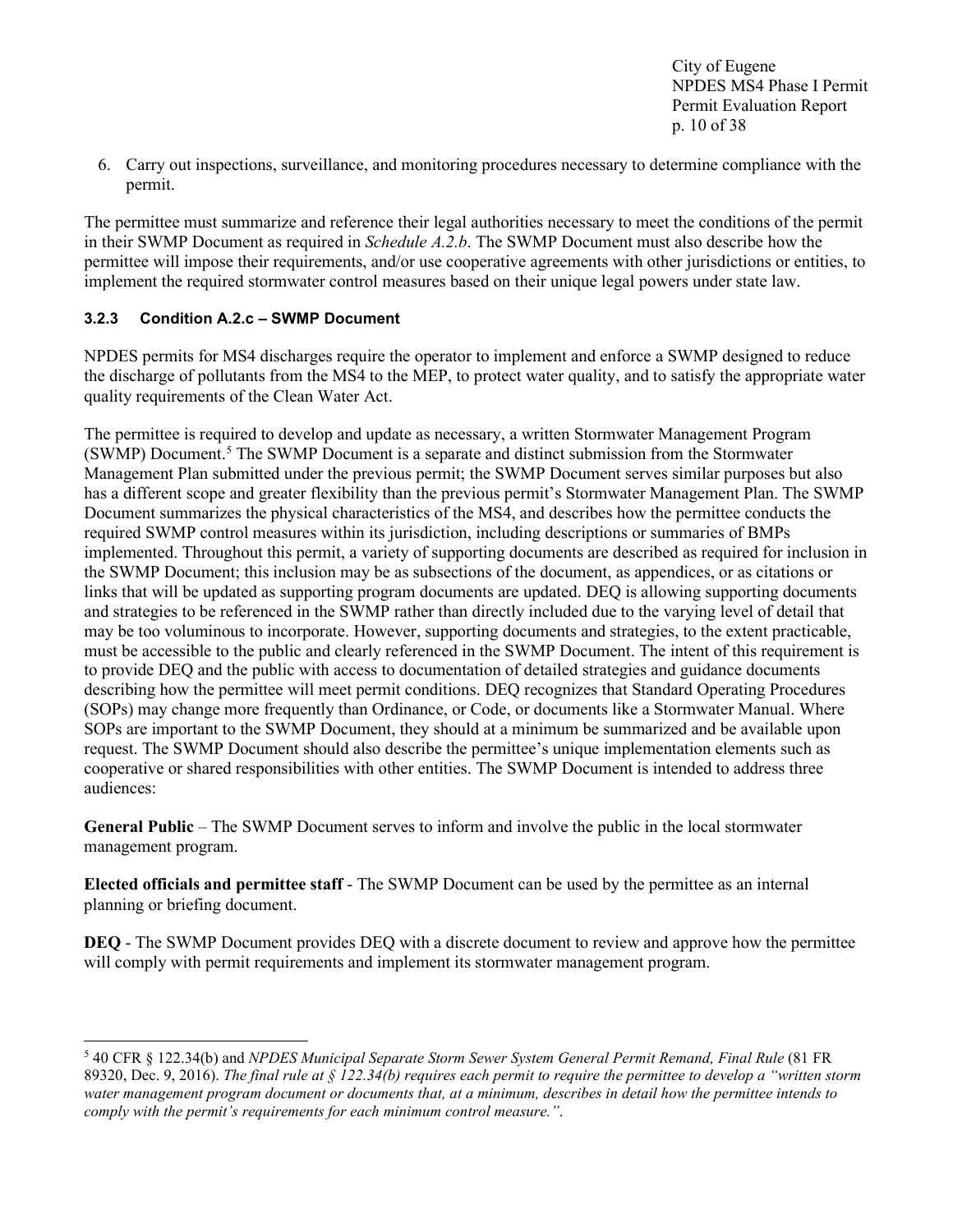City of Eugene NPDES MS4 Phase I Permit Permit Evaluation Report p. 11 of 38

The requirement for the permittee to develop a SWMP Document is an enforceable condition of the permit. The contents of the SWMP Document are not directly enforceable as effluent limitations of the permit. In general, because the details within a SWMP Document (e.g., measurable goals set by the permittee, program strategies, BMPs, etc.) are not enforceable permit terms unless specified by the permit, the permittee may create and revise the SWMP Document and its supporting documentation as necessary to support adaptive management and provide up-to-date descriptions of how they will meet any permit requirements during the permit term. Updates to the SWMP Document may therefore occur without DEQ review and approval of each change as a permit modification.[6](#page-10-2) However, because the SWMP Document is required to be an adaptive management tool that works with each successive iteration toward improvement of MS4 management and water quality, and must provide rationales for changes according to *Schedule A.2.f*, the SWMP Document is subject to DEQ review and approval on initial submission. DEQ reviewed MS4 permits from other states as well as guidance from EPA in establishing this framework, and though certain guidance from EPA is directed towards Phase II (small) MS4 communities, the framework is valid for application to Phase I communities.

The first iteration of the permittee's SWMP Document must be developed with opportunity for public input, and submitted to DEQ and posted on their publicly available website no later than December 1, 2022. The SWMP Document must thenceforward be updated as needed with changes submitted for review by DEQ with the Annual Report. DEQ will make every effort to review and respond to the permittee's SWMP Document submission within 60 days of submission, whenever that occurs, and the permittee may begin implementation upon approval.

#### <span id="page-10-0"></span>**3.2.4 Condition A.2.d, e – SWMP Information, Metrics, and Resources**

The permittee is required to track indicator metrics and information to document and report on SWMP implementation progress. The permittee demonstrates compliance with *Schedule A.2.d* by fully implementing the requirements of this permit. Not every tracking measure must be reported annually in its entirety, but records must be maintained for audits, inspections and/or evaluation by DEQ. The specific tracking measures that are required to be reported annually have been described in the relevant sections.

The permit does not specify staffing or funding levels, thus providing flexibility and incentive for the permittee to adopt the most efficient methods to comply with the permit requirements within the MEP framework.

#### <span id="page-10-1"></span>**3.2.5 Condition A.2.f – Review and Modification of the SWMP Document**

The SWMP Document itself is a requirement of the permit, and like other permit requirements, is subject to DEQ approval. However, as described above in Section 3.2.3, because the SWMP Document is not incorporated by reference into the permit, modifications to the contents of the SWMP Document are not modifications to the permit. For this reason, changes may be made to the SWMP Document at any time, though modifications to delete, adjust, or replace elements of the approved SWMP Document must be supported with a rationale to be submitted with the next Annual Report after the change. The rationale must support the value of the change in terms of effectiveness at pollutant removal from or to the MS4, or overall effectiveness of the program illustrating or demonstrating how the change will not adversely impact water quality. In this way, DEQ maintains oversight to ensure that changes to the SWMP Document are justifiable and supported by evidence or data, while allowing the permittee greater flexibility to shift resources, adjust prioritization, and improve their programs as needed, for continued improvement of program effectiveness. DEQ recognizes that updates to the SWMP Document may be made or requested by multiple municipal departments in a given year, and recommends tracking documentation for updates in the form of a "change log" or "version notes" sheet that can be maintained between the cover page

<span id="page-10-2"></span><sup>6</sup> *NPDES Municipal Separate Storm Sewer System General Permit Remand, Final Rule* (81 FR 89320, Dec. 9, 2016).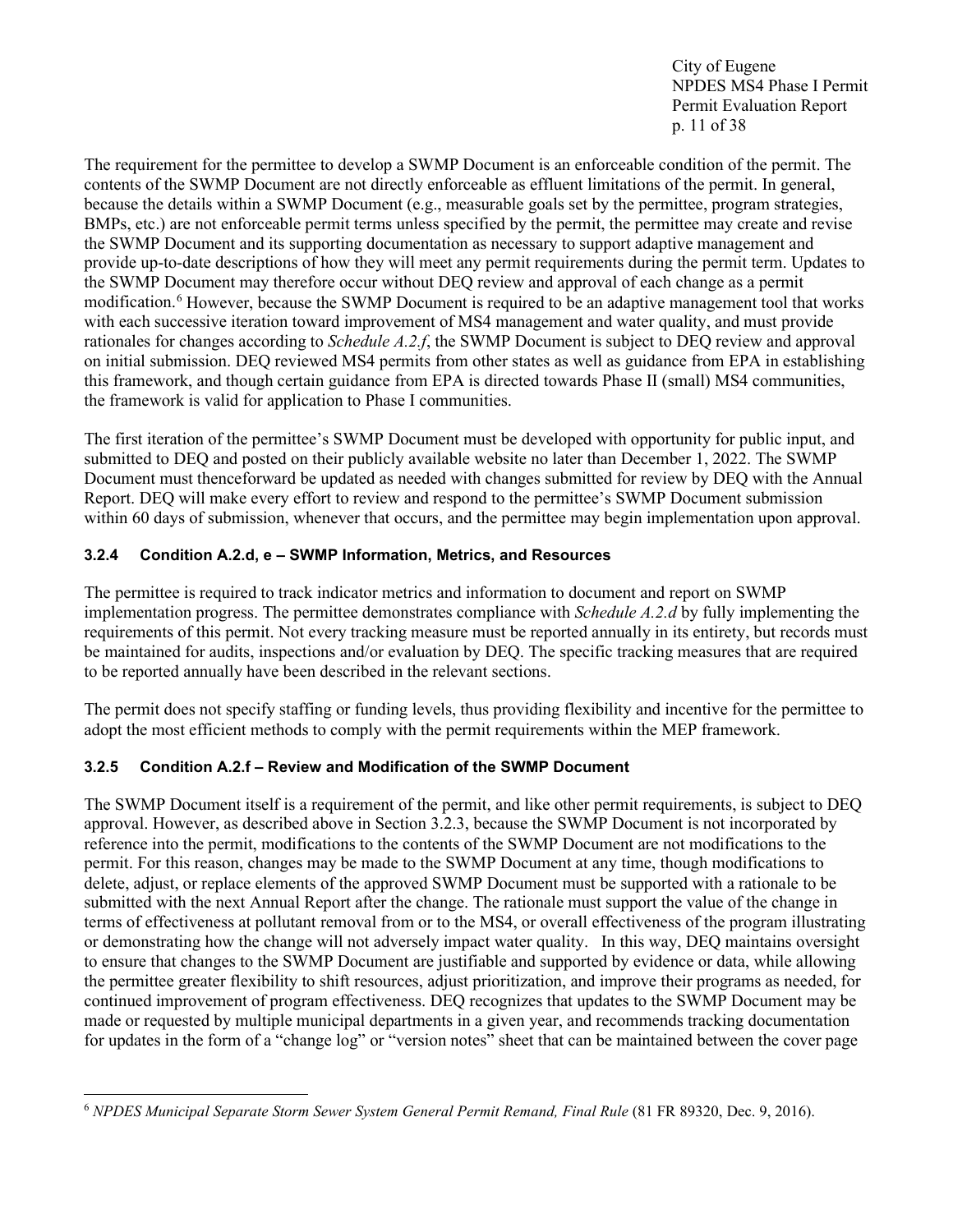City of Eugene NPDES MS4 Phase I Permit Permit Evaluation Report p. 12 of 38

and table of contents, in order to simplify reporting. Increased flexibility with SWMP Document updates does not in any way exempt the permittee from the requirement to meet permit conditions.

### <span id="page-11-0"></span>**3.3 Condition A.3- Stormwater Management Program Control Measures**

*Schedule A.3* of the permit contains clear, specific, and measurable requirements. For each minimum control measure, specific tasks, BMPs, design requirements, performance requirements, adaptive management requirements, schedules for implementation and maintenance, and/or frequency of actions are outlined. The specific actions and ongoing activities that comprise the minimum control measure are referred to as SWMP program components. The permit balances implementation flexibility while establishing clear, specific, and measurable permit requirements in accordance with the MS4 MEP standard.

The permittee must demonstrate that they have met the respective compliance dates through the submittal of the Annual Reports (see *Schedule B*), and through submittal of the permit renewal application.

The permittee must continue to conduct their current SWMP controls. Upon the permit effective date, the permittee is expected to begin to integrate/develop the conditions of the permit.

#### <span id="page-11-1"></span>**3.3.1 Condition A.3.a – Public Education and Outreach**

The permittee is required to address the public education and outreach requirements. The permittee has conducted public education and outreach programs, as part of their compliance efforts with all prior MS4 permits. DEQ encourages cooperative outreach efforts between other communities to continue this effort, and intends for the terms and conditions of the permit to inspire additional cross-area or collaborative outreach and education efforts to reach stakeholders within their coverage areas.

Once the permit is effective, the permittee must update or continue their existing public education and outreach program strategy, and incorporate new program components as necessary.

The goal of the education and outreach strategy is to reduce or change behaviors and practices among the public that cause or contribute to adverse stormwater impacts on receiving waters. The strategy should promote specific actions to increase community and stakeholder understanding of how to reduce pollutant discharges in stormwater runoff and prevent illicit discharge from entering the MS4 or impacting receiving waters, and incorporate strategies to remove barriers to taking these actions.

The permit includes specific requirements to engage key stakeholder groups with topic-specific content. The permit further requires the permittee to consider equity and environmental justice as a component of their education and outreach strategy, which is an important advancement from previous permit iterations. The public education strategy should inform individuals, households, and businesses about the steps each can take to reduce stormwater pollution, including, but not limited to: avoiding the use of products or chemicals known to cause water quality concerns for humans and wildlife in Oregon; the proper handling, use and disposal of fertilizers, pesticides, motor oil, and other household hazardous wastes; and protecting and restoring riparian vegetation

The educational materials and activities the permittee is required to provide must address the priority audiences listed, and a selection of the prioritized topics, specific behaviors, and removal of barriers to change, to maximize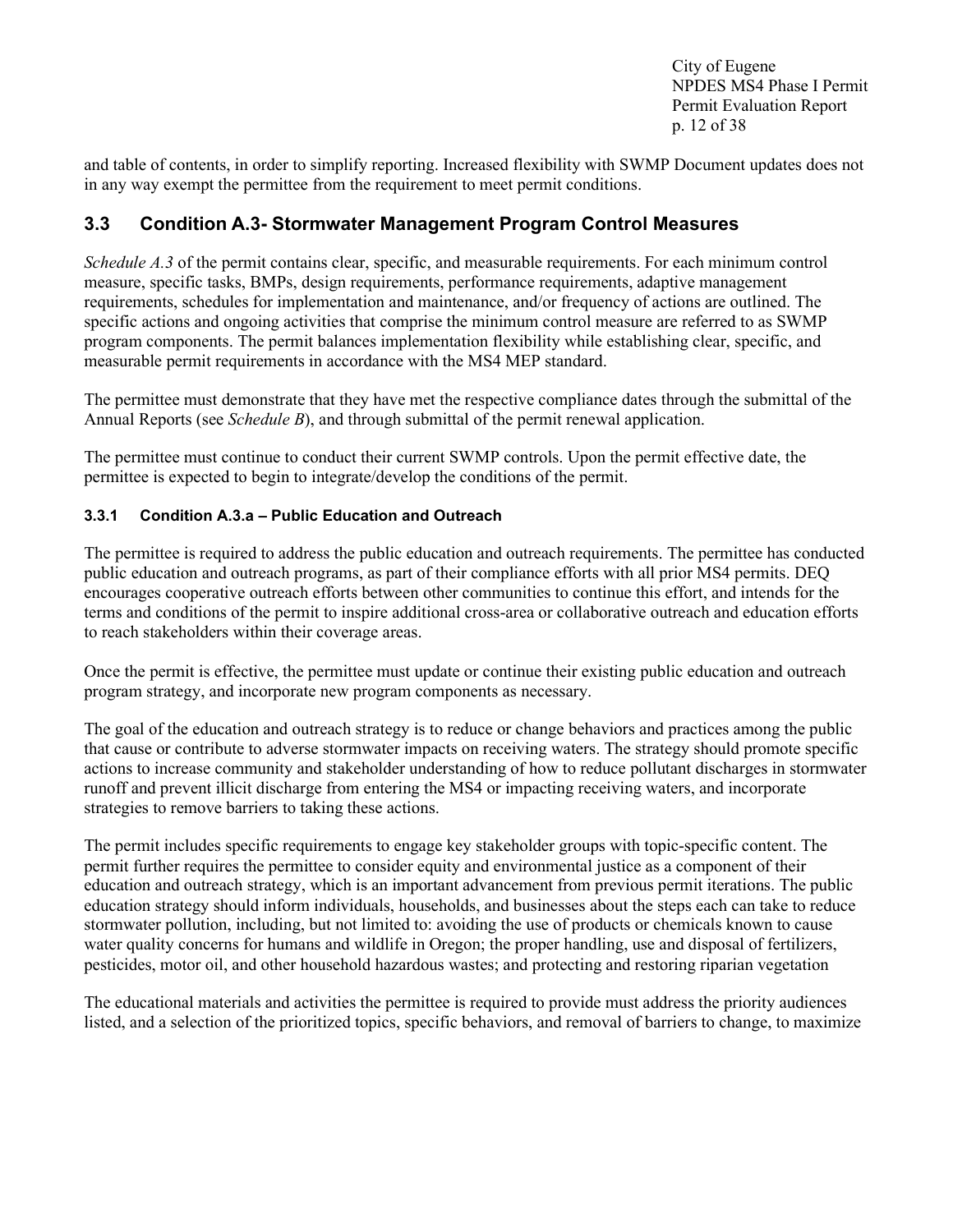City of Eugene NPDES MS4 Phase I Permit Permit Evaluation Report p. 13 of 38

success<sup>7</sup>. The permit allows some flexibility within each stakeholder group for the permittee to adjust their approach based on local demographics and needs. The permit also specifies a list of priority topics to be addressed by the education and outreach materials but allows flexibility for the permittee to deviate from the list based on issues of significance in their respective community. Examples of strategies include distributing door hangers, brochures or fact sheets, promoting website information, using social media, sponsoring speaking engagements before community groups, providing public service announcements, implementing educational programs for K-12 students, and conducting community-based projects such as storm drain stenciling, and watershed and stream/beach cleanups. Where appropriate for the permittee's community demographics and the presence of community-based organizations that serve diverse audiences and/or work on environmental justice<sup>[8](#page-12-2)</sup>; outreach must include messaging in languages and communication methodologies used in the community to ensure diversity, equity, and inclusion in the permittee's programs<sup>[9](#page-12-3)</sup>. DEQ understands that not all priority groups can be engaged at the same depth and does not have an expectation that all will receive the same amount of outreach. The permittee is expected to prioritize based on an understanding of its own communities, and to shift priorities, conduct pilot testing, and engage in adaptive management as the permit cycle proceeds to make the most effective use of their budget capacity and engagement.

The permittee must track and evaluate the success of public education activities during the permit term with, for example, measures of total reach, proportion of a priority audience reached, and engagement, surveys assessing impact on behaviors of the public, or other qualitative and quantitative assessment methods. The intent is to generate behavioral changes in the community with a positive impact on water quality, and the permittee is encouraged to select tracking measures that aid in evaluation of progress toward that goal. The permittee is required to maintain records of educational and outreach activities. The intent of this measurable goal is to document and evaluate the success of the program, by both the permittee and by DEQ, to continually adaptively manage and enhance future education and outreach in subsequent permits.

#### <span id="page-12-0"></span>**3.3.2 Condition A.3.b – Public Involvement and Participation**

This section of the permit addresses the public involvement and participation requirements consistent with 40 CFR § 122.26. Federal regulations require MS4 permittees to comply with State, Tribal and local public notice requirements when implementing a public involvement/participation program. The objective of a public involvement and participation program is to provide opportunities for residents from all economic and ethnic backgrounds to participate in the maintenance, further development, or adaptive management of the permittee's stormwater management programs. This might involve, for example, establishment of a citizen advisory committee, a volunteer monitoring program, and/or other community engagement activity specifically designed for the permittee to receive feedback from local stakeholders that informs stormwater program development or hands-on volunteer assistance that supports existing programs. Public involvement and participation can also be implemented via measures such as surveys of public opinion and attitudes, working with local civic organizations to install medallions or to stencil catch basins to remind the public that pollutants entering the storm sewer system reach local water, or other stewardship opportunities.

Public involvement in planning of stormwater management programs was required for the initial application for NPDES MS4 permit coverage, but there is not an explicit public involvement requirement in the federal

<span id="page-12-1"></span><sup>&</sup>lt;sup>7</sup> Many valuable resources exist to help create strategies for public education & outreach, such as Doug McKenzie-Mohr's *Fostering Sustainable Behavior - An Introduction to Community-Based Social Marketing (Third Edition),* available at <https://cbsm.com/book>

<span id="page-12-2"></span><sup>8</sup> Recommended readings on Environmental Justice are available at https://www.epa.gov/environmentaljustice

<span id="page-12-3"></span><sup>9</sup> DEQ Recommends EPA's EJSCREEN Tool for reports and maps combining environmental and demographic indicators that would be of use to permittees in evaluating how to organize prioritization of public education & outreach efforts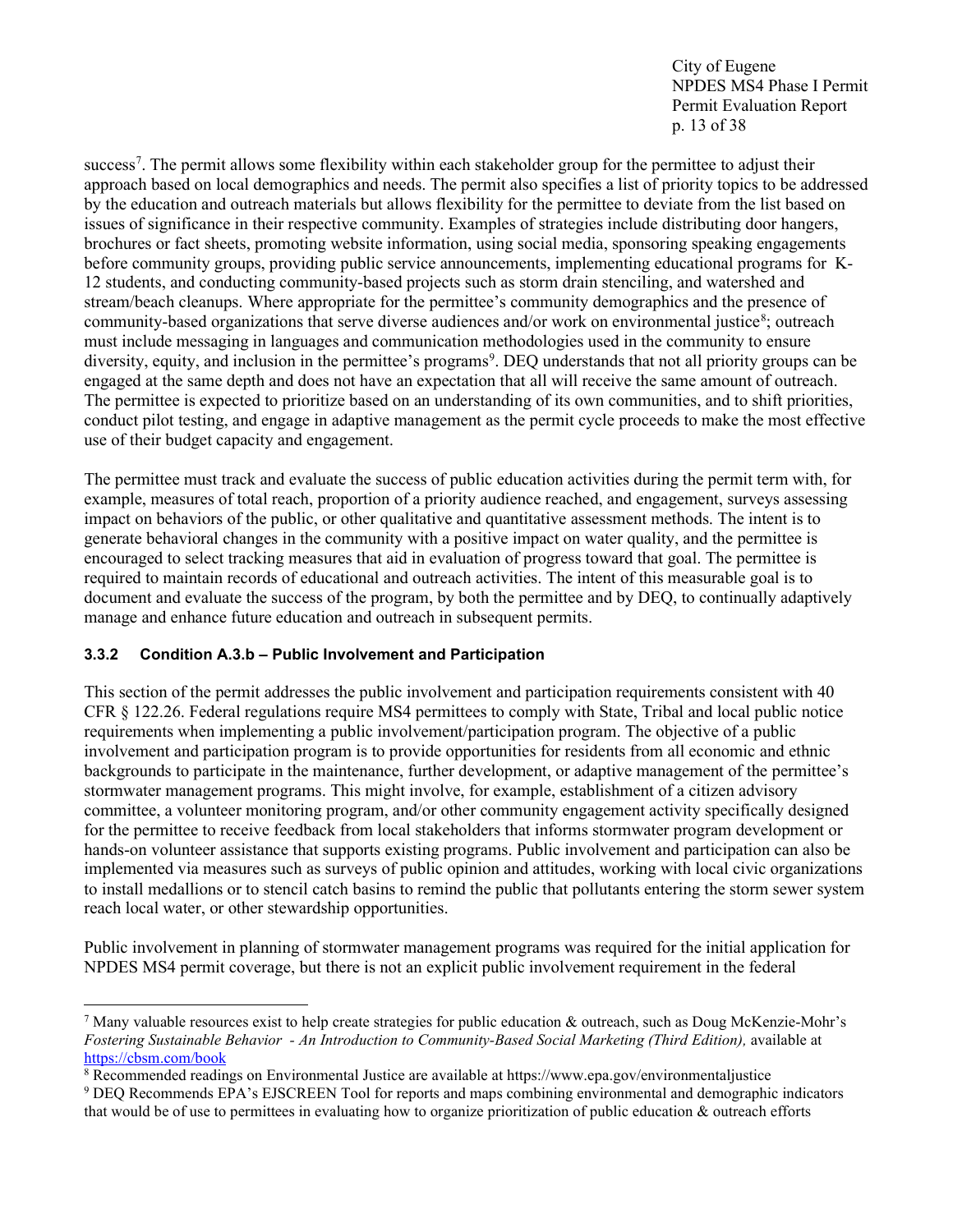City of Eugene NPDES MS4 Phase I Permit Permit Evaluation Report p. 14 of 38

regulations regarding the ongoing adaptive management decisions of the stormwater management program.[10](#page-13-1) For this reason, public involvement/participation/comment is not required for adaptive management updates to the SWMP Document, but rather only for its initial submission. However, the permittee is encouraged to use updates to the SWMP Document as an opportunity for public involvement, by advisory committee, public comment, or other means as appropriate to the permittee's processes and precedent. The permittee must update or continue their existing public involvement and participation program and impose the specified new program components.

The permittee is required to maintain and promote at least one publicly accessible website to provide all relevant SWMP information to the public. Relevant SWMP information includes the permittee's SWMP Document, links to ordinances, policies, or guidance documents related to the stormwater management programs required by this permit, relevant public education material, MS4 and other Annual Reports, and easily identifiable (and up to date) contact information such that members of the public may easily call or email to report spills or illicit discharges, and/or ask questions, etc. The website must also include the posting of draft documents noted in the permit as requiring public review.

The permittee is also required to create or participate in the establishment of stewardship opportunities over the permit term to foster participation by the public. The permittee must also maintain records of their public involvement participation activities, and report on participation metrics in every Annual Report through the permit term.

#### <span id="page-13-0"></span>**3.3.3 Condition A.3.c – Illicit Discharge Detection and Elimination**

This section of the permit addresses the Illicit Discharge Detection and Elimination (IDDE) requirements consistent with 40 CFR § 122.26 (d)(2)(iv) and spill response within the MS4 coverage area. At a minimum, the permit requires the permittee to maintain the ability to prohibit, detect, and eliminate illicit discharges from the MS4, and respond to spills of prohibited materials within the MS4 coverage area. Stormwater discharges are different from illicit discharges. Stormwater runoff conveys pollutants that stormwater picks up from upland sources, then flows to the MS4. Illicit discharges are not from precipitation events. Illicit discharges are the addition of pollutants to the MS4 or surface waters from intentional or unintentional human dumping or disposal activities, and may involve sources such as a restaurant dumping mop water outside, or a contractor dumping paint rinsate into a parking lot catch basin, or a resident dumping RV wastes into a stormdrain. The permittee must continue to prohibit non-stormwater discharges into the MS4 (except those conditionally allowed by *Schedule A.1.d*) to the extent allowable under state law (meaning that these programs and procedures are only required to the extent they are permitted under federal and state laws). The permittee must implement follow-up procedures as appropriate and actions to ensure compliance.

The permittee has implemented IDDE and spill response programs since the initial issuance of the individual MS4 permit.

The permit prohibits the discharge of non-precipitation flows ("illicit" or "non-stormwater" flows) to the MS4 with very specific exceptions conditionally allowed by *Schedule A.1.d*. The permittee must continue to conduct timely, thorough, and systematic illicit discharge investigations and removal of illicit connections. The permittee is required to update and maintain written IDDE protocols that include specific procedures for implementation of the IDDE program. Examples of these requirements are a detailed MS4 map and digital inventory, a written prioritization for dry-weather screening activities of areas with a potential of illicit discharges, enforcement protocols, and record keeping.

<span id="page-13-1"></span> $10\,40$  CFR § 122.26 (d)(2)(iv)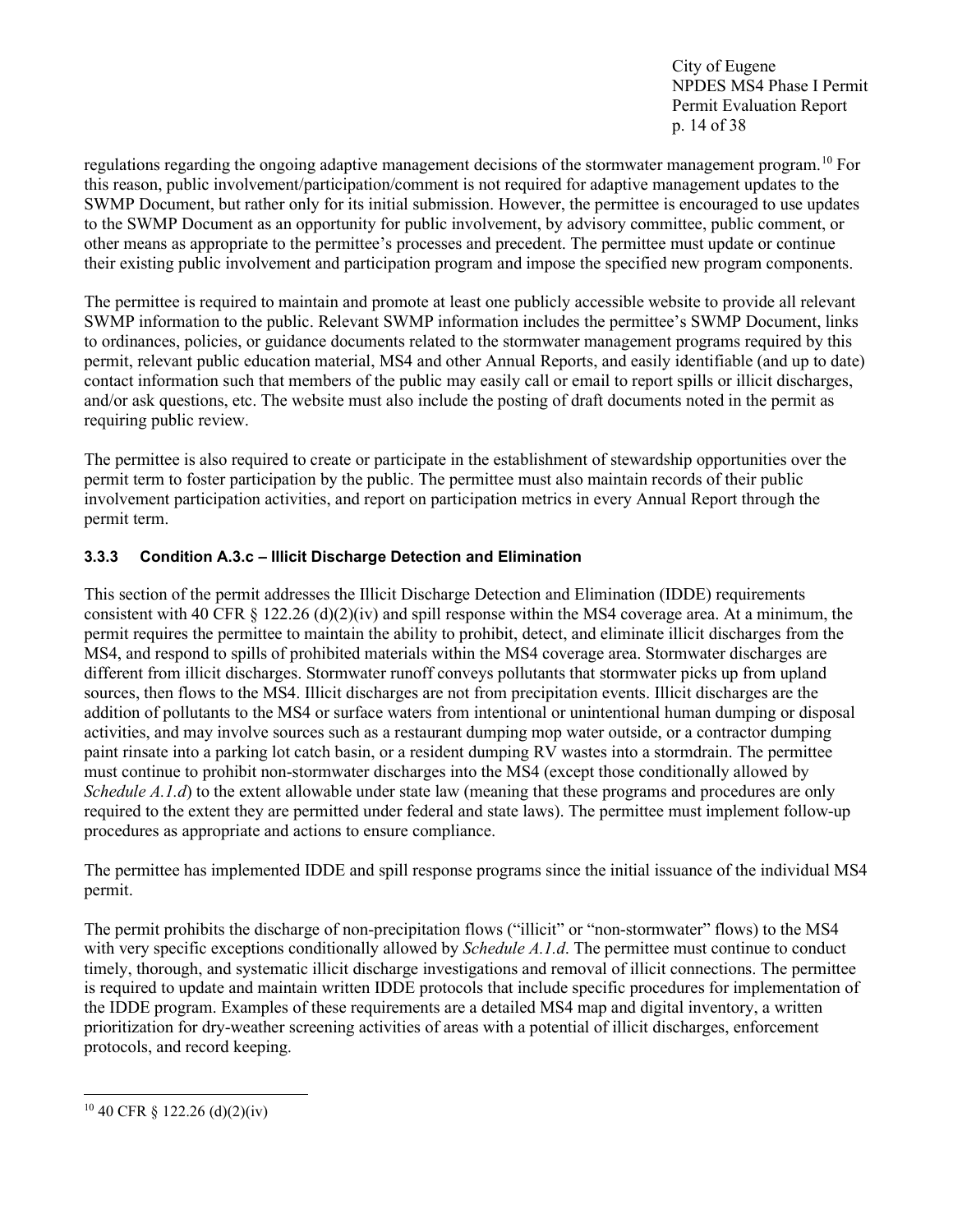City of Eugene NPDES MS4 Phase I Permit Permit Evaluation Report p. 15 of 38

An IDDE program, including the enforcement and tracking of such a program, is necessary to avoid illicit discharges or improper disposal of waste materials to surface waters. The permittee is expected to coordinate with DEQ when illicit discharges occur that may involve DEQ's jurisdictional authority, or as required by the Oregon Emergency Response System reportable quantities standards. The permittee is also required to report to other entities, if a spill enters another permittee's or agency's system (e.g., neighboring city, county, etc.). DEQ also encourage the permittee to establish or maintain communication channels with local stakeholders such as watershed councils, conservation districts, etc., regarding concerns with water quality from spills, dumping or accidents that may be cause for concern from the public, as appropriate.

The permittee is required to develop or continue to maintain a current MS4 map, including any new components of stormwater infrastructure that must be included in the MS4 map and digital inventory. The purpose of the MS4 map and digital inventory, outfall inventory, conveyance system and stormwater control locations, and locations of chronic discharges is to record and verify MS4 outfall locations and include other relevant descriptive characteristics of the system. DEQ expects that the permittee know the locations and characteristics of all outfalls that it owns/operates through mapping their infrastructure and associated assets. DEQ also recognizes that such databases of infrastructure and assets are living chronicles of systems that change and grow as more information comes to light, as old assets are removed, as new areas are developed, and as new technologies are implemented.

The MS4 mapping and digital inventory must be current and made available to DEQ upon request and must also be updated and provided as part of each permit renewal package. The associated inventory must be in a digitized format, with a tabulation of the attributes identified in *Schedule A.3.c.i.A-D*. To the extent data are available, the mapping and outfall inventory should also include acreages of land uses in the catchment area leading to each outfall, as well as other relevant attributes such as impermeable surface area, percentage of tree cover, etc. While the permittee must maintain a current MS4 map and a digital inventory, the permit does not specify their required format. DEQ encourages permittees to utilize a digital MS4 mapping system, such as an electronic geographic information system format, which enables sharing of data and can more easily utilize public tools and sources of information such as Oregon Metro's Data Resource Center or the Oregon Explorer Natural Resources Digital Library.<sup>[11](#page-14-0)</sup> The permittee is encouraged to couple this mapping requirement and its products with other control measures, such as their Dry Weather Screening Programs and associated investigations requirements in the *Schedule A.3.c.v*, and to use it for decision making and adaptive management. For example, attributes or characteristics associated with the outfall inventory could greatly influence the selection of priority locations for annual field screening. The intent is to require the permittee to conduct a GIS exercise (or similar data-oriented system) to tap existing data sets where available, and indicate where further data may be needed, and allow for better adaptive management system-wide. Other relevant factors that are also useful to maintain mapping of for association with outfalls and for IDDE investigation purposes, according to the Center for Watershed Protection, include:

- Presence of certain industries by SIC code
- Historic complaints
- Sanitary and storm sewers in close or in common manholes
- "Gaps" in sanitary mapping
- Licensed businesses, SIC codes, industrial permittees
- Areas with businesses with night hours (e.g., bars and restaurants)

Further uses of mapping the above types of information in association with outfalls may include assessing where to prioritize capital improvement projects (e.g., rain gardens, pervious pavement, etc.), where community tree

<span id="page-14-0"></span><sup>&</sup>lt;sup>11</sup> See[: https://www.oregonmetro.gov/tools-partners/data-resource-center](https://www.oregonmetro.gov/tools-partners/data-resource-center) and

[https://oregonexplorer.info/topics/watersheds?qt-subtopic\\_quicktab=4&ptopic=98](https://oregonexplorer.info/topics/watersheds?qt-subtopic_quicktab=4&ptopic=98)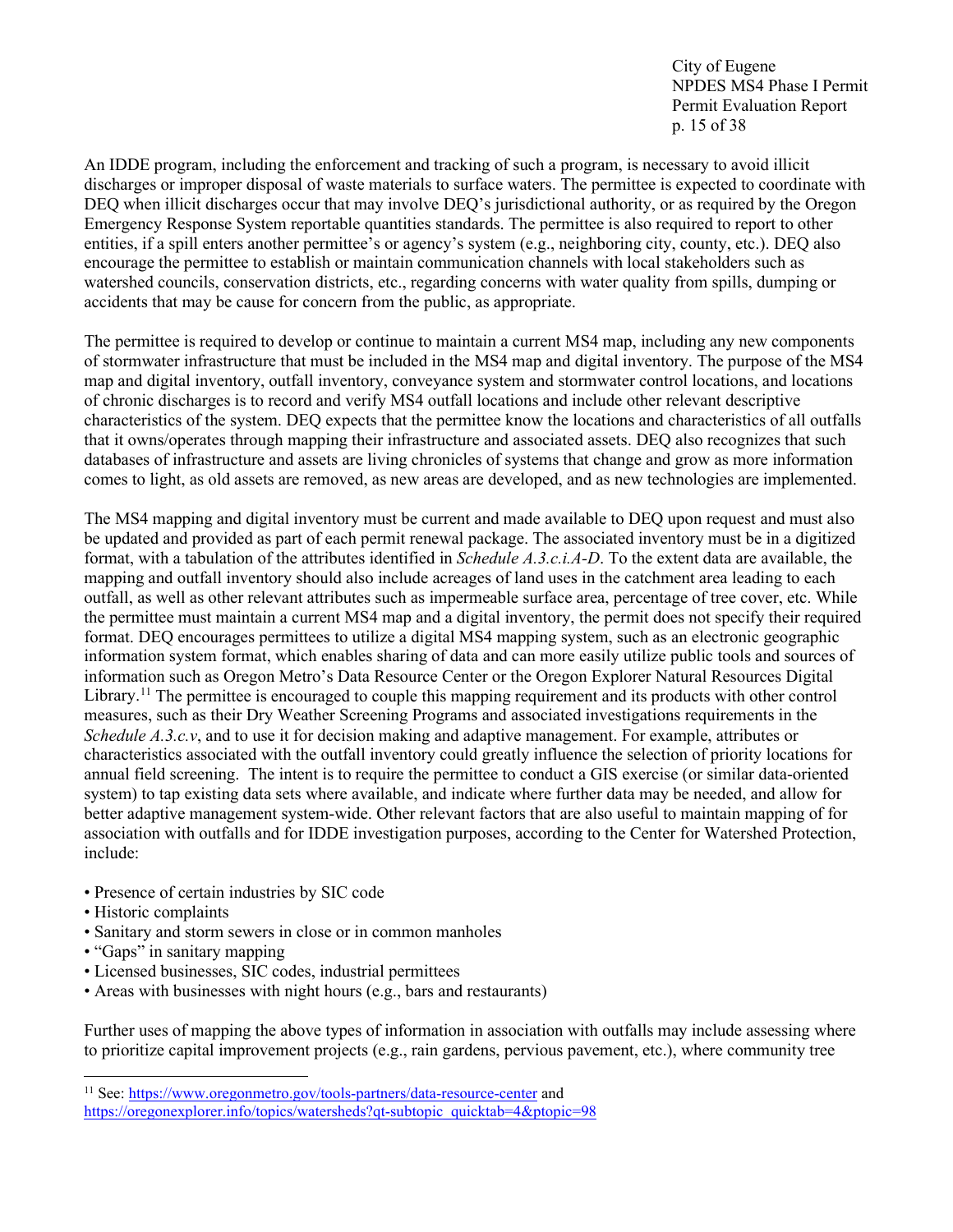City of Eugene NPDES MS4 Phase I Permit Permit Evaluation Report p. 16 of 38

plantings can be focused for maximum effect, and where industrial or utility facilities may be contributing pollutants. The complex interactions among land-covers have several direct implications for the ongoing management of urban watersheds, and permittee is required to gather this information in order to better understand their infrastructure and landscape and the effect of each on stormwater.<sup>[12](#page-15-0)</sup>

The permittee must continue to effectively prohibit non-stormwater discharges to their MS4s through enforcement of an ordinance or other legal mechanism to the extent allowable under state law (meaning these programs and procedures are only required to the extent they are permitted under federal and state laws). Section A.3.c.iii identifies the minimum requirements for enforcement procedures that DEQ expects the permittee to be able to practice within their jurisdictions, if necessary, consistent with requirements of the previous permit. The ordinance/legal mechanism does not need to cite each individual prohibition, provided that the permittee's legal mechanism would or could address illicit non-stormwater discharges into the MS4, whether from commercial or individual sources. This provision provides a minimum expectation for the local ordinance/legal mechanism to fully prohibit the breadth of possible non-stormwater discharges that could negatively impact receiving water quality.

Permit condition A.3.c.iii requires the permittee to maintain a written enforcement response policy or plan to support their IDDE Program efforts to detect and eliminate illicit discharges into the MS4 and is consistent with requirements of the previous permit. The enforcement program must include mechanisms to effectively compel compliance from chronic violators that repeatedly violate the illicit discharge requirements. The enforcement program must also consider factors related to the severity of the illicit discharge to inform the selection of associated penalties and/or corrective actions required by the responsible party.

Permit Condition A.3.c.iv establishes DEQ's expectations for the permittee's minimum Illicit Discharge Complaint Report and Response program and is consistent with requirements of the previous permit. The permittee must maintain, and advertise, a publicly accessible and available means for the public to report illicit discharges, such as a phone number, webpage, and/or other communication channel. On average, complaints must be answered within two working days and records regarding actions taken must be maintained. This condition also establishes timelines for the permittee when responding to complaints and illicit discharges identified through field investigations.

Sources of illicit discharges may be fixed or mobile, intermittent or continuous, yet the frequency or severity of such discharges can have lasting effects on water quality. The nature, extent, actions, and conclusions of each investigation should be recorded with the original complaint to provide a full picture of each incident. This record provides detailed information about the types and locations of discharges, their possible sources, and other information pertinent to targeting future investigations, inspections, outreach, and education activities. Additionally, accurate and complete documentation of incidents provides evidence to support potential citation or civil penalty cases when needed.

The permittee must have systems and protocols in place so that they may track and appropriately respond to reports of illicit discharges from the public and permittee staff. The permittee must ensure that illicit discharges are referred to appropriate response staff and/or emergency response authorities. Staff assigned to handle calls should be trained in stormwater issues and emergency response to gather and transfer accurate information to responders. Conducting an investigation as soon as possible after the initial complaint report is crucial to the success of this program. DEQ recognizes that not all reported illicit discharges may be found and tracked to the

<span id="page-15-0"></span><sup>12</sup> Beck, S. M., McHale, M. R., & Hess, G. R. (2016). Beyond Impervious: Urban Land-Cover Pattern Variation and Implications for Watershed Management. Environmental Management, 58(1), 15–30. https://doi.org/10.1007/s00267-016- 0700-8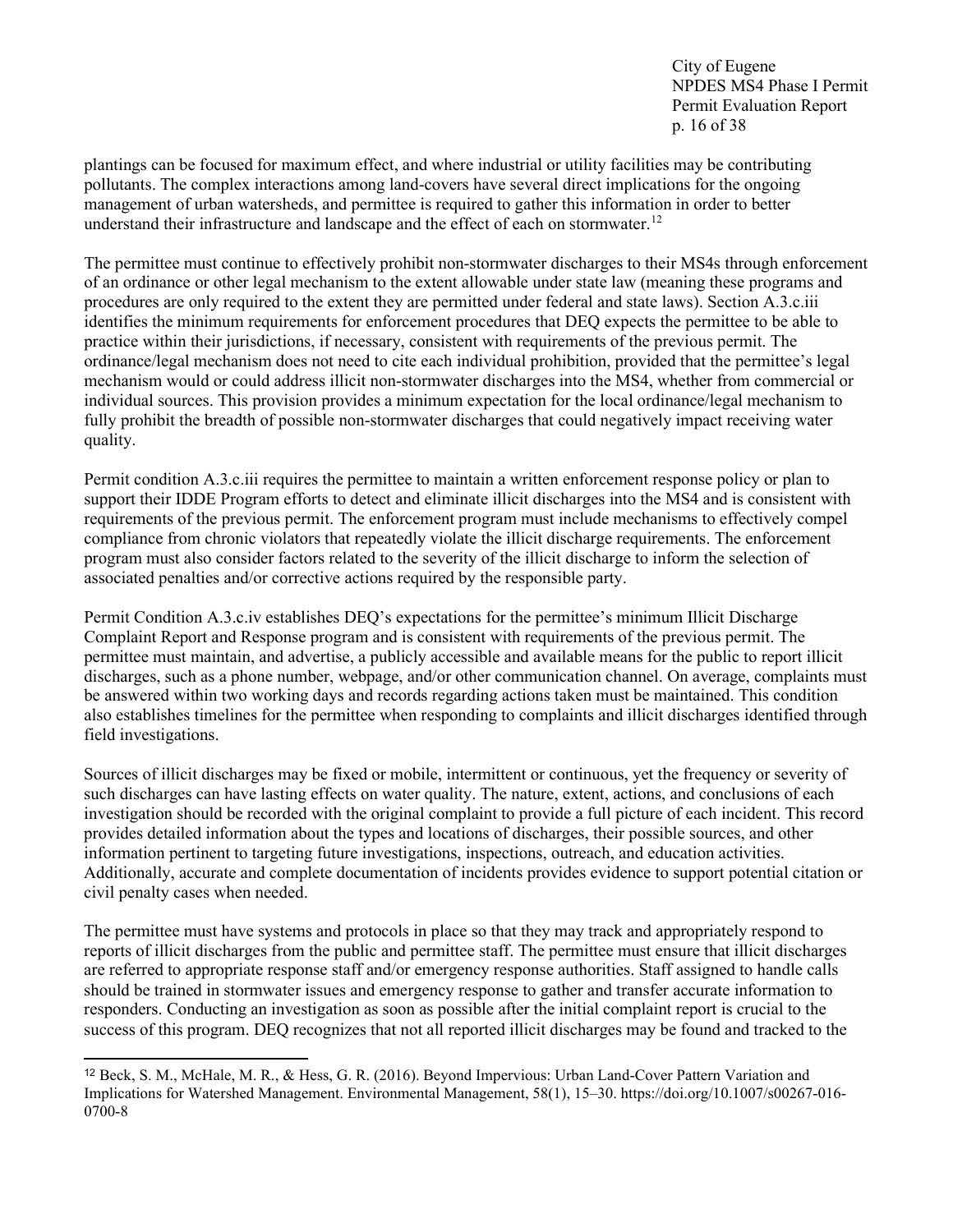City of Eugene NPDES MS4 Phase I Permit Permit Evaluation Report p. 17 of 38

source upon detection, and so the permit also includes a new requirement to track "chronic illicit discharges," as defined in *Schedule D*. This information is intended to assist in risk mapping, investigations of new reports, prioritization of dry weather screening locations, and other adaptive management.

The permittee is required to continue to conduct dry weather screening to identify illicit non-stormwater flows, and DEQ recommends they review the Center for Watershed Protection's IDDE Manual.<sup>[13](#page-16-0)</sup> The Manual includes instructions for maximizing the effectiveness of IDDE programs, including dry-weather screening (AKA the "Outfall Reconnaissance Inventory,") and lays out a process for auditing existing IDDE resources and programs. Such an audit may benefit the MS4 permittees immensely given the time spent in administrative extension and the new programmatic flexibility granted by the SWMP Document structure. Permit condition A.3.c.v establishes a minimum system evaluation and dry weather screening requirement to comply with this section of the permit, and is consistent with requirements of the previous permit. However, the science continues to evolve, and new research has emerged in the time since the last permit renewal.<sup>[14](#page-16-1)</sup> This is why the permit requires an update to the criteria for dry weather screening location selection, and sharing of information with those who perform the routine inspection, maintenance, and cleaning schedule required in *Schedule A.3.f.ii* (Inspection, Maintenance, and Cleaning, in Pollution Prevention for Municipal Operations), assuming different departments or staff are utilized. The SWMP Document should describe how dry weather screening location selection is based in mapped data. This information will help the permittee make informed program enhancement decisions related to potential risks posed by factors such as land use, density, impervious area, and age of infrastructure.

This section of the permit requires the permittee to continue to use dry-weather field screening pollutant parameter 'action levels' that, if exceeded, will trigger the permittee to conduct further investigation to identify sources of illicit discharges. DEQ recommends that the permittee review illicit discharge detection and elimination program guidance developed by the Center for Watershed Protection and referenced by the United States Environmental Protection Agency [\(http://www.epa.gov/npdes/pubs/idde\\_chapter-12.pdf\)](http://www.epa.gov/npdes/pubs/idde_chapter-12.pdf).

The permittee is required to maintain and update written procedures for conducting investigations, source tracking, field screening and characterizing illicit discharges such as described in the Center for Watershed Protection manual. DEQ has also established the minimum documentation, screening and laboratory analysis procedure for identifying the illicit discharge, when it is not known. Suspected sources of discharge include, but are not limited to, sanitary cross-connections or leaks, spills, seepage from storage containers, non-stormwater discharges or other residential, commercial, industrial or transportation-related activities.

This section of the permit also includes the requirement that the dry weather screening inspection activities take place annually, specifically at identified priority locations documented by the permittee. The annual field screening must include a portion or all of the permittee's identified priority locations. Priority locations must, where possible, be located at an accessible location downstream of any source of suspected illegal or illicit activity or other location as identified by the permittee, and DEQ recommends the permittee review the related resources referenced herein at footnote 14. Priority locations must be based on an equitable consideration of hydrological conditions, total drainage area of the location, population density of the location, traffic density, age of the structures or buildings in the area, history of the area, land use types, personnel safety, accessibility, and

<span id="page-16-0"></span><sup>&</sup>lt;sup>13</sup> Available at [https://www3.epa.gov/npdes/pubs/idde\\_manualwithappendices.pdf](https://www3.epa.gov/npdes/pubs/idde_manualwithappendices.pdf)

<span id="page-16-1"></span><sup>14</sup> See, for example, *Development of Effective Procedures for Illicit-Discharge Risk Mapping* by P.R. Bender, et al. (2016), available at [https://ascelibrary.org/doi/abs/10.1061/\(ASCE\)WR.1943-5452.0000747](https://ascelibrary.org/doi/abs/10.1061/(ASCE)WR.1943-5452.0000747) ; *A low cost method to detect polluted surface water outfalls and misconnected drainage* by D.M. Chandler and D.N. Lerner (2015), available at <https://onlinelibrary.wiley.com/doi/abs/10.1111/wej.12112> ; and *Analysis and determination of optimum risk factors to prioritize illegal discharge potential in urban catchments*, by Y. Owusu-Asante (2019), available at <https://doi.org/10.1016/j.pce.2019.04.007>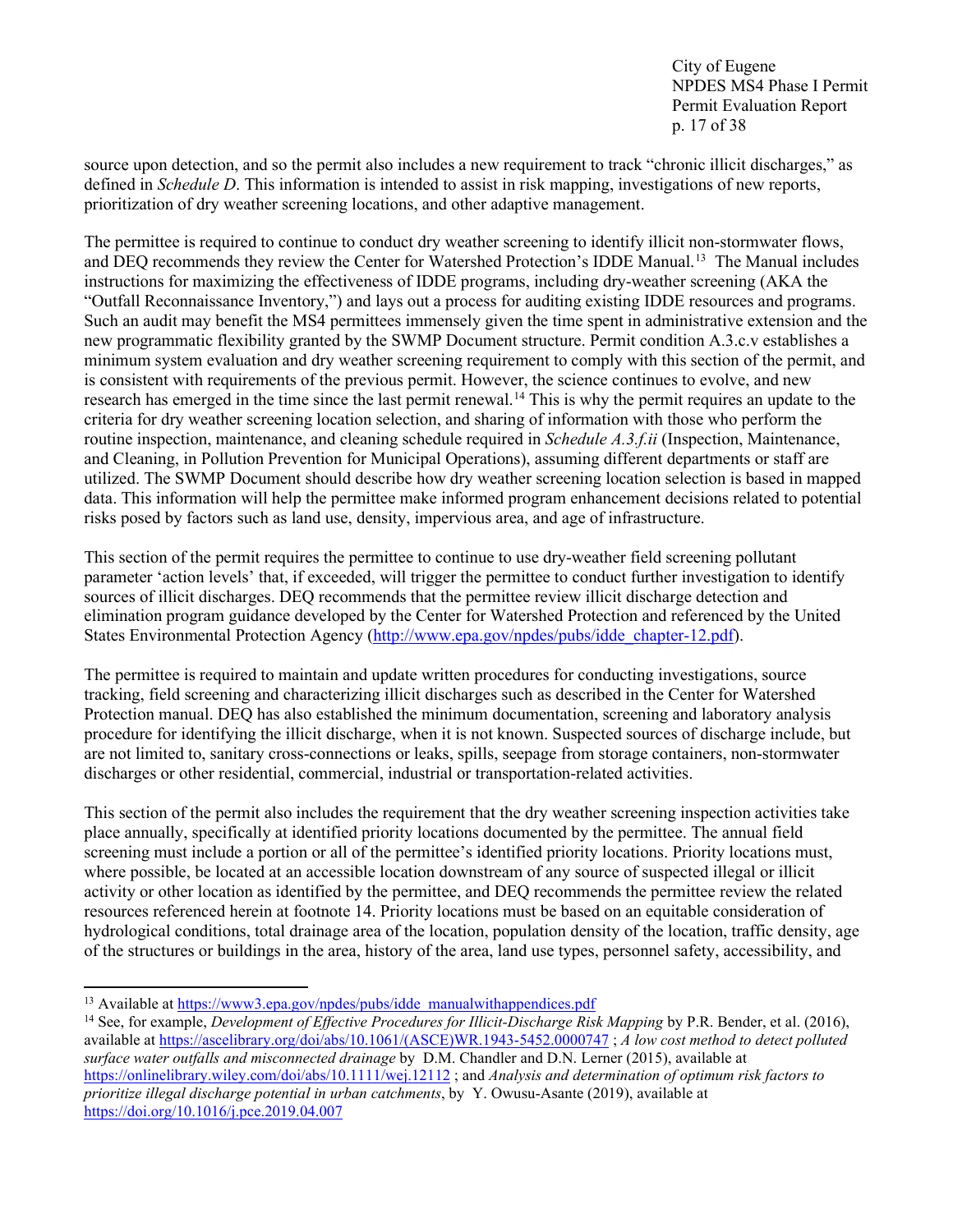City of Eugene NPDES MS4 Phase I Permit Permit Evaluation Report p. 18 of 38

historical complaints or other appropriate factors as identified by the permittee. DEQ encourages the use of risk analyses based on these factors, as described in recent scientific literature cited above in footnote 14.

DEQ maintains that ongoing field screening activities play an important role in a comprehensive illicit discharge detection and elimination program. Each employee involved in the program must have training in screening for their respective duties in the IDDE program. The training approach and frequencies must be described or referenced in the SWMP Document.

The IDDE program's activities must be tracked and documented. Each MS4 Annual Report should include a summary of all activities involving or relating to illicit discharge.

#### <span id="page-17-0"></span>**3.3.4 Condition A.3.d – Construction Site Runoff Control**

The permittee must continue to implement a program that prevents and/or controls the discharge of pollutants in stormwater runoff from construction sites. Construction sites that disturb one acre or more of land are covered by DEQ's 1200-C construction stormwater general NPDES permit. However, the construction site runoff control requirements in this permit are needed to reflect that the permittee controls construction site discharges into their MS4 system for all construction projects that cause ground disturbance, regardless of size (if dirt/turbid water is moving off site via discovery or complaint), otherwise minimum thresholds for inspection are defined in Eugene city code.

The requirements in Conditions A.3.d.i through A.3.d.vii describe DEQ's minimum expectations for the permittee's construction stormwater program. The requirements are similar to those in the previous permit, but are more specific about certain actions that the permittee is required to perform. The new elements added to this section will increase effectiveness as well as flexibility in program implementation and tracking of outcomes, which will improve transparency and accountability as well as adaptive management capacity. The main elements include having an ordinance to require controls and impose sanctions, requiring implementation and maintenance of BMPs, preventing or controlling site construction wastes from impacting water quality, site plan review procedures, site inspection procedures, and enforcement procedures.

DEQ expects the permittee will describe within its site plan review, site inspection, and enforcement procedures the actions and activities the permittee will implement to ensure the discharge of pollutants in stormwater runoff from construction sites is prevented and controlled accordingly. The permit language allows for simplified ESCPs or a description of required outcomes with prescribed BMPs for small, low-risk construction sites, provided that the permittee's criteria and specifications for such activities, as for ESCPs, are documented or referenced in the SWMP Document, and that construction operators are required to keep a copy of their erosion & sediment control obligations on site or electronically available onsite for reference and updating as needed during operations, maintenance of controls, and inspections. These procedures should include the approach the permittee will follow to ensure proper installation of erosion control BMPs and the oversight of the installation of stormwater facilities to ensure proper function. All procedures must be referenced in or described in the SWMP Document.

Employees or contractors of the permittee involved in the Construction Site Runoff program must be trained in the appropriate program elements related to their work (i.e., ESCP review, site inspections, and compliance and enforcement of the permittee's requirements). Training should be conducted for every employee within 60 days of assignment to the program, but before each individual is assigned to conduct activities associated with this section individually (i.e., without guidance/oversite from colleagues) and once per permit term, or every five years, at a minimum.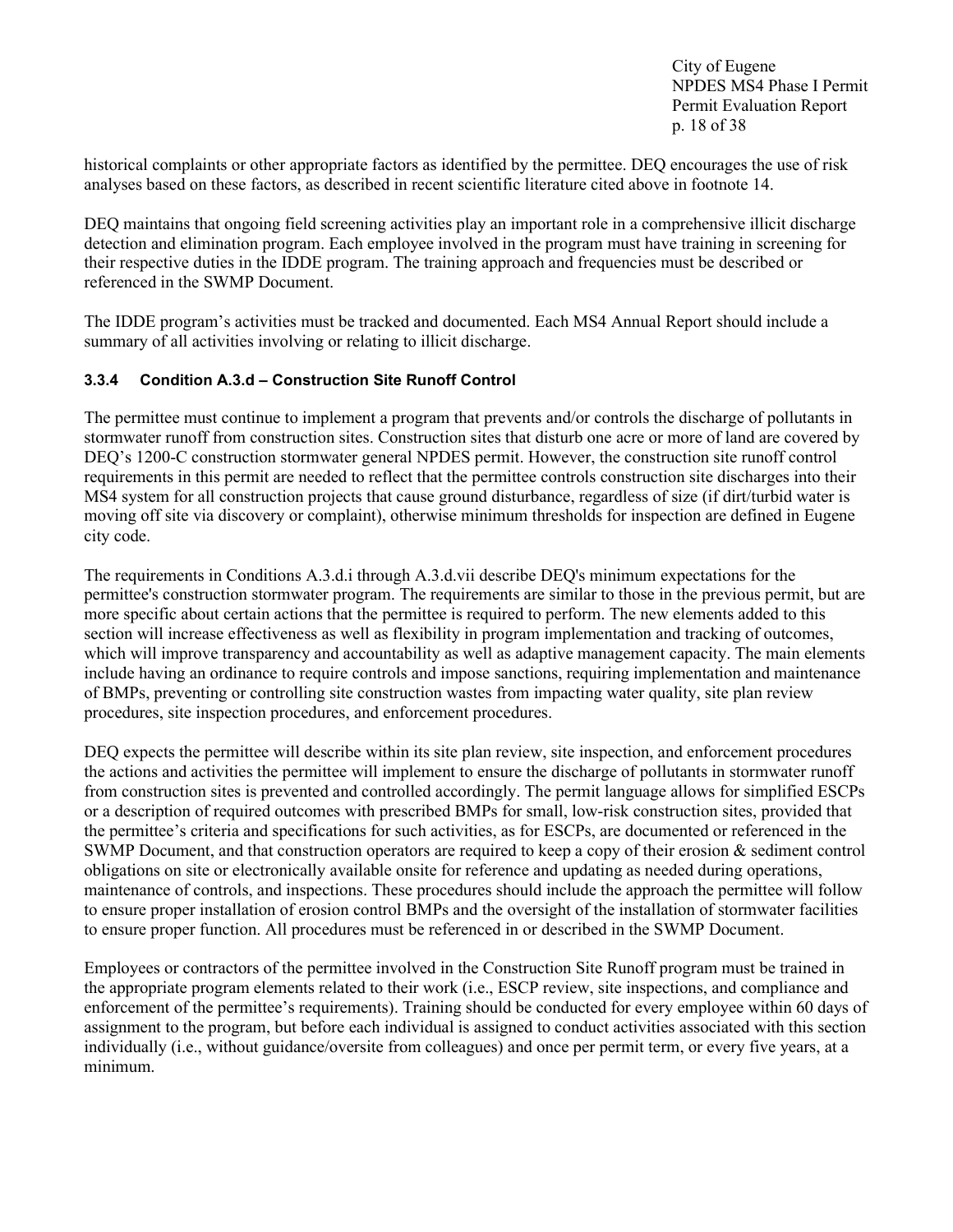City of Eugene NPDES MS4 Phase I Permit Permit Evaluation Report p. 19 of 38

The program's activities must be tracked and documented. Each Annual Report should include a summary of all activities involving the Construction Site Runoff Control program.

#### <span id="page-18-0"></span>**3.3.5 Condition A.3.e – Post-Construction Site Runoff Control**

This permit condition requires the permittee to continue to control and enforce a post-construction site runoff program applicable to new and redevelopment of sites within their jurisdiction.

Urbanization's impact on water quality with its creation of impervious surfaces is well established.<sup>[15](#page-18-1)</sup> EPA's research shows a linkage between low total or effective impervious surface area and changes in stream biotic assemblages. This permit includes requirements that the permittee look for opportunities to include both nonstructural and structural stormwater controls in existing development when redevelopment occurs.

The permittee developed a post-construction stormwater design standards manual to address post-construction site runoff under a previous iteration of the permit, or implemented one developed by another entity. DEQ recognizes that time and resources will be necessary to update, refine, and issue post-construction site requirements within a permittee's jurisdictional boundaries in response to this permit condition. As a result, this condition requires the permittee to continue implementing current requirements until these new requirements can be reflected and incorporated into their post-construction program in accordance with this permit schedule. DEQ recognizes that many factors are outside permittee control and DEQ purview, including land use laws and other state and federal regulations, as well as other local considerations such as policy goals and land use or zoning regulations particular to the permittee or their region. These factors are unaffected by stormwater considerations and will affect site design, therefore these permit conditions are not intended to be applied where it would be inappropriate to do so.

Where the previous permit included a condition that required the permittee to optimize onsite retention based on site conditions, this permit condition expands on the previous requirements by identifying specific minimum performance standards, or minimum requirements for the development of the permittee's own standards, in *Schedule A.3.e.iii*. DEQ's basis for the permit's new performance standards includes the following:

- Review of the post-construction stormwater requirements of Phase I and Phase II permits in other states
- Oregon's approach for managing post-construction stormwater in the TMDL and Coastal Nonpoint Pollution Control Programs
- The approaches required of Oregon's Phase II general permit registrants
- EPA's guidance provided in the 1999 NPDES MS4 Phase II rules
- EPA's guidance for improving MS4 Permits and its compendium of NPDES permit examples
- Recent scientific literature

The information below presents the rationale for the post-construction site runoff management requirements in this permit condition and highlights the information used in formulating this condition.

The Post-Construction Site Runoff Control program permit language was drafted with the goal of providing clear, specific, and measurable permit conditions. The permit includes enforceable narrative and numeric conditions, such as the site performance standard and treatment requirement.

Where the previous permit emphasized the removal of obstacles to Low Impact Development/Green Infrastructure (LID/GI) (or equivalent) condition A.3.e.ii explicitly requires the permittee to prioritize it through

<span id="page-18-1"></span><sup>&</sup>lt;sup>15</sup> U.S. EPA. The Causal Analysis/Diagnosis Decision Information System Volume 2: Sources, Stressors and Responses.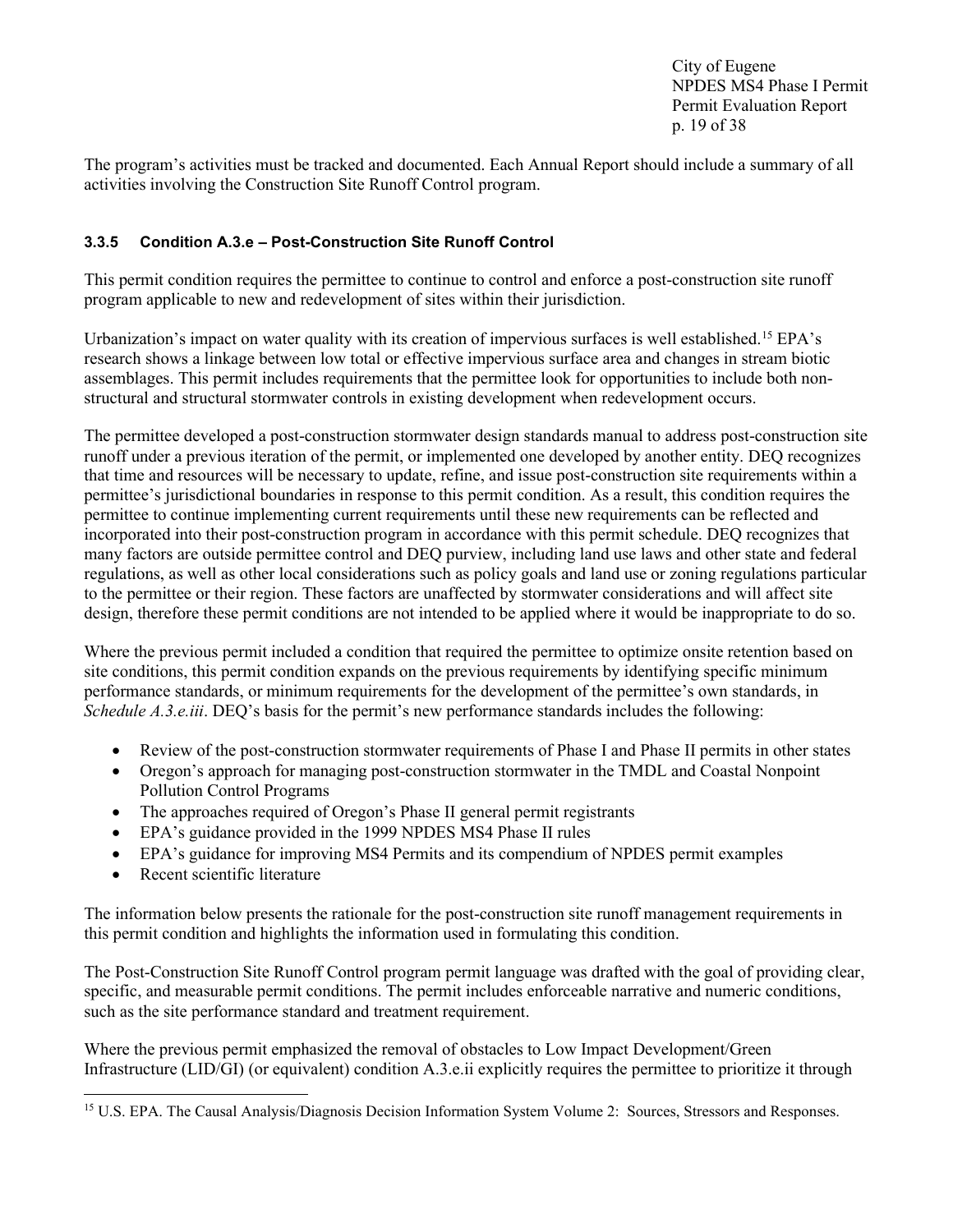City of Eugene NPDES MS4 Phase I Permit Permit Evaluation Report p. 20 of 38

requirements or provision of incentives. The use of the LID/GI (or equivalent) approach to stormwater management, prioritizing non-structural stormwater controls to minimize the creation of impervious surfaces and minimize stormwater volume is an important element in addressing other program conditions, such as optimizing onsite retention (i.e., infiltration, evapotranspiration, and water capture and reuse), targeting natural surface or predevelopment hydrologic functions, and minimizing hydrological and water quality impacts from stormwater runoff from impervious surfaces and compacted pervious cover such as gravel parking lots. This condition requires the permittee to prioritize green infrastructure when structural stormwater controls are needed to remove pollutants from stormwater or to further reduce stormwater volume prior to discharging. The intent is to make LID/GI the preferred and commonly used approach to site development, and to require extended filtration where LID/GI or other onsite retention is not feasible. There are many methods of incentivizing and prioritizing LID/GI (or equivalent) approaches in local code and practice.<sup>[16](#page-19-0)[17](#page-19-1)</sup>

This permit condition requires the permittee to implement a regulatory trigger for post-construction site runoff when a development or redevelopment creates or replaces 1,000 square feet or more of impervious surfaces. The intent of this impervious area threshold is to prevent the further degradation of water quality in waterbodies receiving the permittee's stormwater discharge. DEQ has established this threshold for post-construction stormwater controls to reduce stormwater volume and to treat stormwater discharges to ensure the permittee's stormwater management efforts will contribute significantly to collective efforts to attain water quality standards as a community experiences further urbanization. Thresholds are based on a variety of MEP factors relevant to the permittee's jurisdictions.

As highlighted in EPA's National Menu of BMPs for post-construction stormwater requirements, the application of non-structural stormwater controls as a first step in meeting this requirement has broad applicability nationwide as a practice that can successfully achieve the post-construction minimum control measure. As an initial approach, the "Runoff Reduction Method" is appropriate for all municipalities subject to this condition and can be used to create an economic incentive by providing a mechanism to credit the volume reduction associated with better site design and creating a reduction in the overall size and footprint necessary for structural treatment and detention practices.[18](#page-19-2) For information on the broad applicability of the runoff reduction method, DEQ encourages the permittee to review sources cited in the National Menu of Stormwater BMPs, including EPA's *Using Smart Growth Techniques as Stormwater Best Management Practices* and the National Association of Home Builders Research Center's *The Practice of Low Impact Development* prepared for the U.S. Department of Housing and Urban Development.<sup>[19](#page-19-3)[20](#page-19-4)</sup> EPA developed this menu of BMPs "to reduce the risk that MS4 permittees will develop inadequate BMPs" as they develop their stormwater programs.

Permit condition A.3.e.iii outlines two options for developing site performance standards. The first option, building on the approach established in the previous Phase I and II permits, requires that the permittee establish a numeric site performance standard with an on-site stormwater retention requirement, referred to in *Schedule A.3.e.iii.(A*) of the permit as the Numeric Stormwater Retention Requirement (NSRR). This condition strives to be more clear, specific, and measurable in its requirement for the retention of stormwater on-site and the treatment of stormwater discharged off-site when, due to site constraints, full compliance with this retention requirement is not

<span id="page-19-0"></span><sup>&</sup>lt;sup>16</sup> AHBL. 2012. Integrating LID into Local Codes: A Guidebook for Local Governments, prepared by AHBL for the Puget Sound Partnership, July 2012.

<span id="page-19-1"></span><sup>&</sup>lt;sup>17</sup> Wulkan, Bruce. 2007. Promoting Low Impact Development in Puget Sound through Regulatory Assistance and Other Measures. Low Impact Development, 1–10. https://doi.org/10.1061/41007(331)1

<span id="page-19-2"></span><sup>&</sup>lt;sup>18</sup> Battiata, Joseph, Kelly Collins, David Hirschman, and Greg Hoffmann. 2010. The Runoff Reduction Method. Journal of Contemporary Water Research & Education, Issue 146

<span id="page-19-3"></span><sup>19</sup> EPA. 2005. Using Smart Growth Techniques as Stormwater Best Management Practices (EPA 231-B-05-002)

<span id="page-19-4"></span><sup>&</sup>lt;sup>20</sup> National Association of Home Builders Research Center. 2003. The Practice of Low Impact Development. Prepared for the

U.S. Department of Housing and Urban Development Office of Policy Development and Research, Washington, D.C.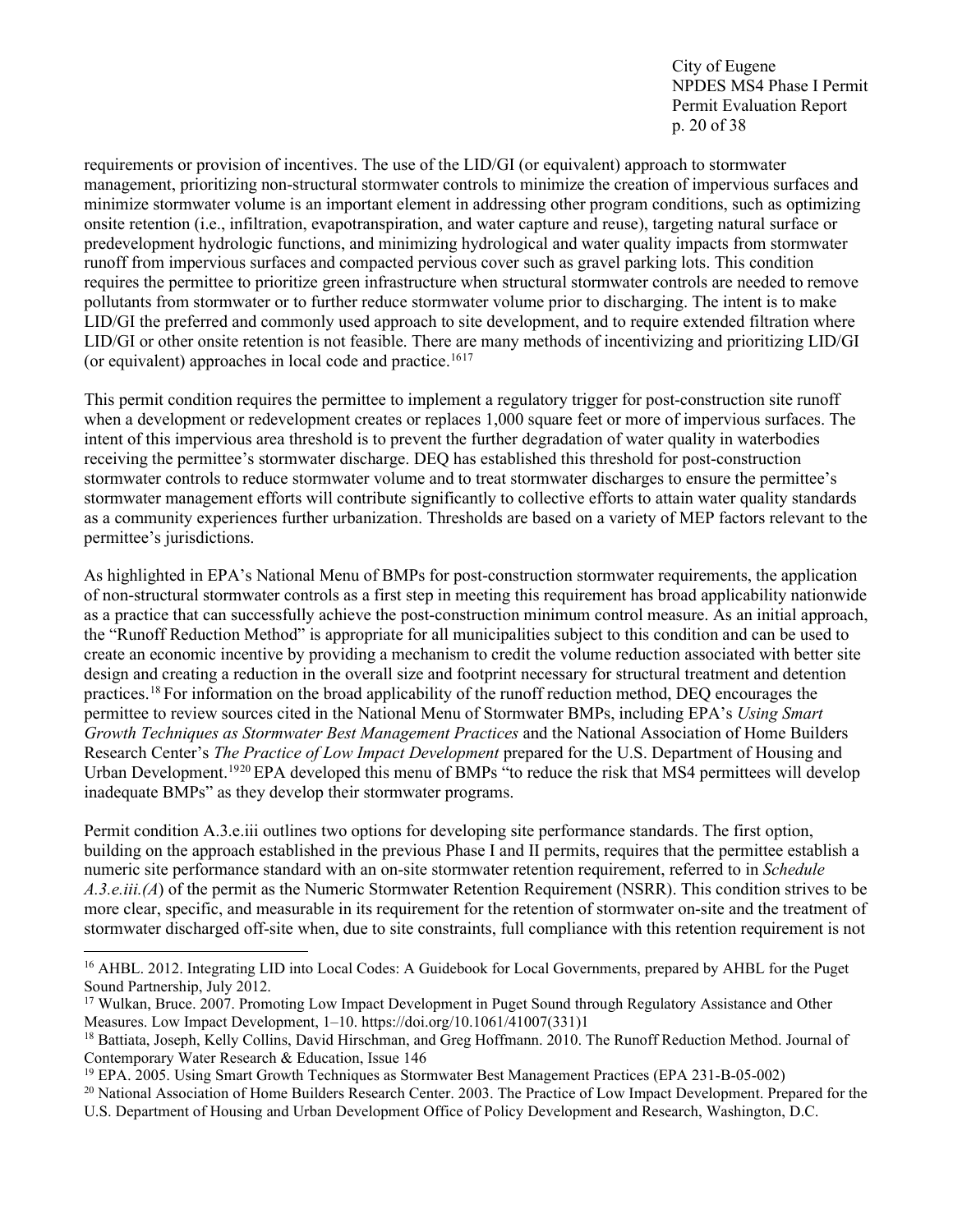City of Eugene NPDES MS4 Phase I Permit Permit Evaluation Report p. 21 of 38

practicable. The intent is to establish an appropriate retention requirement methodology, so that the permittee may add a compatible and practicable retention requirement to their existing post-construction program if one is not already in place, tailor their program to better accommodate local conditions and watershed priorities, and reduce discharges of pollutants and control stormwater runoff from new development and redevelopment project sites. The permittee may include evapotranspiration and reuse of stormwater in accounting for retention volumes, but are not required to exhaust those options prior to allowing treatment or offsite options. The permittee may collaborate with other entities to implement this condition in an effort to leverage their collective resources and establish uniform requirements in a region for the regional development community. Further guidance for leveraging limited resources to develop post-construction site runoff requirements in compliance with this condition may also be found in the *Western Oregon Low Impact Development Guidance Manual*, in the EPA publication of the Center for Watershed Protection's *Managing Stormwater in Your Community; a Guide for Building An Effective Post-Construction Program*, and in sources cited on the previous page.[21](#page-20-0)[22](#page-20-1)

When site constraints prevent the on-site retention of the stormwater volume specified in the NSRR, the permittee must require treatment of the runoff volume up to a specified water quality design storm prior to its discharge offsite using one or more structural stormwater controls. Discharge offsite must target natural surface or predevelopment hydrologic function as much as practical using one of several methods. Given the requirement to retain a portion of the stormwater from a rain event on-site, the size of the treatment structural stormwater control(s) will be reduced, generating cost savings in material and the space needed for this control. On its webpage for the Cost-Benefit of Green Infrastructure, EPA has compiled several studies analyzing the costs as well as presenting cost-benefit analyses of green infrastructure and a design approach using better site design early in the process of planning for stormwater management.<sup>[23](#page-20-2)</sup>

Compliance with the stormwater treatment requirement is necessary when designing a structural stormwater control to treat the stormwater runoff volume specified in the permittee' design standards prior to its discharge off-site. Specifically, this condition requires that the permittee establish treatment standards for structural stormwater controls in order to ensure effective removal of total suspended solids (TSS) prior to discharge, and the permittee may include an upper and lower bound on the effluent TSS concentration that reflects the practical limitation of an engineered control (e.g., 80% removal of TSS for typical influent concentrations ranging from 20 mg/L to greater than 200 mg/L). The runoff discharged off-site must target predevelopment hydrologic function in terms of rate, duration, and volume in order to minimize the potential for hydromodification impacts off-site. The permittee may adopt treatment standards for other targeted pollutants such as a TMDL or 303(d) listed pollutant but, at minimum, TSS is the required design pollutant for structural stormwater controls because it serves as a surrogate for other pollutants. Pollutants such as mercury, and nutrients will likely be captured when using the TSS treatment standard.<sup>[24](#page-20-3)</sup> More importantly, when evaluating options for a structural stormwater control, this condition requires the permittee to prioritize the use of green infrastructure, because research (cited here and in Section 4.3.9) emphasizes the value to urban stream ecology of treatment, even with simple and

<span id="page-20-0"></span><sup>21</sup> https://www.oregon.gov/deq/wq/tmdls/Pages/TMDLs-LID.aspx

<span id="page-20-1"></span><sup>22</sup> EPA. 2008. Managing Stormwater in Your Community; a Guide for Building An Effective Post-Construction Program (EPA 833-R-08-001)

<span id="page-20-2"></span><sup>&</sup>lt;sup>23</sup> U.S. EPA Green Infrastructure Cost-Benefit Resources Webpage https://www.epa.gov/green-infrastructure/greeninfrastructure-cost-benefit-resources<br><sup>24</sup> National Research Council. 2009. Urban Stormwater Management in the United States. The National Academies Press,

<span id="page-20-3"></span>Washington, D.C.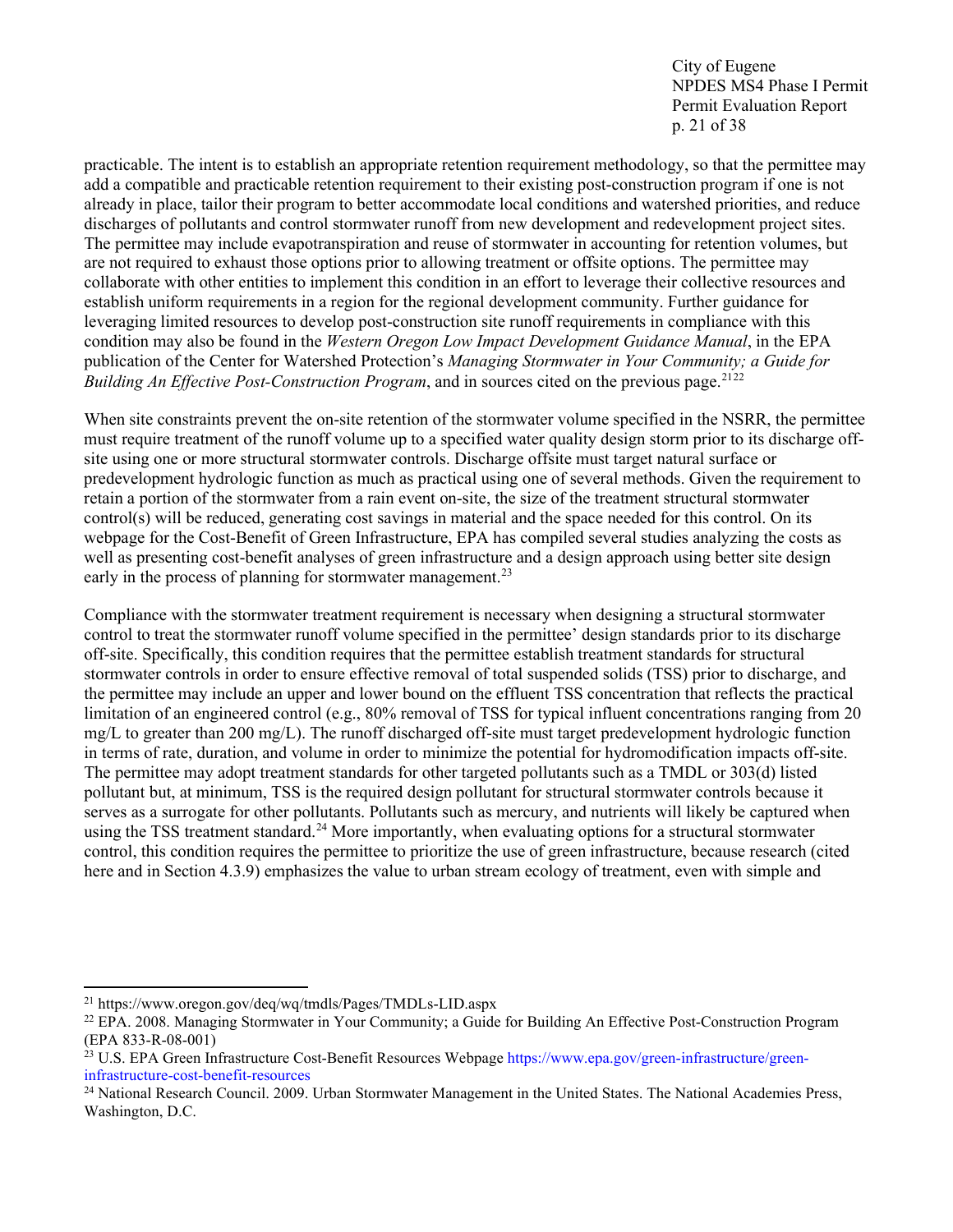City of Eugene NPDES MS4 Phase I Permit Permit Evaluation Report p. 22 of 38

inexpensive soil columns, especially in terms of the survivability of salmon and invertebrate populations in urban streams.<sup>[25](#page-21-0)</sup> <sup>[26](#page-21-1)</sup>

This permit condition's numeric site performance standard involving a retention and treatment requirement is consistent with national trends in post-construction stormwater management. In 2005, the State of Minnesota conducted a review of trends in stormwater management in the previous decade.[27](#page-21-2) The Minnesota review noted shifts in statewide post-construction stormwater managements reflected in the stormwater requirements in Wisconsin, Pennsylvania, New York, Vermont, Maryland, and Washington. These shifts included increased emphasis for on-site runoff reduction using better site design practices and increased emphasis for runoff retention volume requirements for pollutant reduction. Moreover, the Association of Clean Water Administrators' postconstruction workgroup indicated that 50 percent of the states in 2016 used a numeric retention standard, 28 percent use a narrative retention standard, and 22 percent used numeric treatment standards to address specific pollutants.<sup>[28](#page-21-3)</sup> This is a 32 percent increase from the number of states using a numeric retention standard in 2014.<sup>29</sup> The site performance standard in this condition brings Oregon's permit in line with standards across the country and EPA's guidance.

The other option under *Schedule A.3.e.iii*, Option B, is for the permittee to establish their own narrative site performance standards. This is because, given the history of stormwater management in Oregon, the establishment of numerical site performance standards may represent technical challenges conflicting with existing design and construction standards and practices. If this option is selected, the permittee must demonstrate how equivalent benefits are achieved, how LID/GI practices and BMPs are still prioritized, how treatment is achieved to remove TSS before stormwater is discharged, and how pre-development site hydrology is achieved. GI approaches to treating stormwater under this option must infiltrate where soils allow, and may discharge after extended filtration (as defined in *Schedule D*) where infiltration is infeasible. This option requires the permittee's site design measures and planning procedures to require projects to consider site layout options that optimize for retention of stormwater, to the extent allowable by state and federal law (meaning these programs and procedures are only required to the extent they are permitted under federal and state laws). Such site optimization options may include:

- Defining development and protected areas, identifying areas that are most suitable for development and areas to be left undisturbed.
- Concentrating development on portions of the site with less permeable soils and preserving areas that can promote infiltration.
- Limiting overall impervious coverage of the site with paving and roofs.
- Setting back development from creeks, wetlands, and riparian habitats.
- Preservation of significant trees.
- Conforming the site layout along natural landforms.

<span id="page-21-0"></span><sup>25</sup> McIntyre, J. K., Edmunds, R. C., Redig, M. G., Mudrock, E. M., Davis, J. W., Incardona, J. P., Stark, J. D., and Scholz, N. L. (2016). Confirmation of Stormwater Bioretention Treatment Effectiveness Using Molecular Indicators of Cardiovascular Toxicity in Developing Fish. Environmental Science & Technology, 50(3), 1561–1569. https://doi.org/10.1021/acs.est.5b04786

<span id="page-21-1"></span><sup>26</sup> Spromberg, J. A., Baldwin, D. H., Damm, S. E., McIntyre, J. K., Huff, M., Sloan, C. A., Scholz, N. L. (2016). Coho salmon spawner mortality in western US urban watersheds: Bioinfiltration prevents lethal storm water impacts. Journal of Applied Ecology, 53(2), 398–407. https://doi.org/10.1111/1365-2664.12534

<span id="page-21-3"></span><span id="page-21-2"></span><sup>&</sup>lt;sup>27</sup> Minnesota Stormwater Manual. 2005. Issue Paper D: *Unified Stormwater Sizing Criteria for Minnesota* V.6 Final <sup>28</sup> Association of Clean Water Administrators. March 21, 2016. *The Weekly Wrap*. Volume VII., Issue 10

<span id="page-21-4"></span><sup>29</sup> Sawyers, Andrew D. and Best-Wong, Benita. 2014. Memorandum: Revisions to the November 22, 2002 Memorandum *Establishing TMDL Wasteload Allocations (WLA) for Stormwater Sources and NPDES Permit Requirements Based on Those WLAs*. U.S. EPA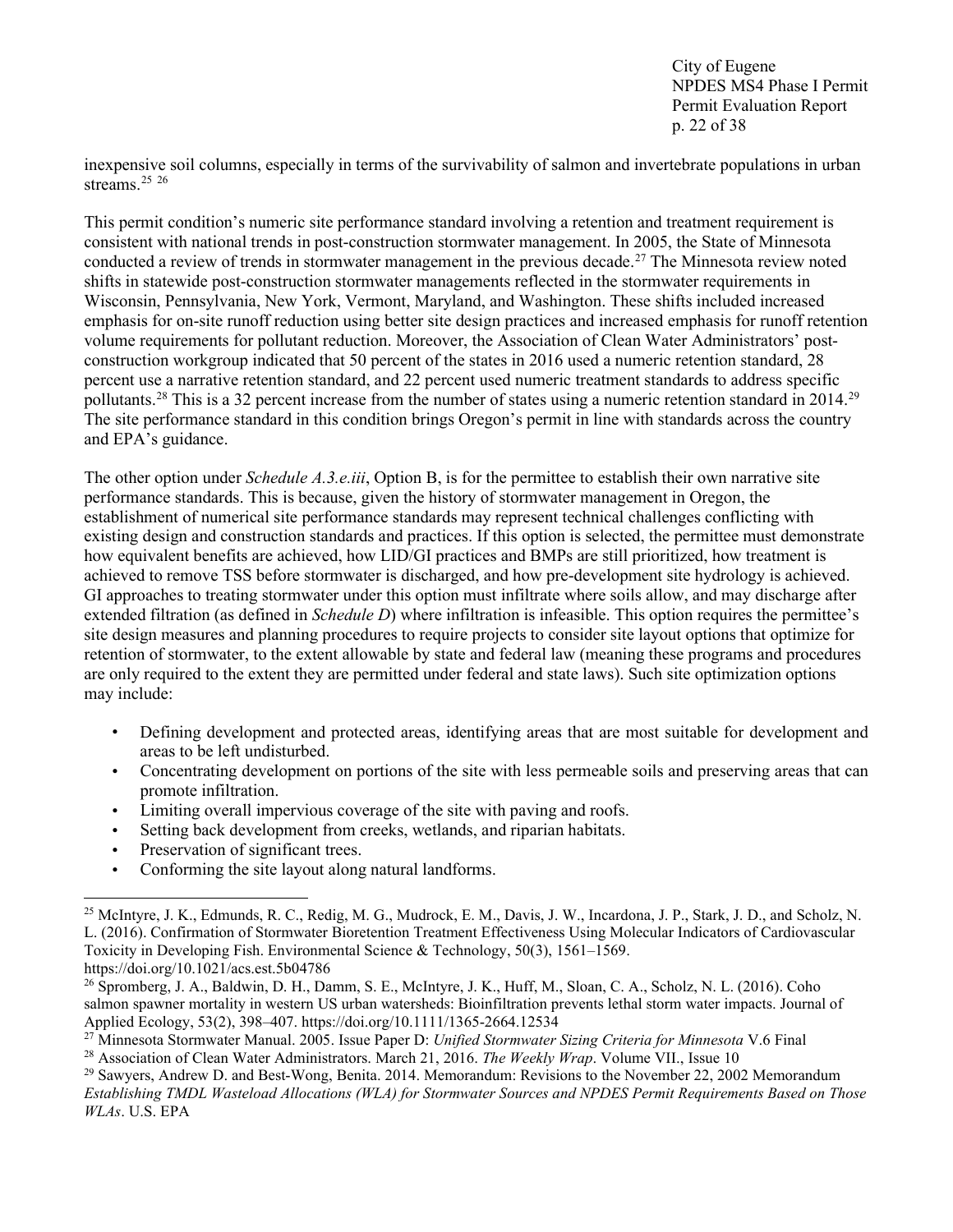City of Eugene NPDES MS4 Phase I Permit Permit Evaluation Report p. 23 of 38

- Avoiding excessive grading and disturbance of vegetation and soils.
- Replicating the site's natural drainage patterns.
- Detaining and retaining runoff throughout the site.

Option B also requires the permittee to establish a minimum set of defined onsite stormwater controls or site design measures to reduce project runoff. Such controls or measures may include:

- Soil Quality Improvement and Maintenance
- Tree Planting and Preservation
- Rooftop and Impervious Area Disconnection
- Porous Pavement
- Green Roofs
- Vegetated Swales
- Rain Barrels and Cisterns

Condition A.3.e.iv sets requirements for the establishment of Water Quality Benefit Offset Programs in order to allow stormwater mitigation off-site when site-specific conditions make full compliance with either Site Performance Standard option infeasible. This condition is not mandatory if the permittee chooses not to offer such benefit offset programs. The intent of this condition is to provide the permittee with multiple pathways to mitigate the water quality impacts associated with the increase in stormwater arising from urban development, should the permittee choose to provide those options for developers. DEQ has concluded that providing more options will give the permittee and the development community greater flexibility to achieve permit compliance. The development of such program options not only maximizes opportunities to mitigate water quality impacts but increase the flexibility in reducing pollutant loading.

The option of off-site mitigation or other such programs at another location offers the permittee as well as the development community an alternative compliance approach when site constraints make compliance with the retention or treatment requirements infeasible. Stormwater mitigation may provide a more economical path toward compliance that is equally protective of water quality. To ensure appropriate sites or projects are ultimately selected, the option of off-site mitigation at another location would benefit from an inventory of appropriate alternative projects or sites as well as standards to account for how these projects or sites will meet the stormwater retention or treatment requirements in the site performance standard. This inventory would serve as a preliminary assessment of opportunities for alternative compliance and should not preclude the pursuit of more effective opportunities that may arise unexpectedly.

This inventory of alternative sites may be provided by the development community or be generated by the permittee. The permittee can integrate or leverage compliance with this requirement using other inventories or assessments, such as a buildable lands inventory, a statewide planning Goal 5 inventory, or a statewide planning Goal 11 public facilities inventory for the permittee's stormwater systems. Moreover, to minimize additional administrative costs, the Operations & Maintenance (O&M) tracking mechanism could be used by the permittee to record performance of mitigation projects and water quality impacts of development at another location.

This condition offers two other off-site mitigation options that, if utilized by the permittee, require the establishment of a stormwater mitigation bank program or a stormwater payment-in-lieu program. The development of a stormwater mitigation bank necessitates an analysis of the market for off-site mitigation to evaluate the supply as well as demand for off-site mitigation credits to determine if there is viable market to support this program. It also involves the establishment of a trade currency based on the unmet stormwater retention or treatment requirement at the development site. However, as noted below, the administrative burden in implementing a stormwater mitigation-banking program is likely to be offset by its future cost savings.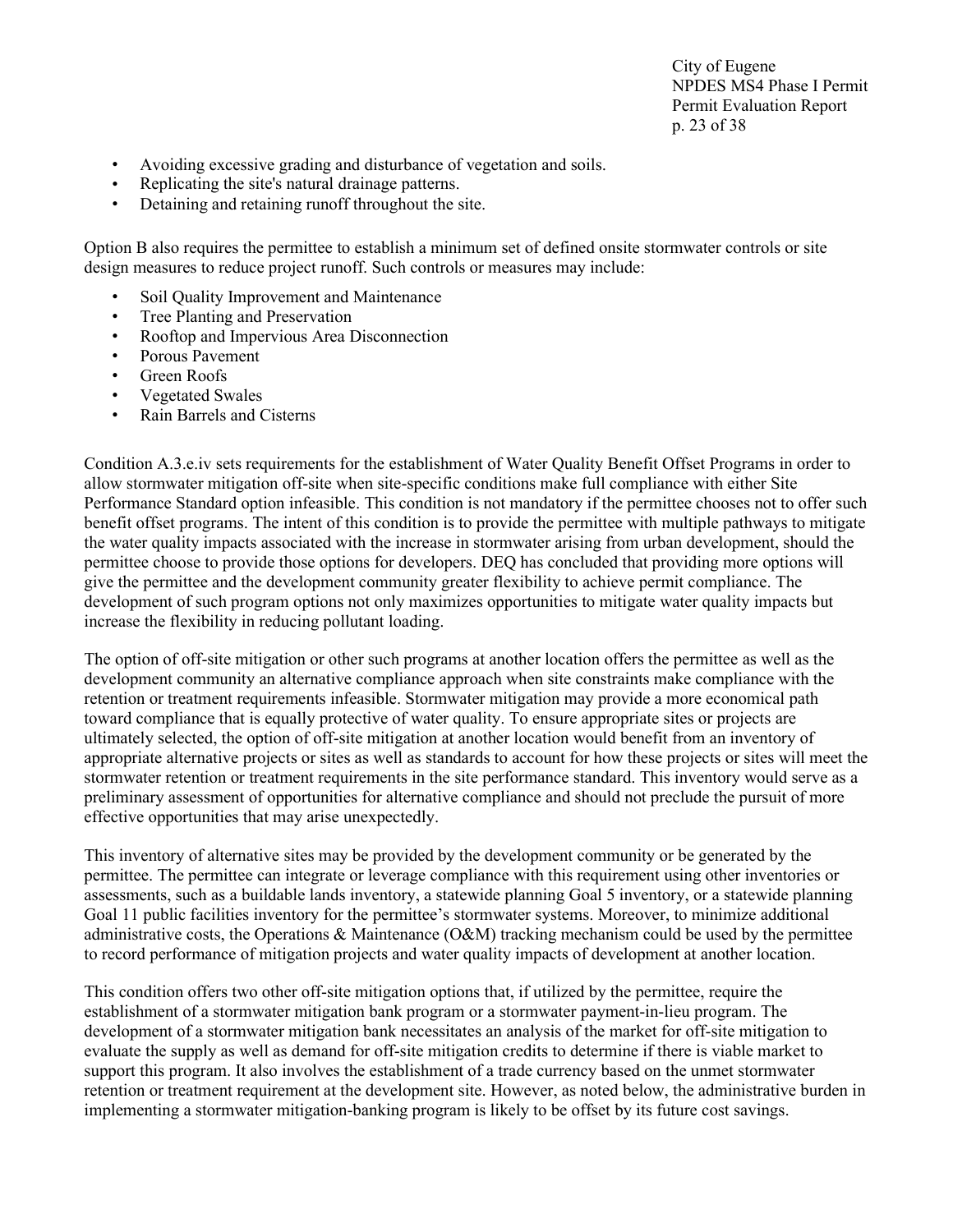City of Eugene NPDES MS4 Phase I Permit Permit Evaluation Report p. 24 of 38

Additionally, the permittee may again choose to collaborate with other MS4 entities to implement this condition as a group in an effort to leverage their collective resources and establish more uniform requirements in a region for the development community.

The cost savings from stormwater mitigation banking is typically achieved when a permittee or developer meets the retention requirement for a constrained property at another location where the stormwater can more costeffectively be retained on-site. Stormwater mitigation banking generates savings using market forces to identify low-cost mitigation opportunities and, therefore, attracting limited resources to the most cost-effective mitigation opportunities within a subwatershed. Off-site mitigation credit can be derived on a site already owned by the permittee or by a developer by using existing resources as long as the mitigation site's existing capacity to retain stormwater is enhanced in the mitigation process.

This condition also includes, as an alternative for compliance an off-site mitigation option involving a stormwater payment-in-lieu program. As with a stormwater mitigation bank program, this option will entail some administrative burden in establishing the currency or unit used to compare the unmet stormwater volume retention or treatment requirement with the future opportunity to meet this requirement at an off-site location. An in-lieu program involves establishing a rate based on this currency such as a dollar amount per volume of runoff retained, impervious area, site usage, or other factors. Additionally, if the permittee develops a payment-in-lieu program, the permittee will need to develop a rubric or set of trading ratios and the scale of trading, in order to define the value of the payment to be required in lieu of compliance with retention or treatment requirements for a given impervious area. The rubric or trading ratios would establish the runoff reduction volume that a non-structural or a structural stormwater control such as an infiltration basin must be designed to infiltrate off-site, or the dollar amount due for such offsite mitigation for a given project. The scale of trading defines the geographic boundary linking the development or redevelopment site to eligible alternative locations for compliance with the retention requirement.

The payment-in-lieu option provides the site owner or operator with flexibility while leveraging the permittee's limited resources to strategically locate stormwater controls for greater environmental impact. The permittee may aggregate fees and apply them to a stormwater structural or non-structural control at a later point in time. This compliance flexibility and additional funding provided by a payment-in-lieu program will likely, over time, offset the administrative costs of establishing a pay-in-lieu program.

The groundwater replenishment project option allows the permittee to meet the unmet portion of the retention requirements in the site performance standard with groundwater replenishment. This opens up yet another opportunity to identify a lower cost compliance approach. The mitigation option can be combined with the permittee's stormwater mitigation bank program. In this example, commercial systems designed to efficiently infiltrate and store underground large volumes of stormwater within a small footprint lend themselves to creating opportunities to supply stormwater volume credits within the permittee's jurisdiction. The opportunity to generate these credits by maximizing the stormwater retained on a site, in turn, creates an incentive for the permittee or developer to pursue groundwater replenishment projects. This requirement will also help support the permittee's efforts to implement a "one water" approach to municipal water management with its goal of integrating the management of stormwater, drinking water, and wastewater for not only cost efficiencies but better water resource management. For more information, DEQ recommends Water Environment Foundation's 2015 report, *Pathways to One Water – A Guide for Institutional Innovation.*

This permit condition also requires the permittee to review and approve site plans to verify proper implementation of post-construction site runoff plans for all new development and redevelopment projects, at a minimum, at sites that develop or replace impervious area exceeding the established impervious area threshold. Specific standards are a critical component of this program, but even the best local requirements must be supported by a review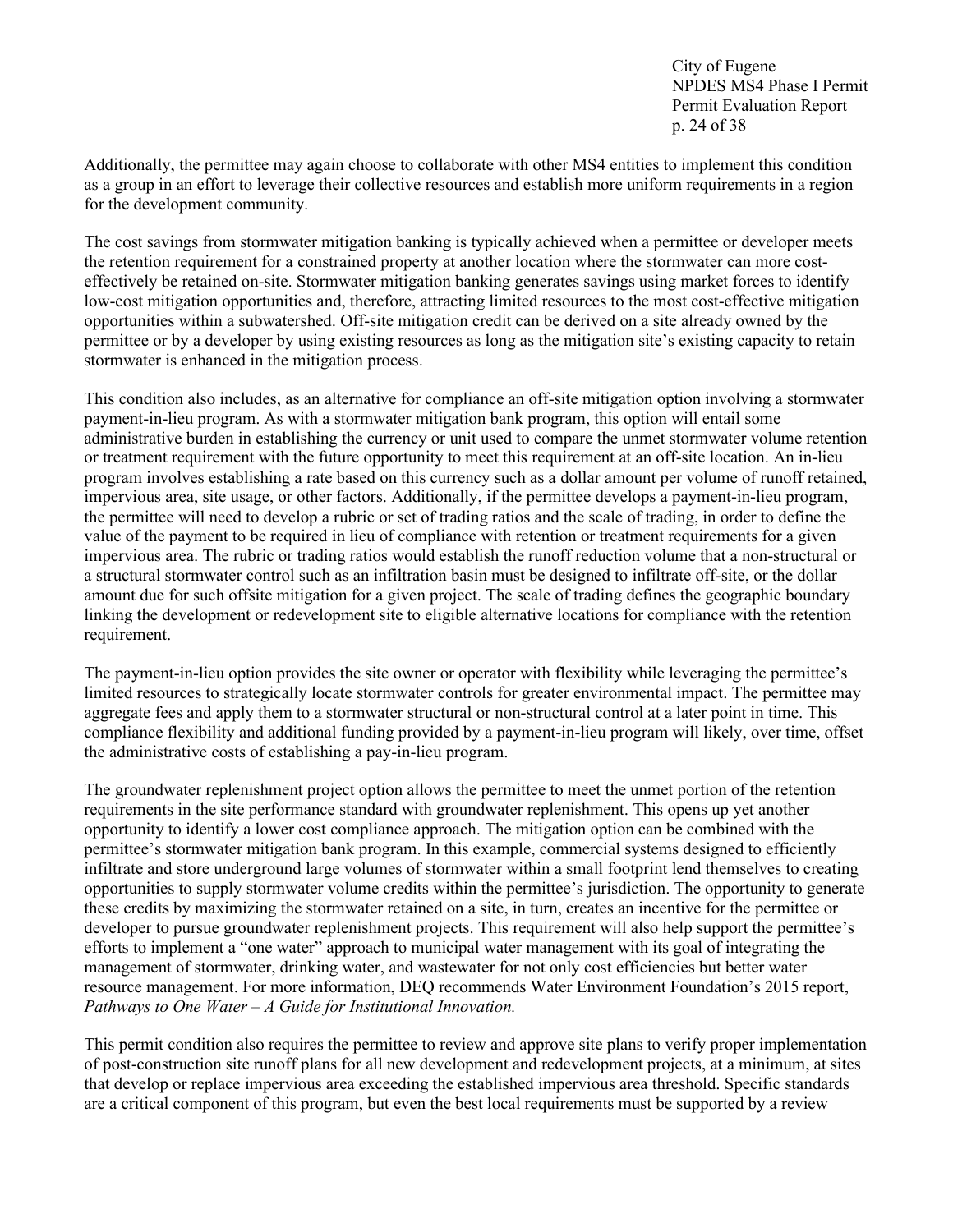City of Eugene NPDES MS4 Phase I Permit Permit Evaluation Report p. 25 of 38

component to ensure that the locally established performance standards are met. To comply with this requirement, the permittee must have the authority to deny projects when it determines that the controls at a specific site are not designed to meet the established standards.

DEQ expects that the permittee will establish submittal requirements for post-construction site runoff plans, and requirements for documentation of site-specific circumstances requiring deviation from adherence to the NSRR or alternative site retention standard, including a description of circumstances in which a written justification by an Oregon Registered Professional Engineer or Oregon Certified Engineering Geologist would be required for approval. Economic considerations alone are insufficient reason for allowing deviation from adherence to the retention and treatment standards. Providing clear submittal requirements for plans will also meet the education requirements for developers.

The permittee must ensure the long-term operation and maintenance of structural stormwater controls.<sup>30</sup> The permit requires the permittee to use a database type inventory to track and manage the operational condition of structural stormwater controls within its coverage area. This can take the form of a computerized maintenance management system or asset management system that allows for the electronic logging of operation and maintenance tasks. Ongoing maintenance is necessary to ensure that the BMPs will perform as designed over time, especially with LID/GI, as these often include landscaping work and maintenance of plant communities, which is not always well considered in engineering design and long-term cost estimations. Ongoing maintenance of existing stormwater management controls is a primary challenge for many local stormwater management programs across the country. This is why, for example, the permit includes a requirement to ensure that operation & maintenance procedures for controls that include soil must be designed to maintain permeability of those soils, though it does not require testing to verify. As with any infrastructure, deferred maintenance can increase costs and negatively affect receiving waters. Unmaintained BMPs will ultimately fail to perform their design functions, and can become a nuisance and/or pose safety problems. The permittee must track those permanent controls which are known to them, or for which they accept ownership, beginning no later than the permit effective date.

Each permittee employee or contractor involved in the program must be trained in their respective area of practice, e.g., site plan reviews, inspections, and O&M practices. More specialized training may be required for the permittee's employees and contractors that conduct reviews of plans or evaluate compliance with long-term operation and maintenance requirements. The permittee's training approach and frequencies must be described or referenced in the SWMP Document. DEQ recommends that training should be conducted for each type of participant at least once per permit term.

The program's progress must be tracked and documented. Each MS4 Annual Report should include a summary of activities involving Post-Construction Site Runoff Controls.

#### <span id="page-24-0"></span>**3.3.6 Condition A.3.f – Pollution Prevention and Good Housekeeping for Municipal Operations**

Operation and maintenance of municipal facilities is an integral part of any SWMP, and, when coupled with good housekeeping and pollution prevention principles, reduces the risk of water quality problems from MS4 discharges. These provisions require the implementation of an operation and maintenance program that includes a staff training component, and articulates as its goal the prevention or reduction of pollutant runoff from municipal operations.

<span id="page-24-1"></span><sup>&</sup>lt;sup>30</sup> See resources at<https://www.epa.gov/green-infrastructure/green-infrastructure-operations-and-maintenance>, and [https://www.epa.gov/npdes/stormwater-maintenance](https://www.epa.gov/npdes/stormwater-maintenance#descriptions) ,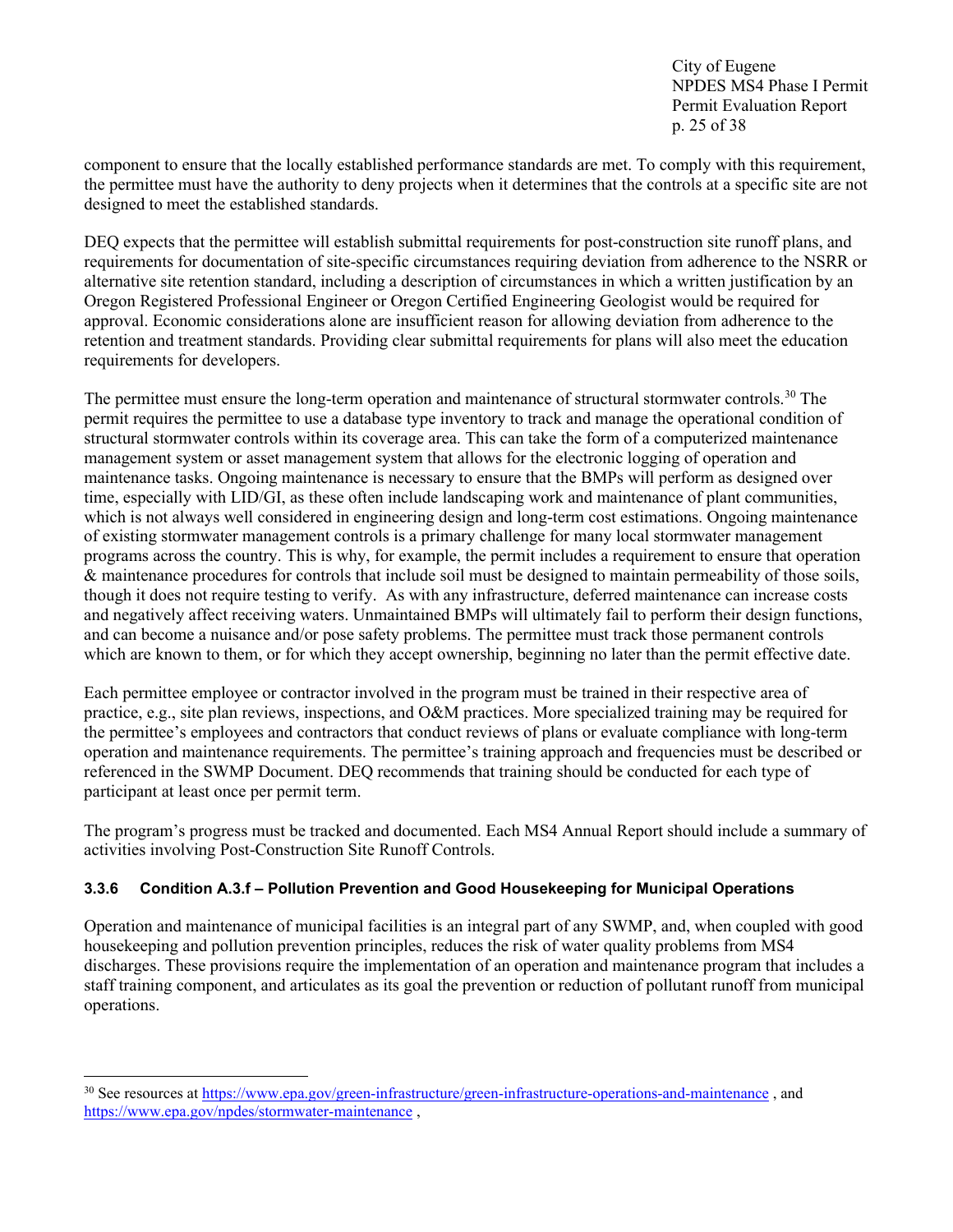City of Eugene NPDES MS4 Phase I Permit Permit Evaluation Report p. 26 of 38

The permit requires the permittee to reduce the discharge of pollutants from permittee owned or operated streets, roads and highways and in the management of operating or closed municipal landfills or other treatment, storage or disposal facilities for municipal waste. In addition, controls for application of pesticides, herbicides and fertilizers in public rights-of-way and at permittee-owned facilities are required. DEQ encourages the adoption of Integrated Pest Management (IPM)<sup>[31](#page-25-0)</sup> approaches through policy or ordinance as well as SOPs for permittee staff and contractors.

These permit conditions clarify and expand the conditions under the pollution prevention for municipal operations program element relative to the previous permit, and include specific requirements intended to prevent or reduce pollutants from properties owned or operated by the permittee. The types of properties or facilities DEQ envisions to be included under this program include parks and open spaces, fleet and building maintenance facilities, transportation systems and fire-fighting training facilities for which the permittee has authority, as well as other facilities and activities as described in *Schedule A.3.f.iv*. The actions, activities and approaches related to this permit condition are important because the permittee has direct control of these types of operations, and the actions, activities and approaches may play a role as a broader example of the type of efforts that can be implemented.

Permit condition A.3.f.ii requires the permittee to establish a program for the systematic inspection, maintenance, and cleaning of the permittee's MS4, designed to maximize debris and pollutant removal, and verify proper operation of all its municipal structural treatment controls designed to reduce pollutants (including floatables) in stormwater discharges to or from its MS4s and related drainage structures. An Asset Management strategy that supports permittee-determined cleaning frequencies, based on our levels-of-service and other relevant factors, must be included or referenced in the SWMP. DEQ encourages the use of integrated asset management and field data collection software, such as GIS applications for use in phones that import field updates back to the permittee's database, for tracking and adaptive management purposes. Keeping accurate records of maintenance, cleaning, and inspection activities is a vital part of such a program, and many options exist to facilitate record keeping such as ESRI Collector, Survey123, and Explorer. Such recordkeeping allows for flexibility in adaptive management, such that the permittee may change the inspection process every year to complement or reflect the findings of the previous year's inspections. The permittee may establish an inspection prioritization system for catch basins and other structural MS4 elements, and establish alternate inspection frequency every year, provided the permittee describes all relevant factors it uses to target and prioritize its inspections to specific areas of its MS4 in the SWMP Document or another document cited/referenced therein. DEQ recognizes that it may not be feasible to inspect all catch basins in a system within the permit term, which is why the permit allows for the permittee to prioritize appropriate levels of service, which may be based on a multitude of factors (e.g., "hot spots," land use, equity metrics, age of infrastructure, etc.), so long as the permittee describes or includes by reference its rationale in the SWMP Document.

*Schedule A.3.f.v* requires controls for winter maintenance activities. As climate conditions continue to change, so must the approaches taken to ensure the safety and security of people and the environment. The permittee will

<span id="page-25-0"></span><sup>&</sup>lt;sup>31</sup> IPM is an ecosystem-based strategy that focuses on long-term prevention of pests or their damage through a combination of techniques such as biological control, habitat manipulation, modification of cultural practices, and use of resistant varieties. Pesticides are used only after monitoring indicates they are needed according to established guidelines, and treatments are made with the goal of removing only the target organism. Pest control materials are selected and applied in a manner that minimizes risks to human health, beneficial and non-target organisms, and the environment. IPM techniques could include biological controls (e.g., ladybugs and other natural enemies or predators); physical or mechanical controls (e.g., hand labor or mowing, caulking entry points to buildings); cultural controls (e.g., mulching, alternative plant type selection, and enhanced cleaning and containment of food sources in buildings); and reduced risk chemical controls (e.g., soaps or oils). For more information on IPM in Oregon, visit [https://agsci.oregonstate.edu/oipmc/resources.](https://agsci.oregonstate.edu/oipmc/resources)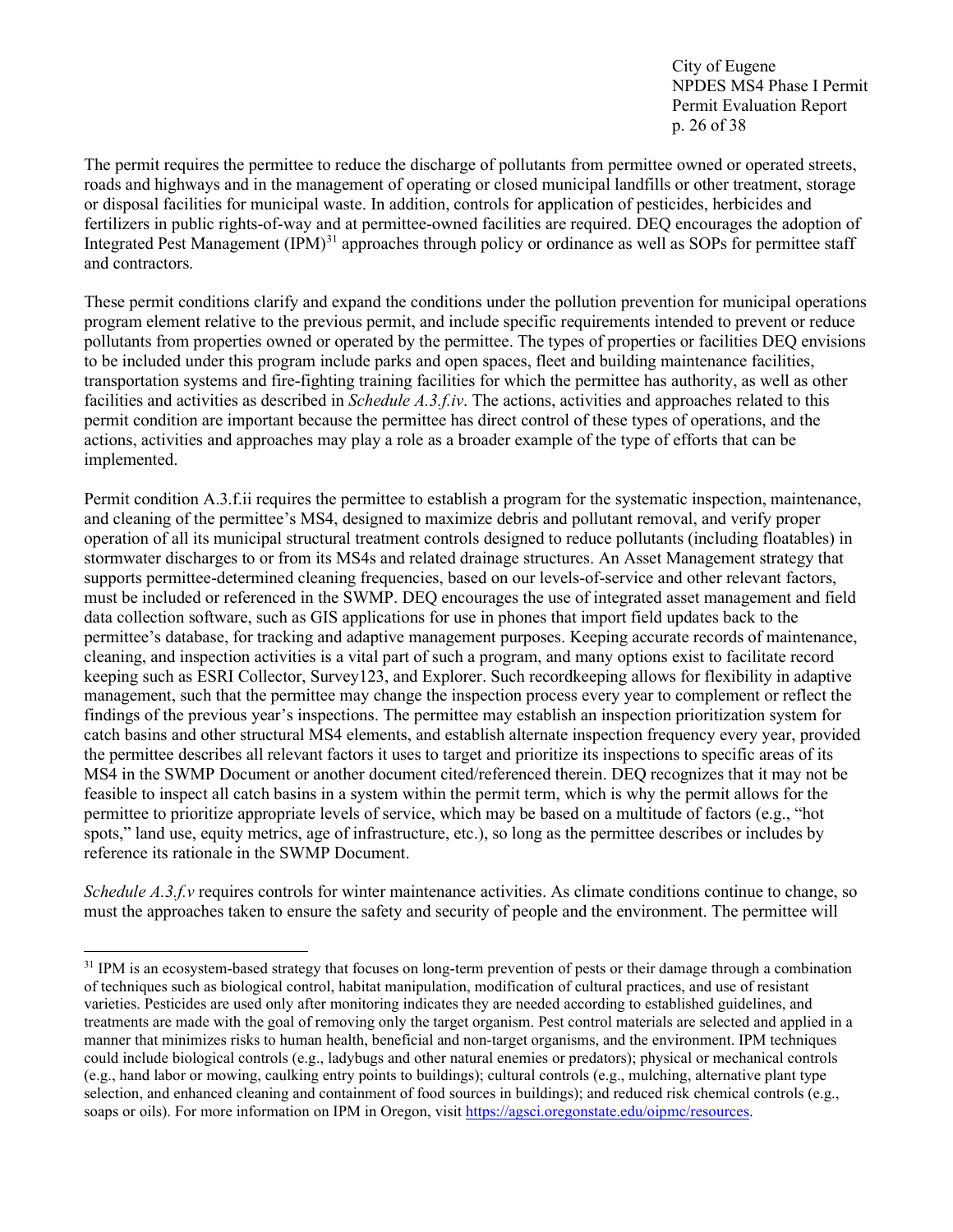City of Eugene NPDES MS4 Phase I Permit Permit Evaluation Report p. 27 of 38

continue to implement a winter maintenance program to provide safe roadways for commuters. DEQ is establishing reporting requirements for winter maintenance material use and storage, as a way to begin to understand if, how and where they impact water resources in Oregon. The permittee must ensure that materials used for winter maintenance activities in municipal operations are stored and used appropriately, and develop a Winter Maintenance Strategy specifically for maintenance of roads and streets if one does not already exist.

DEQ recognizes that the use of de-icers and anti-icing materials is not restricted to municipalities, and that as with pesticides, private use of de-icing and anti-icing materials may outweigh the amounts used by the MS4 permittee. The goal of the winter maintenance condition in the permit is to document how the permittee uses and stores materials for winter management. As more information is available, DEQ will be able to analyze trends and impacts as it relates to road maintenance programs. DEQ will use that information to make future policy decisions about this activity and/or assess related impacts to surface waters.

This permit condition is not intended to conflict with other NPDES permit conditions or regulatory mechanisms. The permittee must implement the condition while still in accordance with the O&M Strategy for stormwater controls, described in *Schedule A.3.e.v* (Long Term Operations & Maintenance, in Post Construction) and other elements of this Pollution Prevention for Municipal Operations section.

This permit condition requires employees of the permittee to receive appropriate training, such that operation and maintenance activities are conducted properly and with attention to potential water quality impacts.

This permit condition requires the permittee to maintain records of their Pollution Prevention and Good Housekeeping for Municipal Operations programs and summarize activities in the MS4 Annual Report.

#### <span id="page-26-0"></span>**3.3.7 Condition A.3.g – Industrial and Commercial Facilities**

Federal stormwater regulations envision states and municipal permittees cooperating in addressing pollutants in stormwater discharges to municipal storm sewers from industrial facilities.

Currently, Clean Water Services and the cities of Eugene and Portland, through an Inter-Governmental Agreement (IGA) with DEQ, act as DEQ's agents for 1200-Z NPDES industrial stormwater permits within their jurisdictions. The IGA outlines both DEQ's and the agent's responsibilities in carrying out permit administration and compliance, including a fee-sharing agreement. An Agents' major responsibilities typically include processing new industrial NPDES permit applications and making permit registration recommendations; reviewing stormwater discharge monitoring reports; reviewing action plans; inspecting sites; and being the firstresponder for complaints and permit compliance.

For permittees that do not act as DEQ's agent, this permit condition requires the permittee to screen existing and new businesses, and notify the facility and DEQ when they identify businesses that may require NPDES industrial stormwater general permit coverage. Industrial activities that are subject to permitting requirements are determined by SIC codes listed in the federal regulations and by the location of the discharge. This requirement assists DEQ in identifying businesses that need NPDES permit coverage and will assist the permittee in evaluating industrial stormwater discharges within their jurisdictions. Copying DEQ on the correspondence with the business meets this requirement. A list of all businesses that were contacted during the prior year should be included in each annual report.

This condition also requires that priorities and procedures for inspection and implementation be established, and be described, referenced, or cited in the SWMP Document for industrial and commercial facilities where sitespecific information has identified a discharge that contributes a significant pollutant load to the MS4. The terms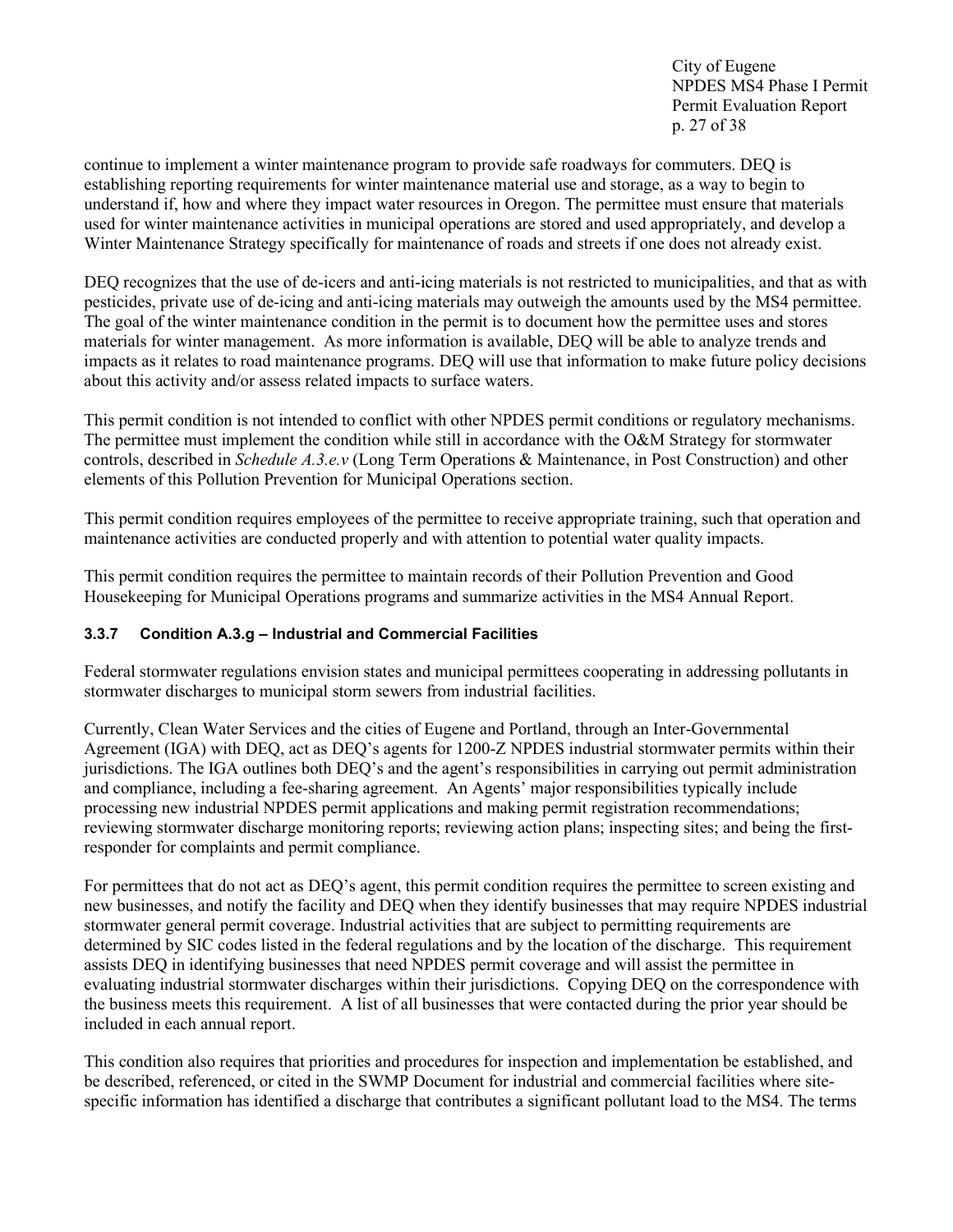City of Eugene NPDES MS4 Phase I Permit Permit Evaluation Report p. 28 of 38

"significant pollutant load," "pollutants of concern," and significant pollutants" are intended to reflect the concerns identified in the permittee's community, Although this condition does not specifically require the permittee to evaluate all commercial and industrial sources within their jurisdiction, DEQ anticipates the current IDDE program, monitoring, pollution prevention activities, and the evaluations required by this section will identify the appropriate commercial and industrial sources of pollutant load to the MS4 so that the permittee may focus their efforts where they'll be most effective. Coordination of stormwater evaluation with other programs, such as a commercial/industrial pre-treatment program's Industrial User Survey or business licensing questionnaire, is encouraged, but not required. The permittee is also encouraged to examine other DEQ resources for useful program elements they may choose to incorporate, including DEQ's 1200-Z stormwater permit's Stormwater Pollution Control Plan template and Check List, and the Industrial Stormwater BMP Manual<sup>32</sup>.

Included in this condition is an update to the Industrial/Commercial Facilities Strategy developed in the previous permit term, including development of an inventory of businesses with the potential to discharge a significant pollutant load to the MS4, inspection and enforcement requirements, and provision of education on stormwater management to inspected facilities as appropriate (e.g., as follow up to or part of an inspection, or as part of the public education and outreach program). DEQ anticipates this requirement will further strengthen and complement related stormwater management efforts, such as IDDE, education and outreach, operations and maintenance of structural controls, and/or the identification of priority retrofit approaches or areas.

This condition also requires training of staff, tracking of activities conducted to fulfill the requirements of this section, and a summary of the data collected to be included in the annual reporting.

#### <span id="page-27-0"></span>**3.3.8 Condition A.3.h – Infrastructure Retrofit and Hydromodification Assessment Update**

The historic focus of stormwater management in urban areas in Oregon was generally related to drainage problems and flooding. As a result, water quality impacts caused by urbanization and the related stormwater quality management issues have increasingly been documented. Stormwater retrofits help improve water quality by providing stormwater treatment in locations where practices previously did not exist or were ineffective. DEQ acknowledges that it may take decades or longer to address the water quality impacts from existing infrastructure, and the application of strategies based on new research can speed progress.

Recent research, for example, has suggested that despite much lower impervious surface area, roads with a higher volume of traffic are more closely correlated than other land uses with higher pollutant loads and with Coho salmon mortality regardless of antecedent dry period duration, indicating that motor vehicles may be more of a pollutant source than impervious areas, and that Coho in more urbanized areas are more vulnerable to nonpoint source pollution irrespective of the timing, intensity, or frequency of storms<sup>[33](#page-27-2)</sup>. Other work found that although untreated highway runoff was often lethal to salmon and invertebrates, this lethality was eliminated when the runoff was filtered through soil media in bioretention columns<sup>34</sup>. Findings like these may inform shifts in strategies and priorities for retrofits in the future, so it is important to re-evaluate retrofit and hydromodification strategies periodically, and to share with DEQ and the municipal stormwater community how priorities have

<span id="page-27-1"></span><sup>32</sup> Available at<https://www.oregon.gov/deq/FilterPermitsDocs/1200zguide.pdf> and <https://www.oregon.gov/deq/FilterDocs/IndBMP021413.pdf> , respectively.

<span id="page-27-2"></span><sup>33</sup> Feist, B. E., Buhle, E. R., Baldwin, D. H., Spromberg, J. A., Damm, S. E., Davis, J. W., & Scholz, N. L. (2017). Roads to ruin: Conservation threats to a sentinel species across an urban gradient. *Ecological Applications*, *27*(8), 2382–2396. <https://doi.org/10.1002/eap.1615>

<span id="page-27-3"></span><sup>34</sup> McIntyre, J. K., Davis, J. W., Hinman, C., Macneale, K. H., Anulacion, B. F., Scholz, N. L., & Stark, J. D. (2015). Soil bioretention protects juvenile salmon and their prey from the toxic impacts of urban stormwater runoff. *Chemosphere*, *132*, 213–219.<https://doi.org/10.1016/j.chemosphere.2014.12.052>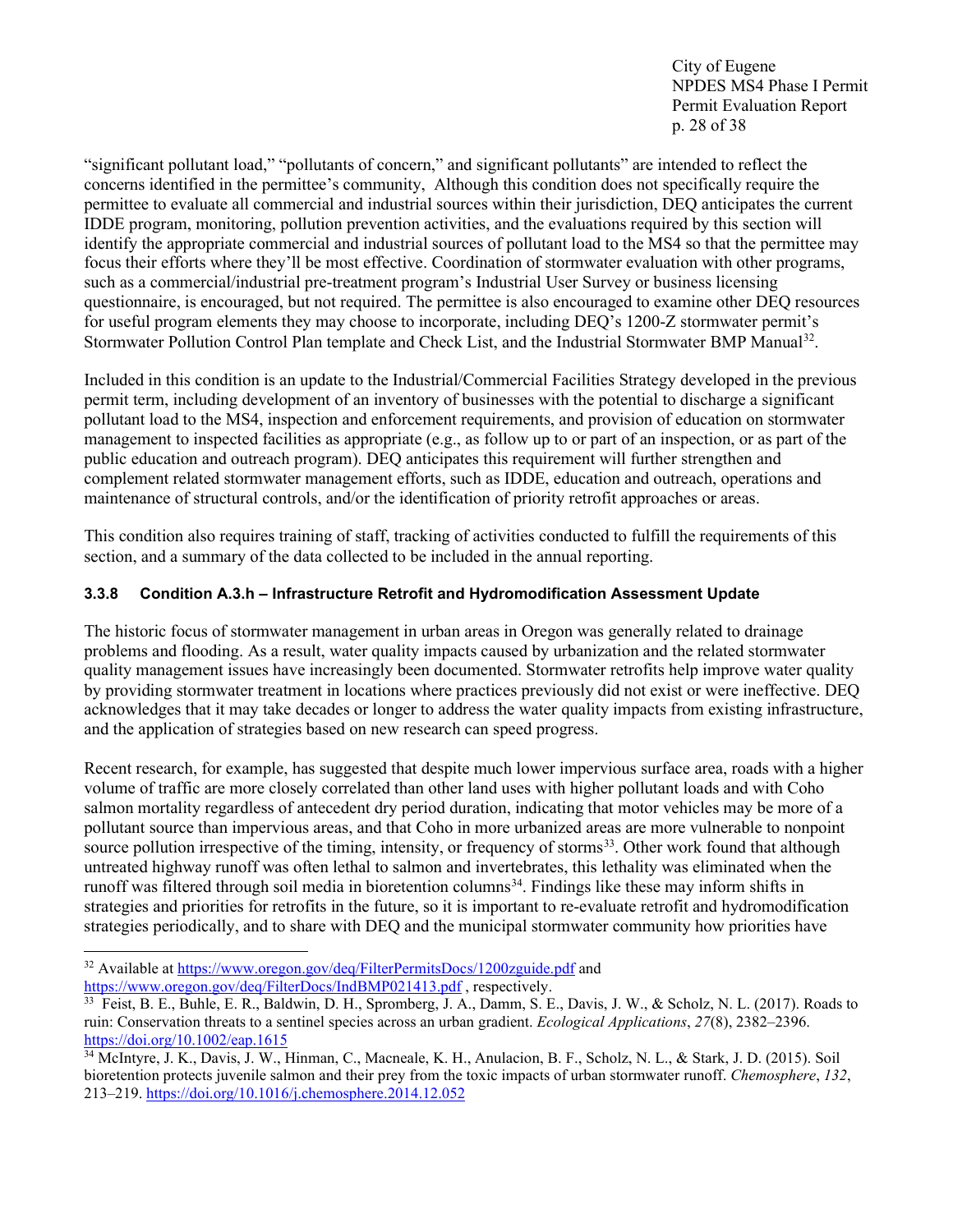City of Eugene NPDES MS4 Phase I Permit Permit Evaluation Report p. 29 of 38

already shifted to improve effectiveness.

In the most recent permit cycle, the permittee developed a retrofit strategy and a hydromodification assessment that evaluated their system and established priorities for progress toward improvements in water quality. This permit condition requires a status update on these efforts and an evaluation of any changes in priorities since initial development and implementation. DEQ expects that the permittee's efforts initiated in the previous permit term to assess, understand, and address hydromodification impacts and retrofit planning require an ongoing, systematic evaluation, modification, and implementation over multiple NPDES permit cycles, and the update is simply intended to reflect the current status. The information that is identified in the update report will be used in the development of requirements in subsequent permits.

#### <span id="page-28-0"></span>**3.3.9 Condition A.3.i – Summary of SWMP Document Requirements and Deadlines**

DEQ has included a schedule summarizing the due dates for completion of new program element activities or tasks required in *Schedule A* or the submittal date for information or reports related to these activities or tasks. The deadlines reflect DEQ's consideration and analysis of the resources (personnel, financial, time) needed to complete each action or activity, the current status and future capacity of the local MS4 stormwater management programs, and DEQ's municipal stormwater program.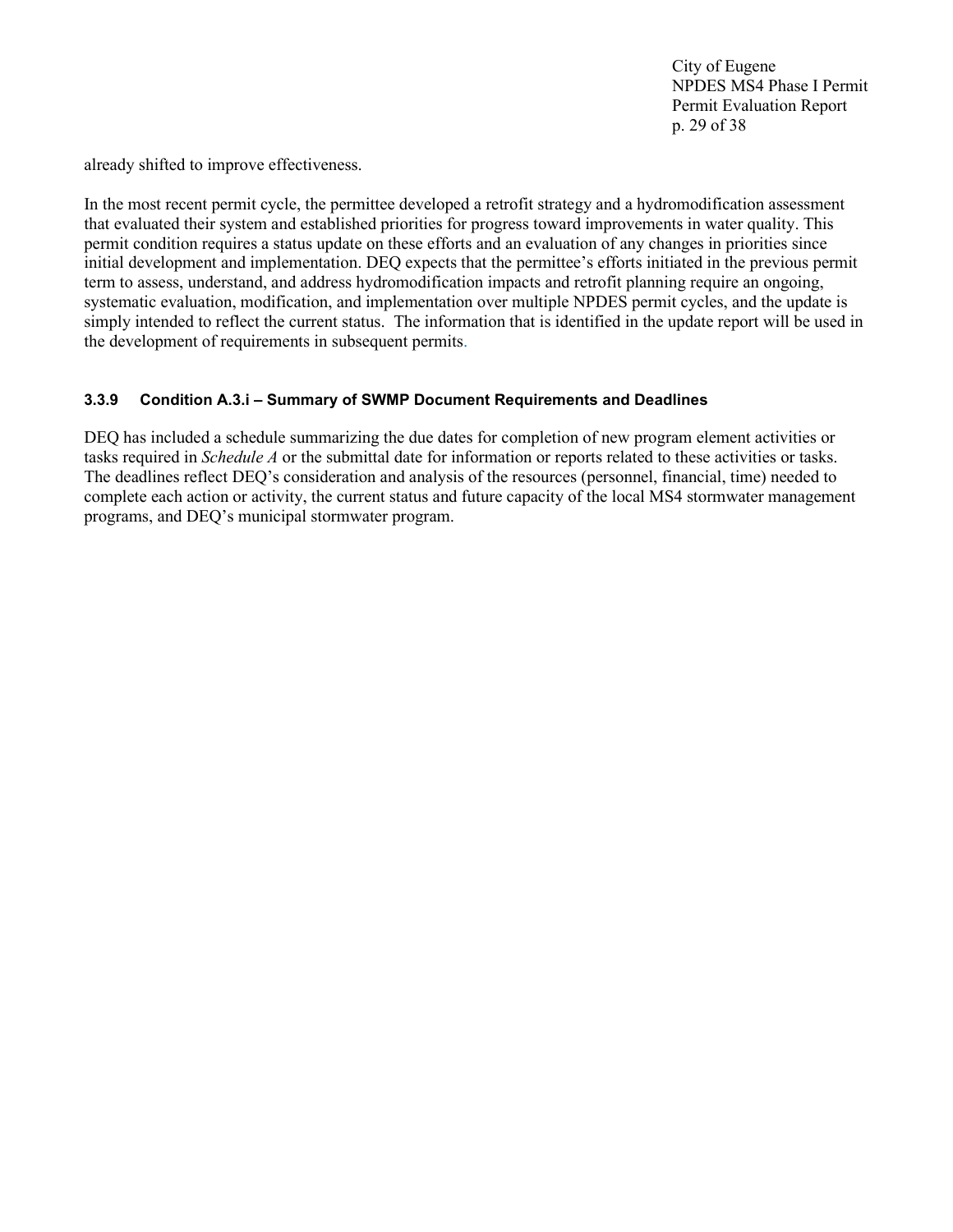City of Eugene NPDES MS4 Phase I Permit Permit Evaluation Report p. 30 of 38

## <span id="page-29-0"></span>**4.0 Schedule B — Monitoring and Reporting Requirements**

## <span id="page-29-1"></span>**4.1 Condition B.1 – Monitoring Program**

This permit condition describes the Monitoring Objectives, as well as the requirements for the Monitoring Plan, for the Sampling & Analysis procedures, and for collaboration among permittees or where a third party is conducting monitoring for the permittee.

The results of the monitoring program are used to evaluate the effectiveness of the stormwater management program in reducing the discharge of pollutants to the maximum extent practicable. Although knowledge of stormwater management is continually increasing, significant knowledge gaps remain. In an ongoing effort to reduce the knowledge gaps as they relate to MS4 program management in Oregon, the requirements in *Schedule B* provide flexibility for implementing a monitoring program to improve adaptive program management while identifying an appropriate monitoring approach for gathering specific information about stormwater program effectiveness.

DEQ also considered the extensive resources necessary to conduct a monitoring program to produce quality data, and the importance of appropriately balancing the expenditure of limited program resources between implementation and verification of program effectiveness. DEQ expects a suitable level of environmental monitoring (i.e., field monitoring) be conducted, along with the identification and evaluation of supplemental data/information, in order to continue to build datasets and knowledge for the adaptive management of the stormwater programs.

This permit condition continues to require that the monitoring programs incorporate the listed monitoring objectives similar to the monitoring objectives listed in the existing permits. The monitoring objectives establish the foundation for a broad monitoring program intended to address complex issues related to stormwater management, including source evaluation, best management practice effectiveness, pollutant discharge characterization, and the related status and trends in water quality.

This permit condition also continues to require an appropriate level of environmental monitoring be conducted during the permit term to ensure ongoing collection of monitoring data to support effective stormwater management decision-making and the identification of water quality improvements. This monitoring will be used to inform future monitoring needs and requirements. DEQ acknowledges that urban stormwater runoff in Oregon has, in many ways, been adequately characterized, and that more emphasis is needed around BMP effectiveness. DEQ intends to foster an intentional, collaborative, and ongoing dialogue with MS4 entities over the course of the permit term with the intent to increase monitoring effectiveness and decrease costs.

The environmental monitoring requirements identified in Table 2 are based on the requirements of the previous permit term, with modifications accounting for changes since the previous permit's issuance in the body of knowledge about urban stormwater in Oregon, and reflect a commitment that the environmental monitoring activities will contribute to addressing select monitoring objectives. For example the pesticide parameters included in the monitoring requirements table reflect information gathered from multiple Oregon data sets and analysis of multiple sources, including the 2015 USGS Willamette Basin monitoring study, Oregon Pesticide Stewardship Partnership (PSP) program data, and MS4 and UIC permit-related pesticide monitoring data[.35](#page-29-2) Decisions for pesticide inclusion were based on detected pesticide concentrations relative to EPA aquatic life benchmarks or Oregon water quality criteria, and pesticide detection frequency in urban watersheds. The use of a

<span id="page-29-2"></span><sup>&</sup>lt;sup>35</sup> See resources at<https://www.oregon.gov/ODA/programs/Pesticides/Water/Pages/AboutWaterPesticides.aspx> and <https://pubs.usgs.gov/fs/2015/3020/pdf/fs2015-3020.pdf>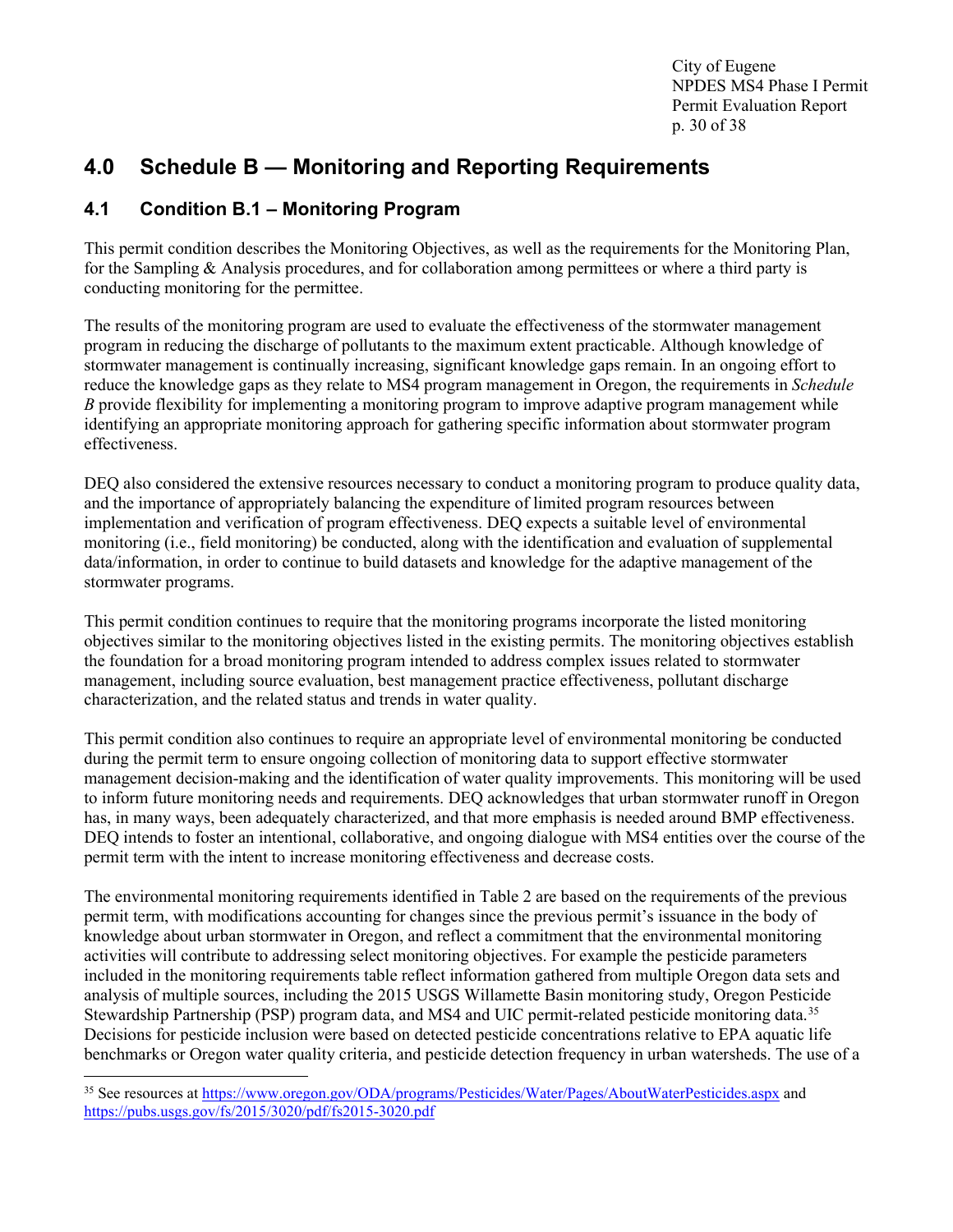City of Eugene NPDES MS4 Phase I Permit Permit Evaluation Report p. 31 of 38

decision matrix developed by the Oregon inter-agency Water Quality Pesticide Team determined the top pesticides for inclusion by detection frequency and by concentration relative to a benchmark.

Table 2 also ensures that data collection for applicable 303(d) and TMDL pollutant parameters is continued, monitoring approaches and collection methods that will allow for appropriate statistical analysis are utilized, and data related to pesticides in urban stormwater is collected. Table 2 includes instream biological monitoring (e.g., macroinvertebrate survey) to provide a more comprehensive assessment of water quality.

The development and implementation of a comprehensive monitoring plan is required by this permit condition. The monitoring plan must be designed to guide the permittee in addressing the monitoring program objectives and serve as a key component in the adaptive management of the stormwater program. Addressing the monitoring objectives will typically require a different monitoring strategy or project design, and resource availability often limits the number of sample events, sample locations and pollutant parameters that can be reasonably and costeffectively collected and analyzed during a permit term. The monitoring plan submitted previously may serve as an acting document until the requirements of *Schedule B* take full effect.

In the development of this condition, DEQ determined the permittee will need additional time immediately following permit issuance to incorporate the new monitoring requirements and added operational flexibility into the monitoring plan. The monitoring plan must be submitted to DEQ by December 1, 2022 for review, and DEQ expects that monitoring plans that incorporate the applicable monitoring plan requirements will be approved accordingly within 90 days. This permit condition outlines the specific information that must be included in the monitoring plan for each environmental monitoring project or task, including those necessitated by the requirements identified in Table 2. This permit condition generally requires documentation of the planning, implementation, and assessment procedures, including specific quality assurance and quality control activities, which are necessary to obtain the type and quality of environmental data and information needed for its intended use.

This permit condition specifically requires the identification of how each of the six monitoring objectives is addressed. For example, the permittee must document in the monitoring plan the sources of information and stormwater program best management practices or environmental monitoring projects or tasks that will be used to address the monitoring objectives. Modifications to the permittee's monitoring plan will still require the permittee to request and receive DEQ approval unless the specific conditions highlighted in this section are met. This permitting approach will result in more detailed monitoring plans, which will provide additional transparency into the collection, analysis, assessment, and use of monitoring data.

The sampling and analytical requirements presented in this permit condition establish the provisions for collection and analysis of environmental monitoring data to ensure appropriate data are available to support adaptive stormwater management. With DEQ approval, deviations from prescribed sampling and analysis procedures may also be permitted, as needed.

Although the permit allows in-stream monitoring during the dry season in western Oregon, which is useful for seasonal comparisons, this permit condition requires at least 50% of all instream monitoring will be conducted during the wet-season, when discharges from the MS4s are more prevalent. A minimum time period between in-stream monitoring events has also been established to address potential correlation in the monitoring data. The intent of this requirement is not to discourage continuous or frequent sampling, but to ensure that sampling events are spread out to represent varying conditions when sampling is less frequent. Similarly, the stormwater sampling requirements specify what conditions qualify as an acceptable storm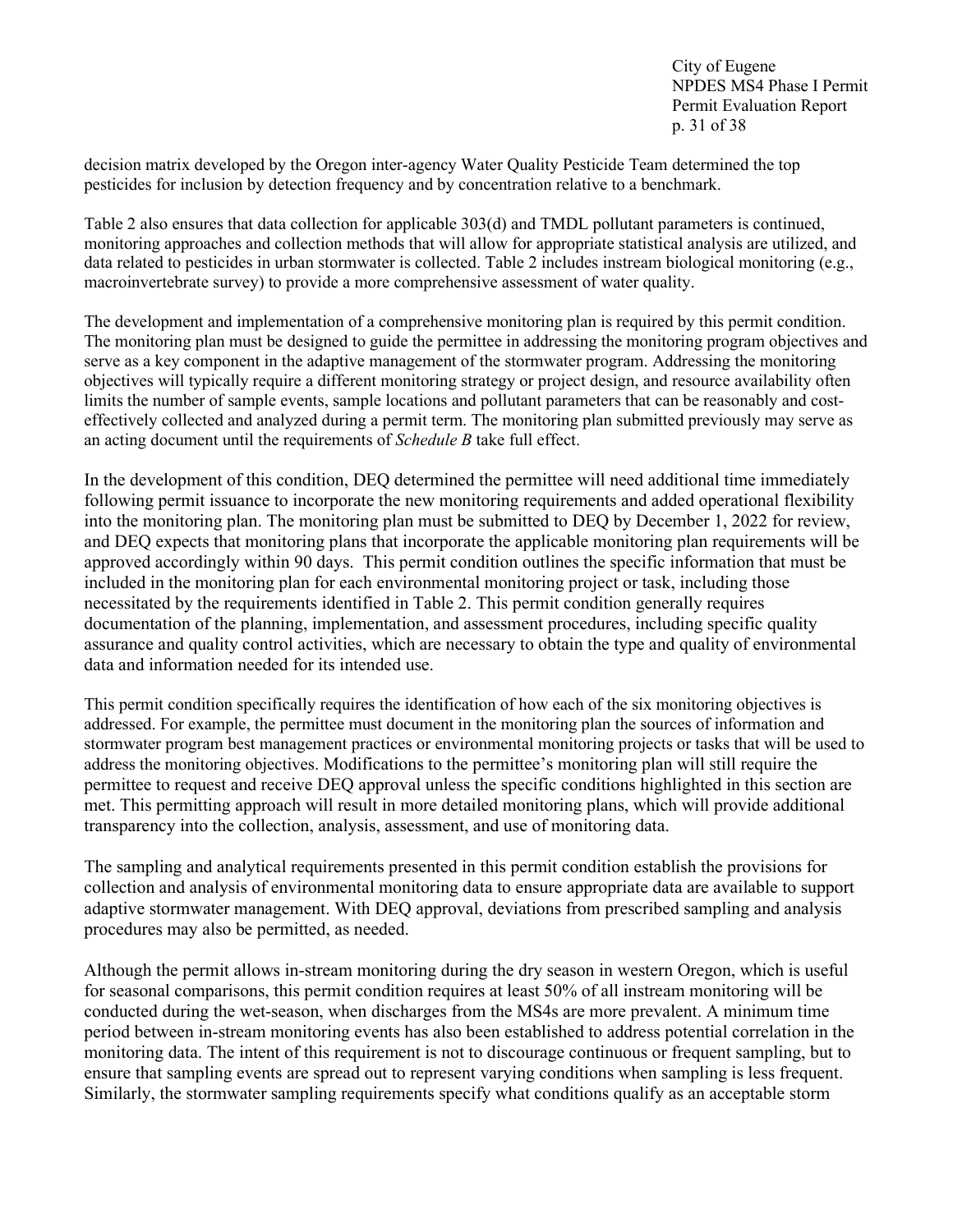City of Eugene NPDES MS4 Phase I Permit Permit Evaluation Report p. 32 of 38

event. Due to the cost associated with mobilizing for stormwater monitoring, and considering the type of rainfall events in western Oregon, DEQ is providing the permittee with flexibility to target a variety of rainfall events. The rainfall events that are targeted should include those which may yield high pollutant loads/concentrations by representing a range in types of expected events based on factors such as rainfall intensity and duration, and antecedent dry period. DEQ will require the permittee to use the data submission template for all monitoring results for the permit term.

This permit condition also specifies the requirements that must be met for the permittee to use coordinated monitoring as a means to address their environmental monitoring requirements. The environmental monitoring requirements are identified in Table 2. In light of the fact that environmental monitoring data must be collected and analyzed in accordance with a monitoring plan that reflects the requirements in *Schedule B.1.c*, DEQ requires that an agreement is established prior to the coordinated environmental monitoring being conducted. DEQ does not, however, expect the agreement to be formal, such as a signed contract or intergovernmental agreement, as long as each party participating in the coordinated monitoring activity understands its roles and responsibilities, and the agreement is documented.

DEQ recognizes that scientific literature, EPA guidance, and trends in urban stormwater monitoring across the country continue to make the case that coordinated monitoring on larger, watershed scales is the most effective way to answer questions about the impacts of urban stormwater on receiving waters and anticipates that the requirements of *Schedule B* may need to change in future permit terms. DEQ anticipates convening discussions to consider regional monitoring program(s), and encourages the MS4 permittee to engage in larger coordinated efforts to conduct studies and share data with entities not subject to the permit, whether those entities have MS4 permits of their own or not.. Such a regional program(s) would likely reduce costs and produce more actionable data to inform future permits.

## <span id="page-31-0"></span>**4.2 Condition B.2, 3 – Compliance Evaluation and Annual Report**

The permittee is required to submit an evaluation of their progress toward implementing the control measures of the SWMP Document and their conditions described in *Schedule A*, as well as any applicable Special Conditions described in *Schedule D*. This will be included in the Annual Report submitted to DEQ by December 1 each year, beginning in 2021, for the time period July 1 of the previous year through June 30 of the same year.

One printed copy and an electronic copy must be submitted to DEQ at the locations listed in the permit until DEQ requires the permittee to submit all of the elements electronically. This section lists the requirements for the contents of the annual report.

The annual reporting requirements are similar to the previous permit requirements and are largely derived from the federal stormwater regulations<sup>[36](#page-31-1)</sup>. This permit condition has been modified to add clarity and reflect updated permit language, such as reporting progress towards meeting measurable goals. The permit condition requires the annual report be made available electronically as part of the formal submittal to DEQ and on the permittee's website to further enhance the transparency of the stormwater programs. The annual reporting requirement also includes a summary of adaptive management implementation, both in terms of changes made to the SWMP Document or stormwater management programs within the reporting year, and reflecting on what the findings from the reporting year have shown about adaptive management modifications made in prior (recent) years.

<span id="page-31-1"></span><sup>36</sup> 40 CFR § 122.42(c)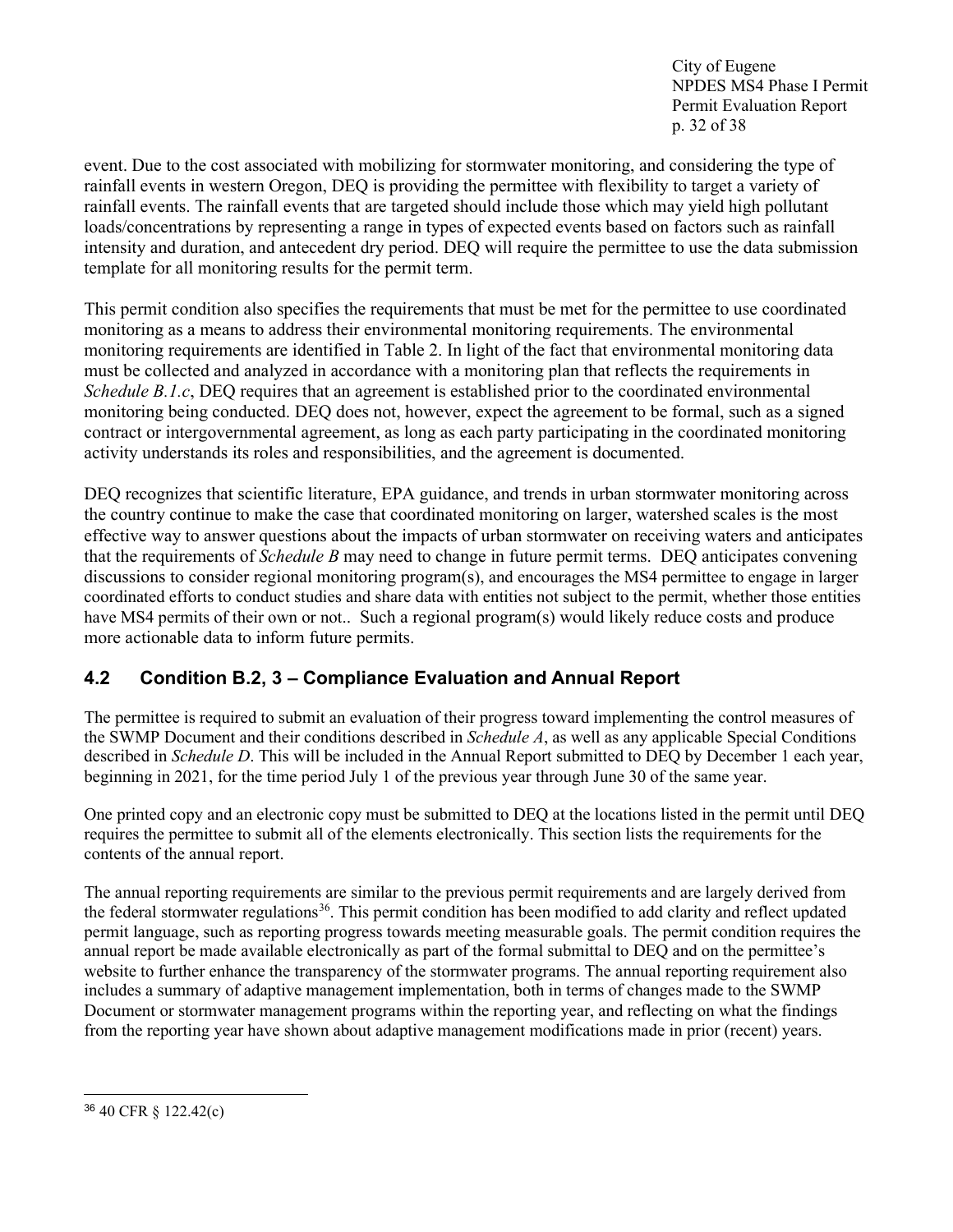City of Eugene NPDES MS4 Phase I Permit Permit Evaluation Report p. 33 of 38

### <span id="page-32-0"></span>**4.3 Condition B.4 – MS4 Renewal Application Package**

The permittee must submit a permit renewal application package no later than 180 days prior to the expiration date of this permit in order to continue permit coverage for MS4 stormwater discharges in the event the permit has not been renewed prior to expiration. This permit condition describes the information that must be provided in the renewal application. Renewal applications must contain any proposed modifications to the stormwater program, including proposed alterations to the SWMP Document. In the interest of transparency, the renewal application is an opportunity to solicit public input from the permittee's community, separate from the periodic updates to the SWMP Document between renewals that do not require public review. DEQ will evaluate the programs based upon the information submitted with the permit renewal application and all other relevant information, such as annual reports, Total Maximum Daily Load (TMDL) pollutant load reduction evaluation, applicable scientific studies, and federal requirements and guidance.

As in the previous permit, this condition includes a requirement for the permittee to provide DEQ with the information and analysis necessary to support DEQ's independent determination that the permittee's stormwater management program reduce pollutants in stormwater discharges to the MEP, including an evaluation of the management practices, control techniques and other provisions using three MEP general evaluation factors (i.e., effectiveness, local applicability, and program resources). Since each MS4 stormwater management program is unique in how they achieve the MEP standard, often employing different BMPs or emphasizing different program areas, this requirement calls for the use of a defined set of standardized and objective criteria for each of the three MEP evaluation factors. Using a permittee-defined set of objective criteria will ensure a consistent application and equitable assessment of the stormwater programs, and a reasonable certainty that the stormwater program is achieving the MEP standard. DEQ encourages the permittee to coordinate the identification and development of the objective criteria with other MS4 permittees, and involve DEQ early in the permit term to guarantee the appropriateness and usefulness of the objective criteria for DEQ's independent evaluation.

The MS4 permit renewal package must also include a proposed monitoring program objectives matrix with proposed changes to the monitoring plan. The monitoring objectives matrix and proposed changes to the monitoring plan should complement the long-term monitoring strategy identified in the existing monitoring plan, as required in the monitoring plan permit conditions, and should consider the type of additional environmental monitoring data that is needed in the implementation of the adaptive management process. DEQ anticipates rigorous engagement with the permittee and stakeholders during the permit term about monitoring approaches, pollutants of concern, a watershed-scale monitoring collaboration, or other factors that the permittee should consider when updating their monitoring objectives matrix and proposed changes to the monitoring plan. DEQ anticipates the proposal will be used in future development of the specific monitoring requirements.

## <span id="page-32-1"></span>**4.4 Condition B.5 —Submissions**

The permittee will submit their MS4 Annual Reports and renewal application in both hard copy with a wet signature, and electronic copy. Once the permittee receives instructions to submit electronically they will not be required to submit a hard copy, but may be required to adjust the format at a later date. The current address to submit the MS4 Annual Reports and related submittals is provided in the permit.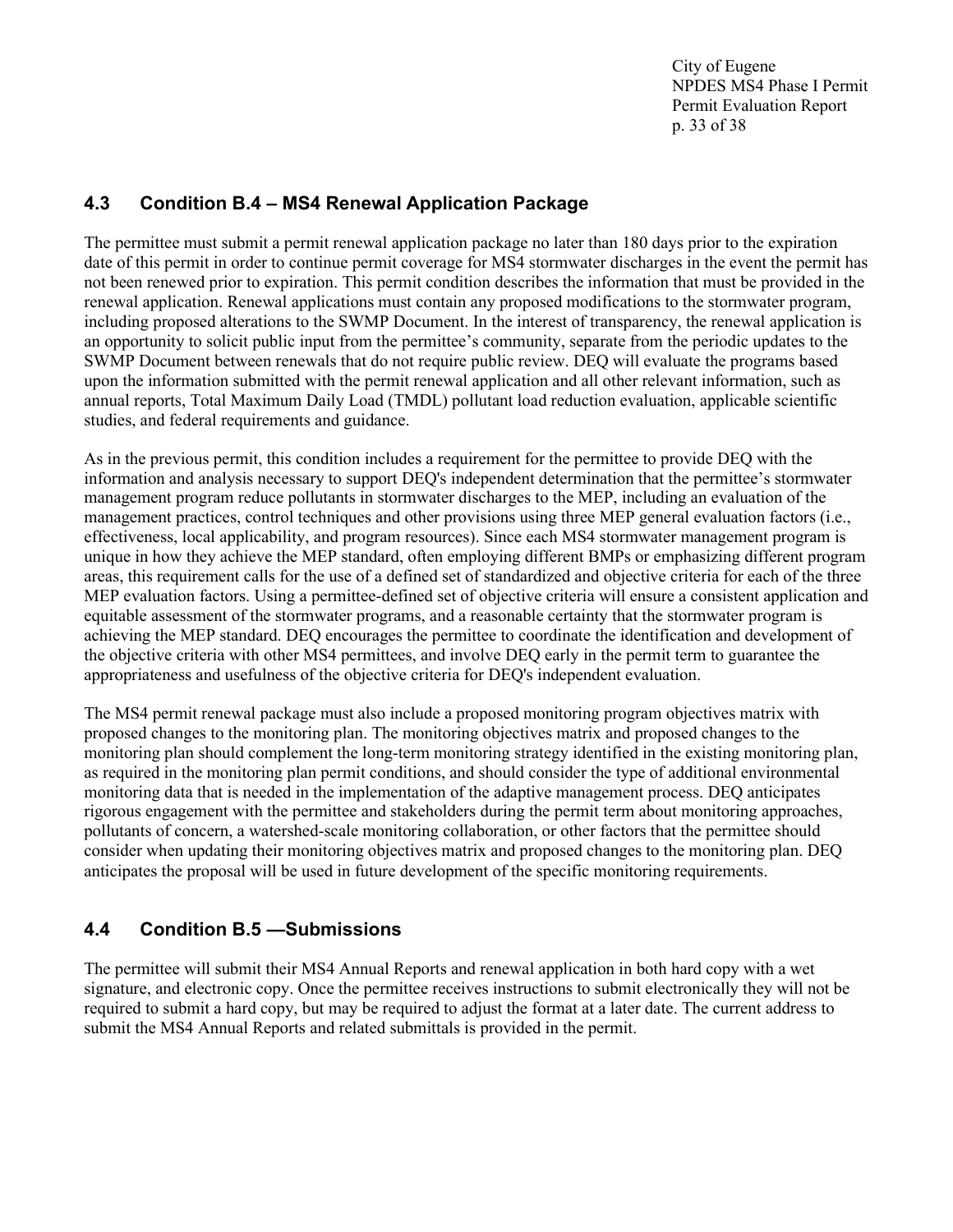City of Eugene NPDES MS4 Phase I Permit Permit Evaluation Report p. 34 of 38

## <span id="page-33-0"></span>**4.5 Condition B.6 —Recordkeeping**

This section describes the permittee's responsibility to retain information regarding this permit. Records must be retained for a period of at least five years from the permit compliance action date, or for the term of the permit, whichever is longer. The permittee must have these records made available to DEQ and the public.

## <span id="page-33-1"></span>**5.0 Schedule C – Compliance Schedule**

A compliance schedule was not specified for this permit.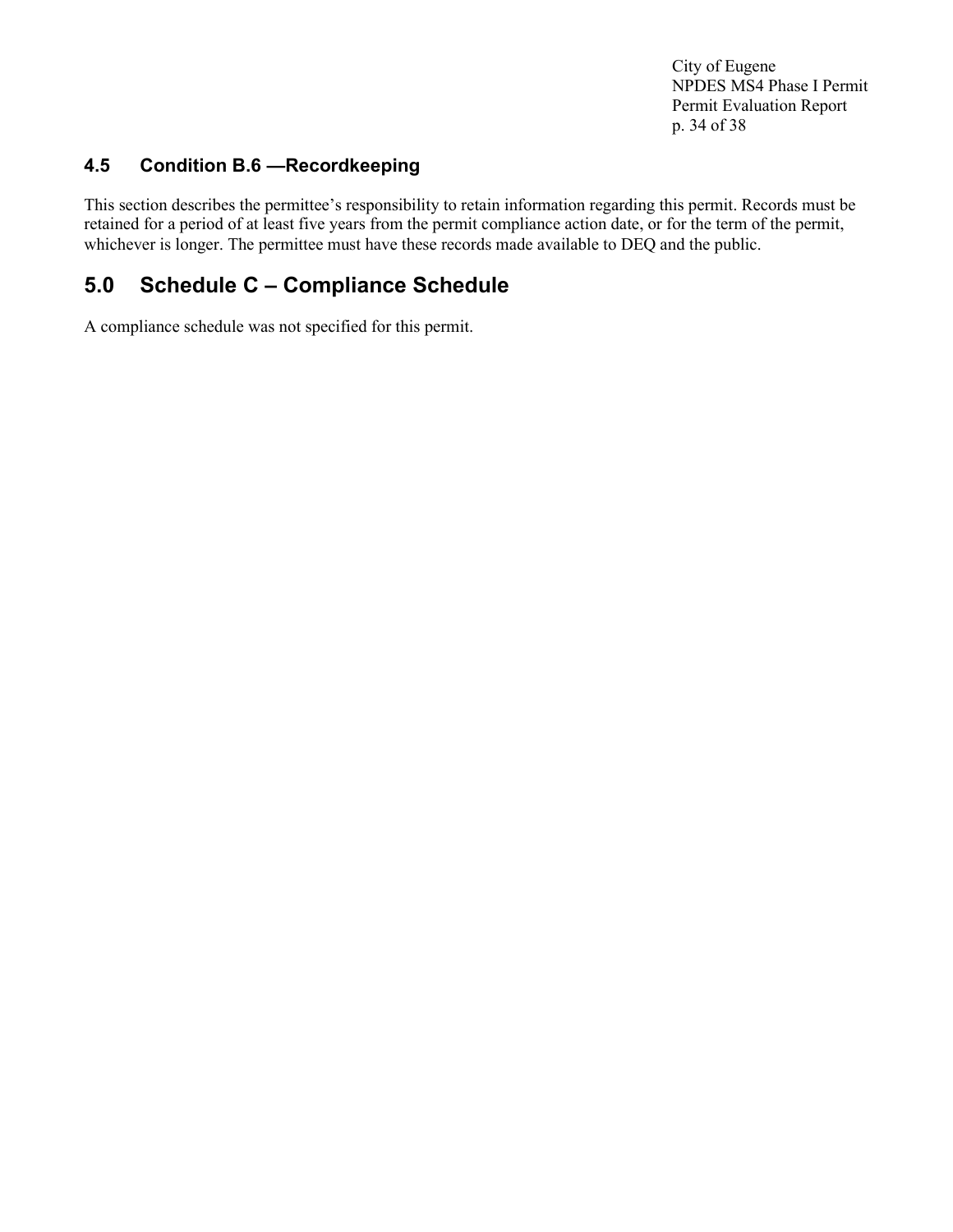City of Eugene NPDES MS4 Phase I Permit Permit Evaluation Report p. 35 of 38

## <span id="page-34-0"></span>**6.0 Schedule D – Special Conditions**

## <span id="page-34-1"></span>**6.1 Condition D.1 – Legal Authority**

The language in this condition requires the permittee to maintain adequate legal authority to implement and enforce the provisions of the permit. DEQ considers the general permit language adequate to reflect the complexity of this fourth-generation permit and captures the objective of this condition.

## <span id="page-34-2"></span>**6.2 303(d) Listed Pollutants**

This permit condition requires the permittee to evaluate 303(d) listed pollutants for those waterbodies for which TMDLs have not yet been approved by USEPA and to which the MS4 discharges. The requirements of this condition are similar to the existing permit requirements, and include an evaluation to determine the likelihood that discharges from the MS4 cause or contribute to the water quality degradation, an assessment of the effectiveness of the permittee's BMPs in addressing and reducing the applicable 303(d) listed pollutants, and an identification of SWMP revisions that may be necessary to address and reduce the 303(d) pollutants to the MEP.

If the permittee or DEQ identifies that stormwater discharges from the MS4 continue to cause or contribute to water quality degradation based on the updated evaluation required by this condition, the permittee must review existing BMPs or identify new BMPs effective in reducing the discharge of the identified pollutants to the maximum extent practicable, and make appropriate changes to their stormwater management program and/or SWMP. This condition ensures that MS4s will consider and undertake actions to address pollutants of concern in the short term for those waterbodies that are water quality limited, as required by an adaptive management approach.

DEQ expects that many of the modifications the permittee make to their stormwater management programs and SWMP Documents to address the 303(d) pollutants may be similar to modifications made in response to the TMDL conditions of this permit. Where applicable, DEQ anticipates the permittee may be "credited" for the reductions of 303(d) pollutants for new or modified BMPs implemented between the approval date of new TMDLs and the incorporation of new TMDL pollutant reduction permit requirements if the permittee identifies a 303(d) pollutant loading baseline and completes a pollutant load reduction estimate representing the new or modified BMPs that have been implemented. In this instance, the TMDL benchmarks established in the following permit cycle will reflect the reductions made in previous years.

## <span id="page-34-3"></span>**6.3 Condition D.3 – Total Maximum Daily Loads**

A Total Maximum Daily Load is used to calculate the amount of pollutant that a waterbody can receive and still meet the applicable water quality standard. This is referred to as the "loading" or "assimilative capacity" of the waterbody. The TMDL pollutant load includes point sources, non-point sources, background sources, and a margin of safety.

Wasteload allocations are portions of the TMDL pollutant load that are allocated to point sources including municipal stormwater discharges. Federal regulations require qualified municipalities, such as cities, counties, and special districts, to obtain NPDES permit coverage for their stormwater discharges. The NPDES MS4 permits serve as the mechanism to address TMDL WLAs for municipal stormwater.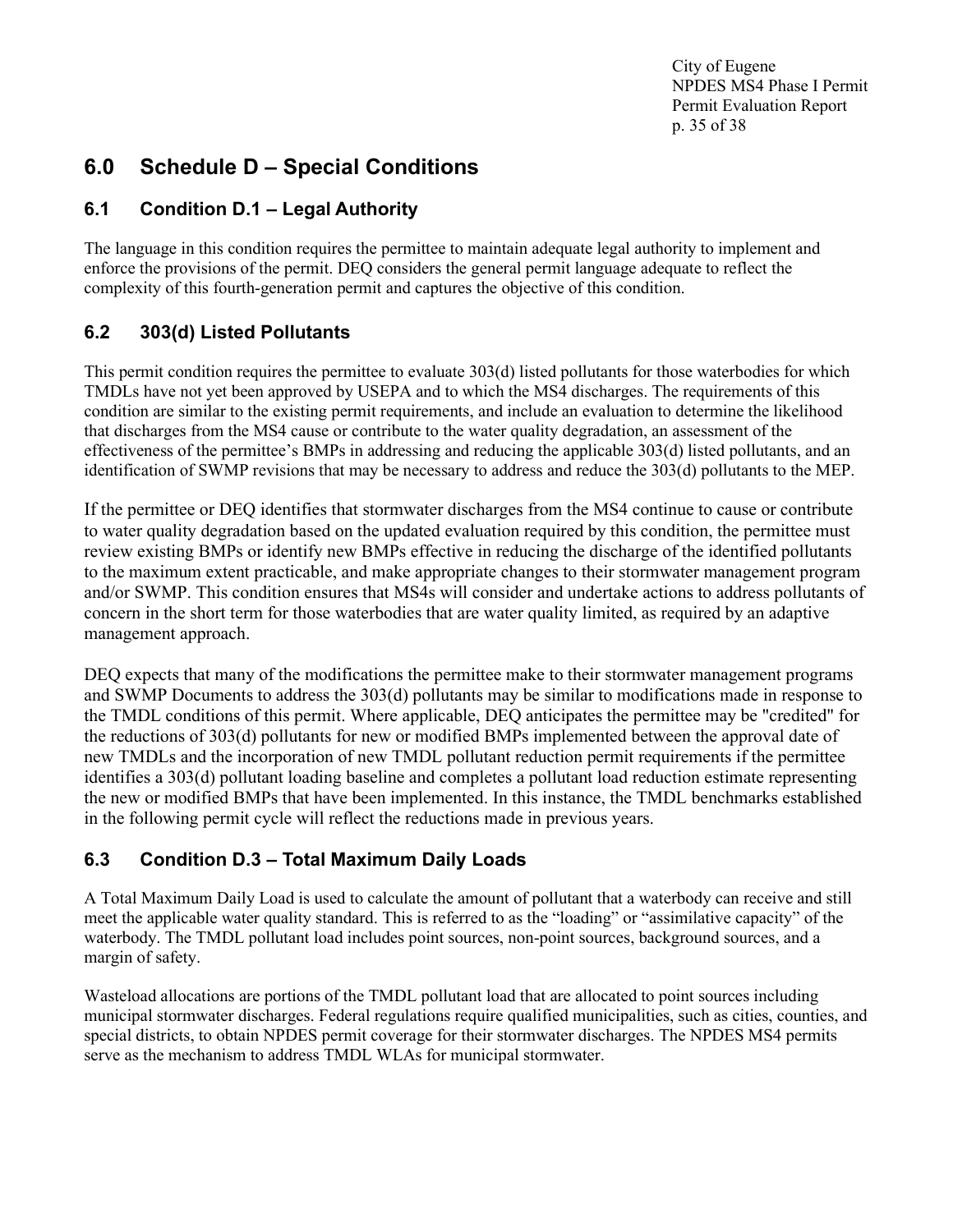City of Eugene NPDES MS4 Phase I Permit Permit Evaluation Report p. 36 of 38

DEQ has determined that implementation of the permit conditions, BMPs identified in the SWMP Document, and the adaptive management process will meet TMDL WLAs for municipal stormwater. The permittee will likely need to begin a comprehensive program evaluation to address specific pollutants or pollutant sources identified in applicable TMDLs and develop appropriate revisions to the stormwater management programs several years in advance of permit expiration.

As with the previous iteration of the permit, DEQ has determined that permit conditions with both numeric and narrative criteria continue to be the appropriate approach for addressing TMDL WLAs in the MS4 permits at this time.

This permit condition also applies to receiving waters to which a jurisdiction discharges where TMDLs have been approved by USEPA at the time of permit issuance, or within three years of the date of issuance of this permit. If a new or modified TMDL is approved after the beginning of the fourth year of this permit cycle, the subsequent permit will include specific requirements to address the TMDL WLAs. In addition, it is important to note that TMDLs currently are issued as Department orders. Should DEQ determine that other implementation requirements or time frames are appropriate and incorporated into the TMDL, this permit may be subsequently reopened during the permit cycle.

Applicable TMDLs for the permittee include those developed for the Upper Willamette Subbasin (2006; including Willamette River and tributaries, Upper Amazon Creek, Amazon Diversion Channel, A-3 Channel and Fern Ridge Reservoir Watershed), as well as the Willamette River Mercury TMDL (2019), which is addressed individually in this permit condition. The pollutants identified with a wasteload allocation for the urban stormwater are mercury, nutrients (total phosphorous surrogate) and bacteria. Dissolved Oxygen and turbidity also require pollutant load reduction analysis.

This permit condition also repeats the requirements from the last permit term for reporting on TMDL Pollutant Load Reduction Evaluation and TMDL Benchmarks. In the previous permit term, the permittee developed reasonable estimates of the number, type, pollutant load reduction, and associated cost information related to the BMPs identified by the permittee as part of the wasteload allocation attainment assessment (WLAAA). DEQ anticipates that this WLAAA from the previous permit term will continue to inform the permittee's program in terms of choices of retrofit projects and percent of additional effective impervious area to be removed or receiving treatment by structural stormwater controls, pollutant reduction models, and GIS analysis. For this reason, DEQ did not determine that a repeat of the WLAAA exercise was necessary for this permit term. However, given known and likely changes in socio-economic, technological, and environmental factors, such an analysis may be required again in a future permit term.

The TMDL pollutant load reduction evaluation must be conducted at least once during the permit term, and submitted with the permit renewal application package. The evaluation must be based on an empirical pollutant load reduction model, water quality status and trends analysis, and other applicable and acceptable quantitative and qualitative assessment approaches. The evaluation should reasonably estimate and reflect the land use, stormwater runoff, pollutant loading, and effectiveness of stormwater control measures implemented at the time when the evaluation is conducted.

The TMDL pollutant load reduction evaluation must incorporate an estimate of the load reduction achieved through the implementation of structural stormwater control measures (e.g., vegetative filter swale, rain garden), and an estimation or consideration of non-structural BMPs (e.g., education and outreach). The pollutant reduction model used by the permittee to estimate pollutant load reductions must reflect generally accepted scientific modeling practices and approaches (e.g., Simple Method, Stormwater Management Model 'SWMM'). The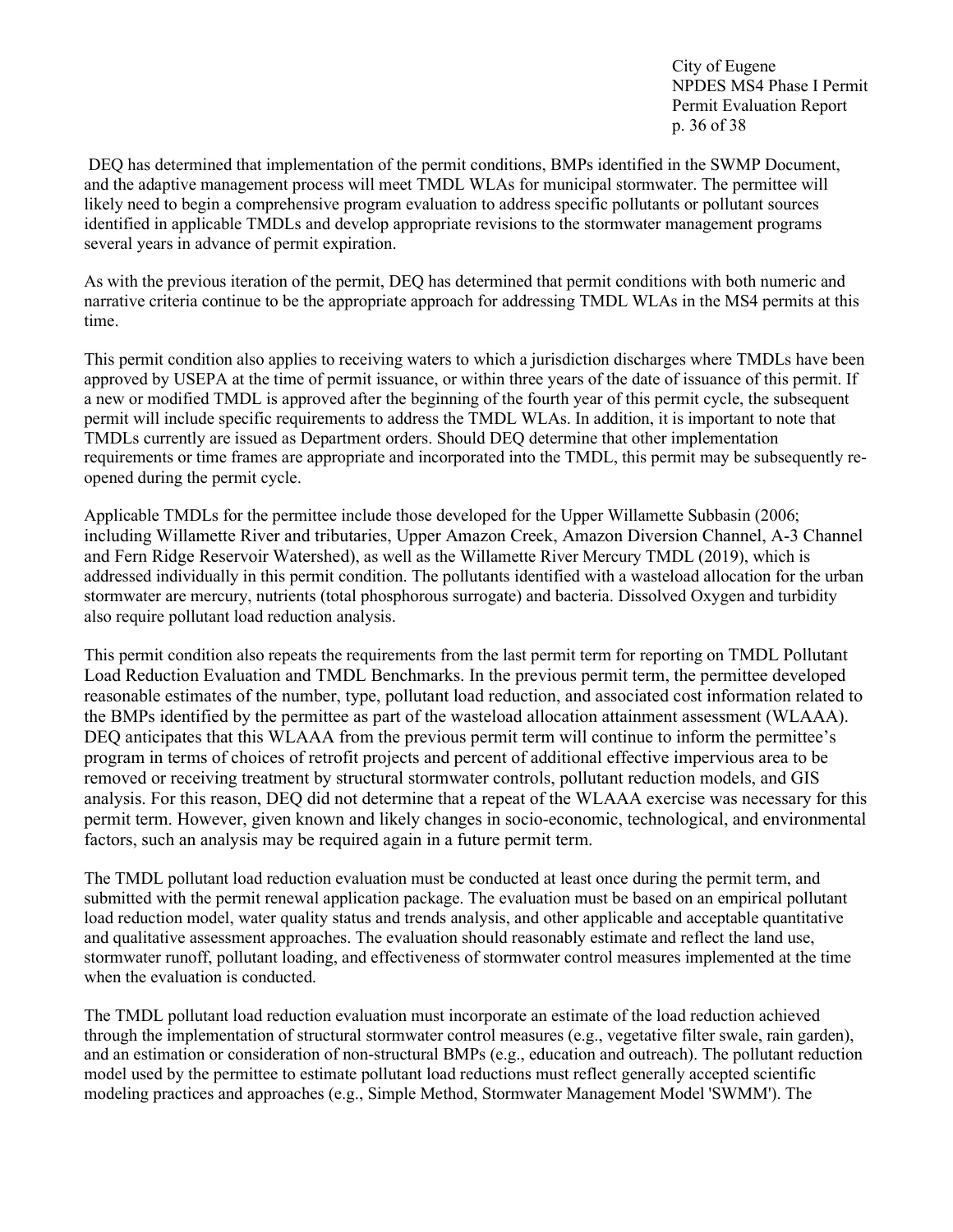City of Eugene NPDES MS4 Phase I Permit Permit Evaluation Report p. 37 of 38

methodology and rationale for the model must be described in the evaluation report, including any data or model limitations, data input assumptions, the estimated effectiveness of structural BMPs, and the estimation or consideration of non-structural BMPs. The permittee may incorporate pollutant reduction credit for any structural BMPs in this evaluation if operation and maintenance of the structural BMP is covered by their structural stormwater control operation and maintenance programs as required in *Schedule A.3.e.v* (Long Term Operation & Maintenance, Post-Construction) and A.3.f (Pollution Prevention & Good Housekeeping for Municipal Operations).

The TMDL pollutant load reduction evaluation must also incorporate the results of a water quality trends analysis and summarize the relationship of this analysis and municipal stormwater discharges. The water quality trends analysis must be completed for each waterbody for which sufficient data have been collected. The waterbodies must reflect a reasonable representation of all of the waterbodies the permittee discharges to with applicable TMDLs, and include a consideration of the resources that are required to collect adequate monitoring data to complete a water quality statistical trends analysis.

Finally, as part of the TMDL pollutant load reduction evaluation, the permittee is required to provide a narrative summarizing progress towards applicable WLAs and TMDL benchmark(s). If the permittee estimates that TMDL WLAs are currently achieved with existing BMP implementation, a statement supporting this conclusion must be provided as well.

DEQ will evaluate the TMDL pollutant load reduction evaluation, and the conclusions therein on whether the TMDL WLAs have been achieved based on the submitted information and implementation of existing BMPs. If the TMDLWLAs are met for certain parameters, the permittee does not need to set pollutant load reduction benchmarks for those parameters for the next permit cycle, though the TMDL remains active and BMPs that contributed to such success should be maintained. DEQ anticipates it will notify the permittee within 90 days of receiving the TMDL pollutant load reduction evaluation whether DEQ concurs with the permittee's conclusion that the existing BMP implementation achieves the applicable TMDL WLAs.

If the TMDL pollutant load reduction evaluation demonstrates that TMDL WLAs are not met for certain parameters, the permittee must develop pollutant load reduction benchmarks for those parameters as part of the permit renewal submittal. The benchmarks should reflect structural and, where effectiveness information is available, non-structural controls implemented as part of the permittee's current stormwater management program, as well as any additional reductions expected to result from BMPs proposed for the five-year permit term.

The TMDL benchmarks are not numeric effluent limits, and DEQ expects the TMDL benchmarks to be permitcycle (i.e., 5-year) targets used to assess progress towards meeting the WLA. DEQ anticipates the MS4 permittee will continue to iteratively manage their MS4 stormwater program to reduce pollutants, and identify the TMDL benchmarks accordingly.

## <span id="page-36-0"></span>**6.4 Condition D.4 – Definitions**

The definitions provided in this permit condition provide additional clarification related to MS4- related terms, and generally reflect definitions in the Clean Water Act, Oregon Administrative Rules or based upon EPA and DEQ program language that describe municipal stormwater concepts.